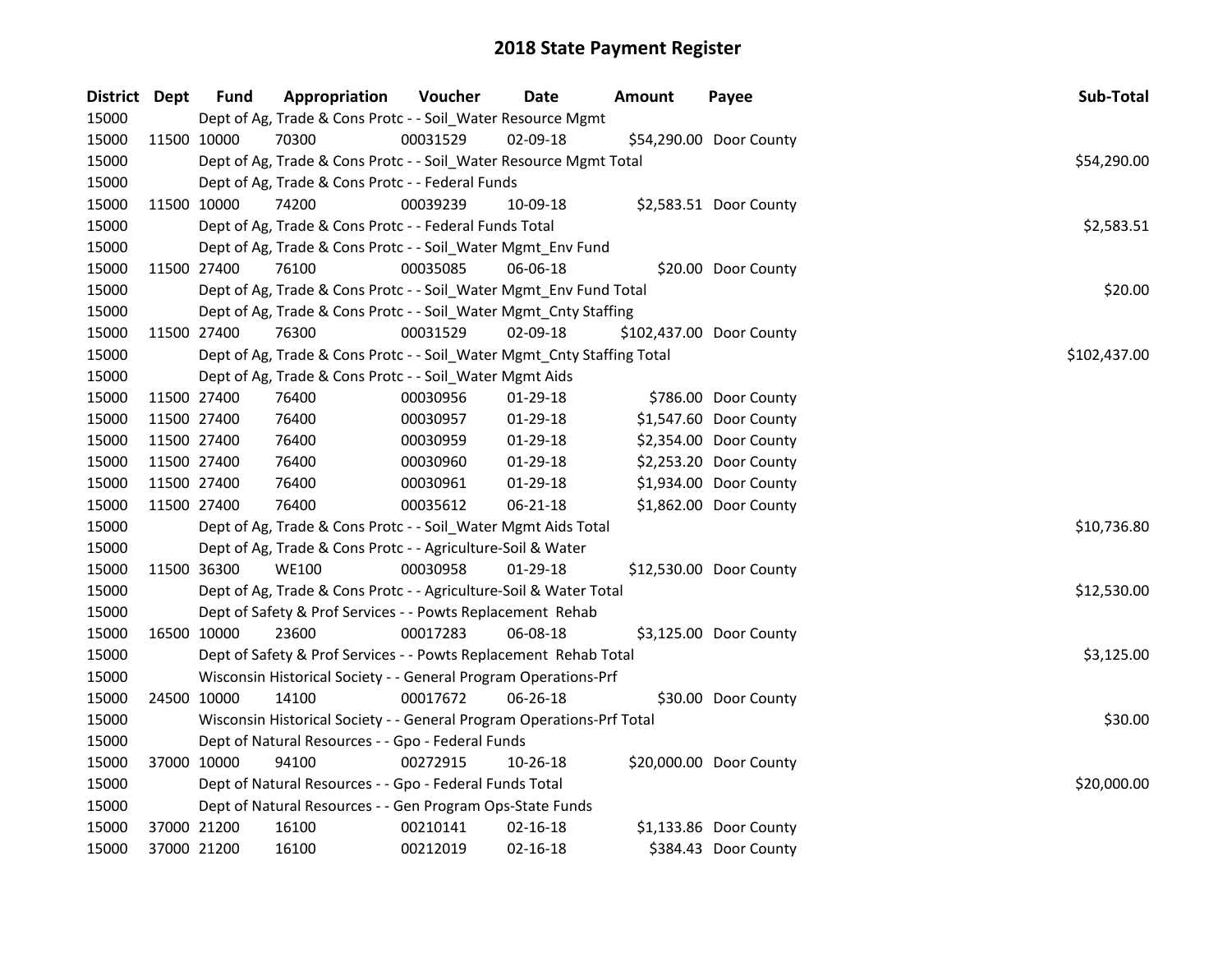| District Dept |             | <b>Fund</b> | Appropriation                                                     | Voucher  | Date       | <b>Amount</b> | Payee                  | Sub-Total  |
|---------------|-------------|-------------|-------------------------------------------------------------------|----------|------------|---------------|------------------------|------------|
| 15000         |             | 37000 21200 | 16100                                                             | 00218766 | 03-23-18   |               | \$44.23 Door County    |            |
| 15000         |             | 37000 21200 | 16100                                                             | 00219133 | 03-30-18   |               | \$609.47 Door County   |            |
| 15000         |             | 37000 21200 | 16100                                                             | 00225195 | 04-27-18   |               | \$535.84 Door County   |            |
| 15000         |             | 37000 21200 | 16100                                                             | 00226272 | 04-27-18   |               | \$1,022.26 Door County |            |
| 15000         | 37000 21200 |             | 16100                                                             | 00226273 | 04-27-18   |               | \$138.71 Door County   |            |
| 15000         |             | 37000 21200 | 16100                                                             | 00234442 | 05-31-18   |               | \$252.70 Door County   |            |
| 15000         |             | 37000 21200 | 16100                                                             | 00234777 | 05-31-18   |               | \$168.60 Door County   |            |
| 15000         | 37000 21200 |             | 16100                                                             | 00234779 | 05-31-18   |               | \$255.63 Door County   |            |
| 15000         | 37000 21200 |             | 16100                                                             | 00237684 | 06-08-18   |               | \$645.83 Door County   |            |
| 15000         | 37000 21200 |             | 16100                                                             | 00244564 | 07-06-18   |               | \$121.25 Door County   |            |
| 15000         |             | 37000 21200 | 16100                                                             | 00256018 | 08-17-18   |               | \$1,184.35 Door County |            |
| 15000         |             | 37000 21200 | 16100                                                             | 00272063 | $10-12-18$ |               | \$698.10 Door County   |            |
| 15000         |             | 37000 21200 | 16100                                                             | 00275276 | 11-09-18   |               | \$249.96 Door County   |            |
| 15000         |             | 37000 21200 | 16100                                                             | 00277160 | 11-09-18   |               | \$109.22 Door County   |            |
| 15000         |             | 37000 21200 | 16100                                                             | 00282072 | 12-12-18   |               | \$1,022.45 Door County |            |
| 15000         |             |             | Dept of Natural Resources - - Gen Program Ops-State Funds Total   |          | \$8,576.89 |               |                        |            |
| 15000         |             |             | Dept of Natural Resources - - General Program Operations --       |          |            |               |                        |            |
| 15000         |             | 37000 21200 | 25400                                                             | 00218750 | 03-07-18   |               | \$1,650.00 Door County |            |
| 15000         |             | 37000 21200 | 25400                                                             | 00255048 | 07-24-18   |               | \$210.00 Door County   |            |
| 15000         | 37000 21200 |             | 25400                                                             | 00282625 | 12-06-18   |               | \$600.00 Door County   |            |
| 15000         |             | 37000 21200 | 25400                                                             | 00286747 | 12-28-18   |               | \$660.00 Door County   |            |
| 15000         |             |             | Dept of Natural Resources - - General Program Operations -- Total |          |            |               |                        | \$3,120.00 |
| 15000         |             |             | Dept of Natural Resources - - Gpo -Federal Funds                  |          |            |               |                        |            |
| 15000         |             | 37000 21200 | 38100                                                             | 00222200 | 03-23-18   |               | \$2,801.33 Door County |            |
| 15000         |             |             | Dept of Natural Resources - - Gpo -Federal Funds Total            |          |            |               |                        | \$2,801.33 |
| 15000         |             |             | Dept of Natural Resources - - Venison Processing                  |          |            |               |                        |            |
| 15000         |             | 37000 21200 | 54900                                                             | 00222330 | 03-26-18   |               | \$3,510.00 Door County |            |
| 15000         |             |             | Dept of Natural Resources - - Venison Processing Total            |          |            |               |                        | \$3,510.00 |
| 15000         |             |             | Dept of Natural Resources - - Enf A - Boating Enforcement         |          |            |               |                        |            |
| 15000         |             | 37000 21200 | 55000                                                             | 00222200 | 03-23-18   |               | \$6,146.34 Door County |            |
| 15000         |             |             | Dept of Natural Resources - - Enf A - Boating Enforcement Total   |          |            |               |                        | \$6,146.34 |
| 15000         |             |             | Dept of Natural Resources - - Enf A - Atv & Utv Enforcement       |          |            |               |                        |            |
| 15000         |             | 37000 21200 | 55100                                                             | 00268539 | 09-27-18   |               | \$4,253.38 Door County |            |
| 15000         |             |             | Dept of Natural Resources - - Enf A - Atv & Utv Enforcement Total |          |            |               |                        | \$4,253.38 |
| 15000         |             |             | Dept of Natural Resources - - Wildlife Damage Claims & Abat       |          |            |               |                        |            |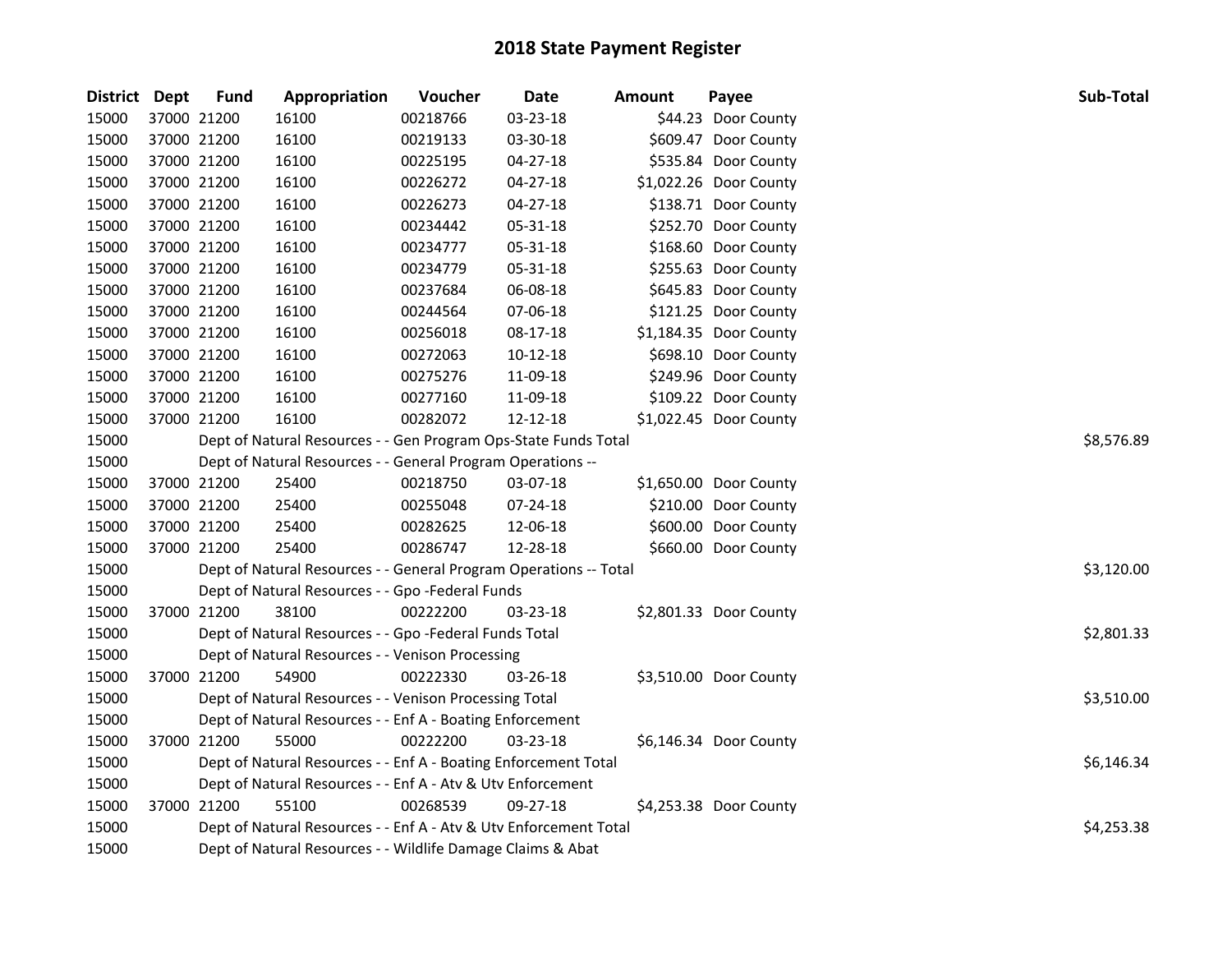| District Dept |             | <b>Fund</b> | Appropriation                                                      | Voucher  | <b>Date</b> | Amount | Payee                    | Sub-Total   |
|---------------|-------------|-------------|--------------------------------------------------------------------|----------|-------------|--------|--------------------------|-------------|
| 15000         | 37000 21200 |             | 55300                                                              | 00222330 | 03-26-18    |        | \$10,096.91 Door County  |             |
| 15000         | 37000 21200 |             | 55300                                                              | 00252001 | $07-11-18$  |        | \$3,518.35 Door County   |             |
| 15000         |             |             | Dept of Natural Resources - - Wildlife Damage Claims & Abat Total  |          |             |        |                          | \$13,615.26 |
| 15000         |             |             | Dept of Natural Resources - - Resaids - County Cons Aids           |          |             |        |                          |             |
| 15000         |             | 37000 21200 | 56300                                                              | 00259964 | 08-27-18    |        | \$2,637.00 Door County   |             |
| 15000         |             |             | Dept of Natural Resources - - Resaids - County Cons Aids Total     |          |             |        |                          | \$2,637.00  |
| 15000         |             |             | Dept of Natural Resources - - Ra- Snowmobile Trail Areas           |          |             |        |                          |             |
| 15000         |             | 37000 21200 | 57500                                                              | 00267539 | 09-18-18    |        | \$34,620.00 Door County  |             |
| 15000         | 37000 21200 |             | 57500                                                              | 00267553 | 09-18-18    |        | \$34,620.00 Door County  |             |
| 15000         |             |             | Dept of Natural Resources - - Ra- Snowmobile Trail Areas Total     |          |             |        |                          | \$69,240.00 |
| 15000         |             |             | Dept of Natural Resources - - Resaids - Pymt In Lieu Tax Fed       |          |             |        |                          |             |
| 15000         |             | 37000 21200 | 58400                                                              | 00270428 | 10-01-18    |        | \$1,305.00 Door County   |             |
| 15000         |             |             | Dept of Natural Resources - - Resaids - Pymt In Lieu Tax Fed Total |          |             |        |                          | \$1,305.00  |
| 15000         |             |             | Dept of Natural Resources - - Ea - Lake Protection                 |          |             |        |                          |             |
| 15000         |             | 37000 21200 | 66300                                                              | 00267973 | 09-26-18    |        | \$5,503.25 Door County   |             |
| 15000         |             |             | Dept of Natural Resources - - Ea - Lake Protection Total           |          |             |        |                          | \$5,503.25  |
| 15000         |             |             | Dept of Natural Resources - - Ea - Invasive Aqu & Lake Mon         |          |             |        |                          |             |
| 15000         |             | 37000 21200 | 67800                                                              | 00219227 | 03-13-18    |        | \$8,708.08 Door County   |             |
| 15000         |             |             | Dept of Natural Resources - - Ea - Invasive Aqu & Lake Mon Total   |          |             |        |                          | \$8,708.08  |
| 15000         |             |             | Dept of Natural Resources - - Fin Asst For Responsible Units       |          |             |        |                          |             |
| 15000         | 37000 27400 |             | 67000                                                              | 00235732 | 05-11-18    |        | \$79,246.72 Door County  |             |
| 15000         |             |             | Dept of Natural Resources - - Fin Asst For Responsible Units Total |          |             |        |                          | \$79,246.72 |
| 15000         |             |             | Dept of Natural Resources - - Recycling Consolidation Grants       |          |             |        |                          |             |
| 15000         |             | 37000 27400 | 67300                                                              | 00235732 | 05-11-18    |        | \$7,337.59 Door County   |             |
| 15000         |             |             | Dept of Natural Resources - - Recycling Consolidation Grants Total |          |             |        |                          | \$7,337.59  |
| 15000         |             |             | Dept of Natural Resources - - Land Acquisition                     |          |             |        |                          |             |
| 15000         | 37000 36300 |             | <b>TA100</b>                                                       | 00222992 | 03-29-18    |        | \$6.00 Door County       |             |
| 15000         |             | 37000 36300 | <b>TA100</b>                                                       | 00241466 | 06-08-18    |        | \$30.00 Door County      |             |
| 15000         |             | 37000 36300 | <b>TA100</b>                                                       | 00242749 | 06-12-18    |        | \$30.00 Door County      |             |
| 15000         |             | 37000 36300 | <b>TA100</b>                                                       | 00249850 | $07-10-18$  |        | \$7.00 Door County       |             |
| 15000         | 37000 36300 |             | <b>TA100</b>                                                       | 00255918 | 07-31-18    |        | \$5.00 Door County       |             |
| 15000         | 37000 36300 |             | <b>TA100</b>                                                       | 00271058 | 10-10-18    |        | \$30.00 Door County      |             |
| 15000         |             |             | Dept of Natural Resources - - Land Acquisition Total               |          |             |        |                          | \$108.00    |
| 15000         |             |             | Dept of Natural Resources - - Dnr-Nonpoint Source                  |          |             |        |                          |             |
| 15000         | 37000 36300 |             | TF100                                                              | 00210061 | 01-25-18    |        | \$121,887.52 Door County |             |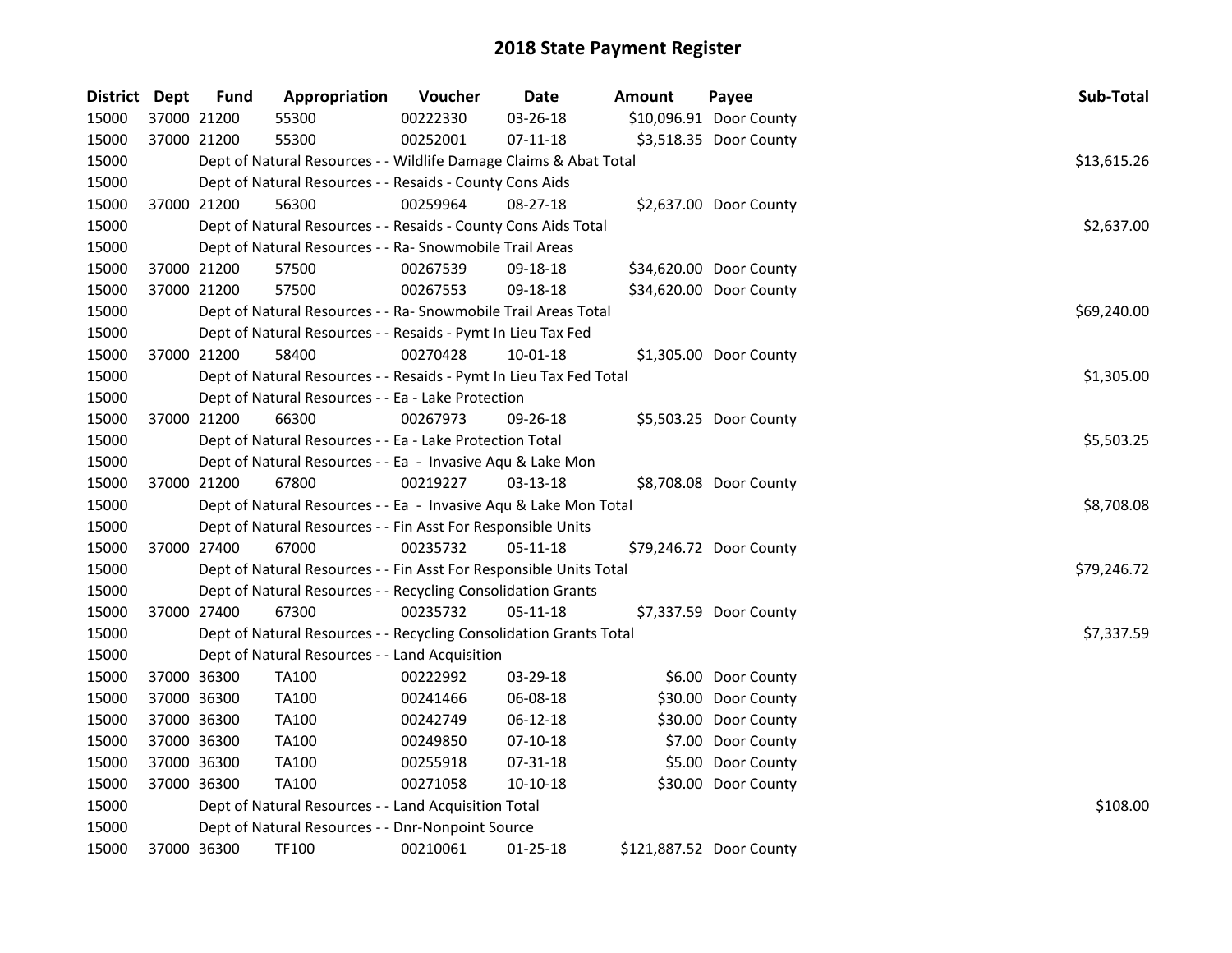| District Dept |             | <b>Fund</b> | Appropriation                                            | Voucher  | <b>Date</b>    | <b>Amount</b> | Payee                    | Sub-Total      |
|---------------|-------------|-------------|----------------------------------------------------------|----------|----------------|---------------|--------------------------|----------------|
| 15000         |             |             | Dept of Natural Resources - - Dnr-Nonpoint Source Total  |          |                |               |                          | \$121,887.52   |
| 15000         |             |             | WI Dept of Transportation - - Eldly&Disa Co/Aid Sf       |          |                |               |                          |                |
| 15000         | 39500 21100 |             | 16800                                                    | 00229625 | 03-14-18       |               | \$96,410.00 Door County  |                |
| 15000         |             |             | WI Dept of Transportation - - Eldly&Disa Co/Aid Sf Total |          |                |               |                          | \$96,410.00    |
| 15000         |             |             | WI Dept of Transportation - - Tc, Trns Oper Aid Sf       |          |                |               |                          |                |
| 15000         |             | 39500 21100 | 17700                                                    | 00258701 | 05-31-18       |               | \$17,605.00 Door County  |                |
| 15000         |             | 39500 21100 | 17700                                                    | 00258702 | 05-31-18       |               | \$22,397.00 Door County  |                |
| 15000         |             | 39500 21100 | 17700                                                    | 00262828 | 06-14-18       |               | \$55,643.00 Door County  |                |
| 15000         |             | 39500 21100 | 17700                                                    | 00289465 | 08-27-18       |               | \$166,930.00 Door County |                |
| 15000         |             | 39500 21100 | 17700                                                    | 00327048 | 11-28-18       |               | \$21,450.00 Door County  |                |
| 15000         |             |             | WI Dept of Transportation - - Tc, Trns Oper Aid Sf Total |          |                |               |                          | \$284,025.00   |
| 15000         |             |             | WI Dept of Transportation - - Trnst/Trns-Rel Aid F       |          |                |               |                          |                |
| 15000         |             | 39500 21100 | 18200                                                    | 00226370 | 03-01-18       |               | \$127,528.00 Door County |                |
| 15000         |             | 39500 21100 | 18200                                                    | 00323518 | 11-15-18       |               | \$27,663.85 Door County  |                |
| 15000         |             | 39500 21100 | 18200                                                    | 00323519 | 11-15-18       |               | \$100,434.85 Door County |                |
| 15000         |             | 39500 21100 | 18200                                                    | 00323570 | 11-15-18       |               | \$75,836.33 Door County  |                |
| 15000         |             |             | WI Dept of Transportation - - Trnst/Trns-Rel Aid F Total |          |                |               |                          | \$331,463.03   |
| 15000         |             |             | WI Dept of Transportation - - Trans Aids To Co.-Sf       |          |                |               |                          |                |
| 15000         |             | 39500 21100 | 19000                                                    | 00203627 | $01 - 02 - 18$ |               | \$310,934.19 Door County |                |
| 15000         |             | 39500 21100 | 19000                                                    | 00267835 | 07-02-18       |               | \$621,868.38 Door County |                |
| 15000         |             | 39500 21100 | 19000                                                    | 00301887 | $10 - 01 - 18$ |               | \$310,934.19 Door County |                |
| 15000         |             |             | WI Dept of Transportation - - Trans Aids To Co.-Sf Total |          |                |               |                          | \$1,243,736.76 |
| 15000         |             |             | WI Dept of Transportation - - Trnsprt Alternats Lf       |          |                |               |                          |                |
| 15000         |             | 39500 21100 | 22600                                                    | 00334489 | 12-21-18       |               | \$42,445.54 Door County  |                |
| 15000         |             |             | WI Dept of Transportation - - Trnsprt Alternats Lf Total |          |                |               |                          | \$42,445.54    |
| 15000         |             |             | WI Dept of Transportation - - Trnsprt Alternats Ff       |          |                |               |                          |                |
| 15000         |             | 39500 21100 | 22700                                                    | 00334489 | 12-21-18       |               | \$129,031.56 Door County |                |
| 15000         |             |             | WI Dept of Transportation - - Trnsprt Alternats Ff Total |          |                |               |                          | \$129,031.56   |
| 15000         |             |             | WI Dept of Transportation - - Local Rds, Grants Sf       |          |                |               |                          |                |
| 15000         |             | 39500 21100 | 27000                                                    | 00296454 | 09-17-18       |               | \$301,821.25 Door County |                |
| 15000         |             |             | WI Dept of Transportation - - Local Rds, Grants Sf Total |          |                |               |                          | \$301,821.25   |
| 15000         |             |             | WI Dept of Transportation - - Loc Rd Imp Prg St Fd       |          |                |               |                          |                |
| 15000         |             | 39500 21100 | 27800                                                    | 00278454 | 07-25-18       |               | \$4,222.89 Door County   |                |
| 15000         |             |             | WI Dept of Transportation - - Loc Rd Imp Prg St Fd Total |          |                |               |                          | \$4,222.89     |
| 15000         |             |             | WI Dept of Transportation - - St Hwy Rehab, Sf           |          |                |               |                          |                |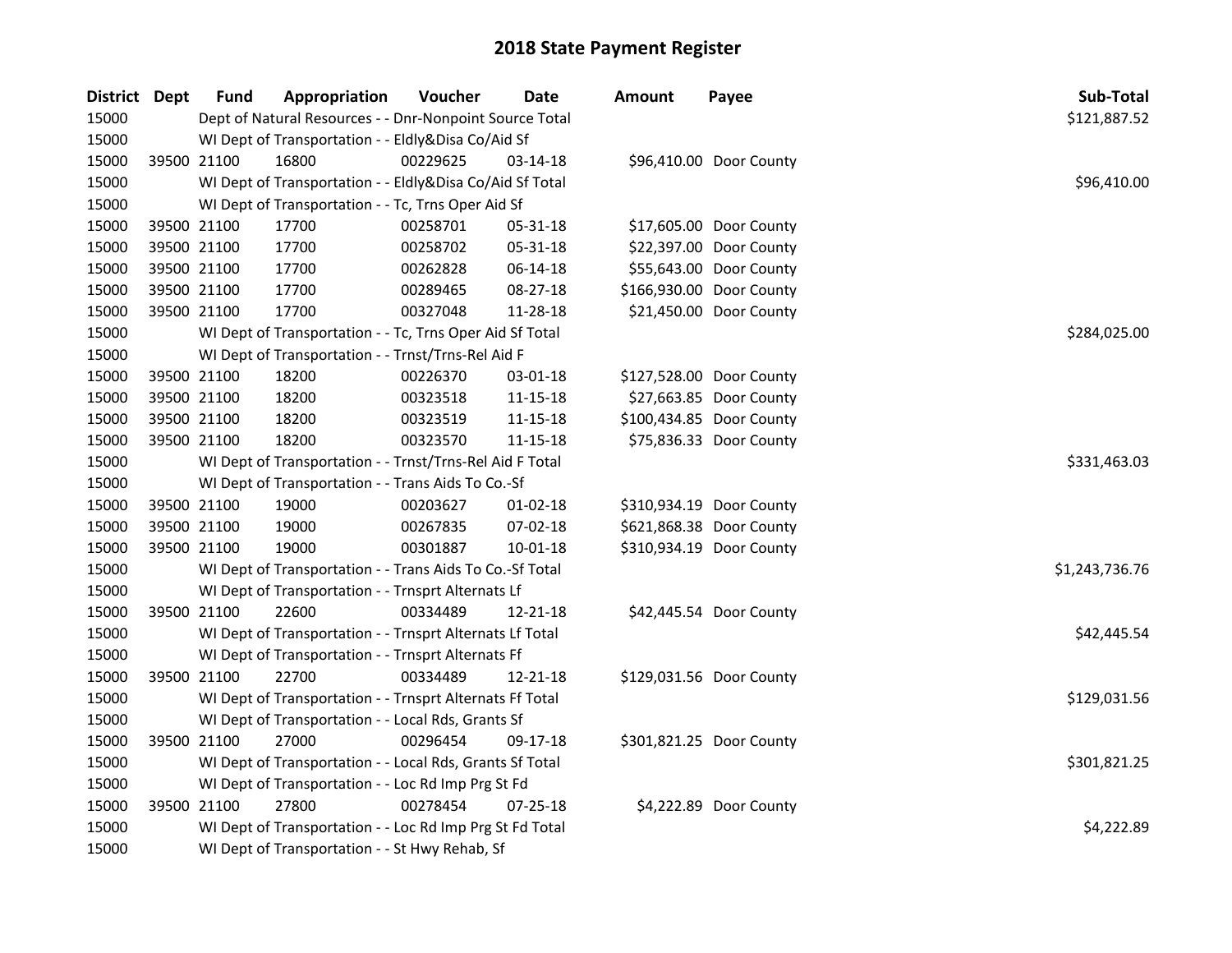| District Dept |             | <b>Fund</b> | Appropriation                                            | Voucher  | <b>Date</b> | <b>Amount</b> | Payee                    | Sub-Total    |
|---------------|-------------|-------------|----------------------------------------------------------|----------|-------------|---------------|--------------------------|--------------|
| 15000         |             | 39500 21100 | 36300                                                    | 00229484 | 03-12-18    |               | \$56.13 Door County      |              |
| 15000         |             | 39500 21100 | 36300                                                    | 00241392 | 04-25-18    |               | \$100.00 Door County     |              |
| 15000         |             | 39500 21100 | 36300                                                    | 00252824 | 05-31-18    |               | \$100.00 Door County     |              |
| 15000         |             | 39500 21100 | 36300                                                    | 00257836 | 06-01-18    |               | \$30.00 Door County      |              |
| 15000         |             | 39500 21100 | 36300                                                    | 00264232 | 06-18-18    |               | \$80.00 Door County      |              |
| 15000         |             | 39500 21100 | 36300                                                    | 00277744 | 08-01-18    |               | \$130.00 Door County     |              |
| 15000         |             | 39500 21100 | 36300                                                    | 00286388 | 08-31-18    |               | \$100.00 Door County     |              |
| 15000         |             | 39500 21100 | 36300                                                    | 00299087 | 10-04-18    |               | \$130.00 Door County     |              |
| 15000         |             | 39500 21100 | 36300                                                    | 00312770 | 11-02-18    |               | \$100.00 Door County     |              |
| 15000         |             | 39500 21100 | 36300                                                    | 00327444 | 11-29-18    |               | \$4,370.68 Door County   |              |
| 15000         |             |             | WI Dept of Transportation - - St Hwy Rehab, Sf Total     |          |             |               |                          | \$5,196.81   |
| 15000         |             |             | WI Dept of Transportation - - Hwy Mgmt & Opers Sf        |          |             |               |                          |              |
| 15000         |             | 39500 21100 | 36500                                                    | 00218947 | 02-06-18    |               | \$243.13 Door County     |              |
| 15000         |             | 39500 21100 | 36500                                                    | 00227100 | 03-06-18    |               | \$1,173.42 Door County   |              |
| 15000         |             | 39500 21100 | 36500                                                    | 00232755 | 03-23-18    |               | \$15,954.29 Door County  |              |
| 15000         |             | 39500 21100 | 36500                                                    | 00238684 | 04-04-18    |               | \$1,207.65 Door County   |              |
| 15000         |             | 39500 21100 | 36500                                                    | 00249609 | 05-03-18    |               | \$788.92 Door County     |              |
| 15000         |             | 39500 21100 | 36500                                                    | 00257522 | 05-25-18    |               | \$721.12 Door County     |              |
| 15000         |             | 39500 21100 | 36500                                                    | 00275335 | 07-16-18    |               | \$180.54 Door County     |              |
| 15000         | 39500 21100 |             | 36500                                                    | 00292624 | 09-10-18    |               | \$639.21 Door County     |              |
| 15000         |             | 39500 21100 | 36500                                                    | 00306445 | 10-03-18    |               | \$26,583.38 Door County  |              |
| 15000         |             | 39500 21100 | 36500                                                    | 00308113 | 10-09-18    |               | \$38,547.04 Door County  |              |
| 15000         |             | 39500 21100 | 36500                                                    | 00323859 | 11-20-18    |               | \$17,530.96 Door County  |              |
| 15000         |             | 39500 21100 | 36500                                                    | 00327444 | 11-29-18    |               | \$16,711.91 Door County  |              |
| 15000         |             |             | WI Dept of Transportation - - Hwy Mgmt & Opers Sf Total  |          |             |               |                          | \$120,281.57 |
| 15000         |             |             | WI Dept of Transportation - - Wi Lift Brdg Op/M Sf       |          |             |               |                          |              |
| 15000         |             | 39500 21100 | 36600                                                    | 00292624 | 09-10-18    |               | \$47,862.10 Door County  |              |
| 15000         |             | 39500 21100 | 36600                                                    | 00306445 | 10-03-18    |               | \$30,241.15 Door County  |              |
| 15000         |             | 39500 21100 | 36600                                                    | 00308113 | 10-09-18    |               | \$60,187.63 Door County  |              |
| 15000         |             | 39500 21100 | 36600                                                    | 00323859 | 11-20-18    |               | \$40,846.94 Door County  |              |
| 15000         |             | 39500 21100 | 36600                                                    | 00327444 | 11-29-18    |               | \$55,907.36 Door County  |              |
| 15000         |             |             | WI Dept of Transportation - - Wi Lift Brdg Op/M Sf Total |          |             |               |                          | \$235,045.18 |
| 15000         |             |             | WI Dept of Transportation - - Routine Maint Sf           |          |             |               |                          |              |
| 15000         |             | 39500 21100 | 36800                                                    | 00210841 | 02-02-18    |               | \$410.00 Door County     |              |
| 15000         | 39500 21100 |             | 36800                                                    | 00218947 | 02-06-18    |               | \$134,186.14 Door County |              |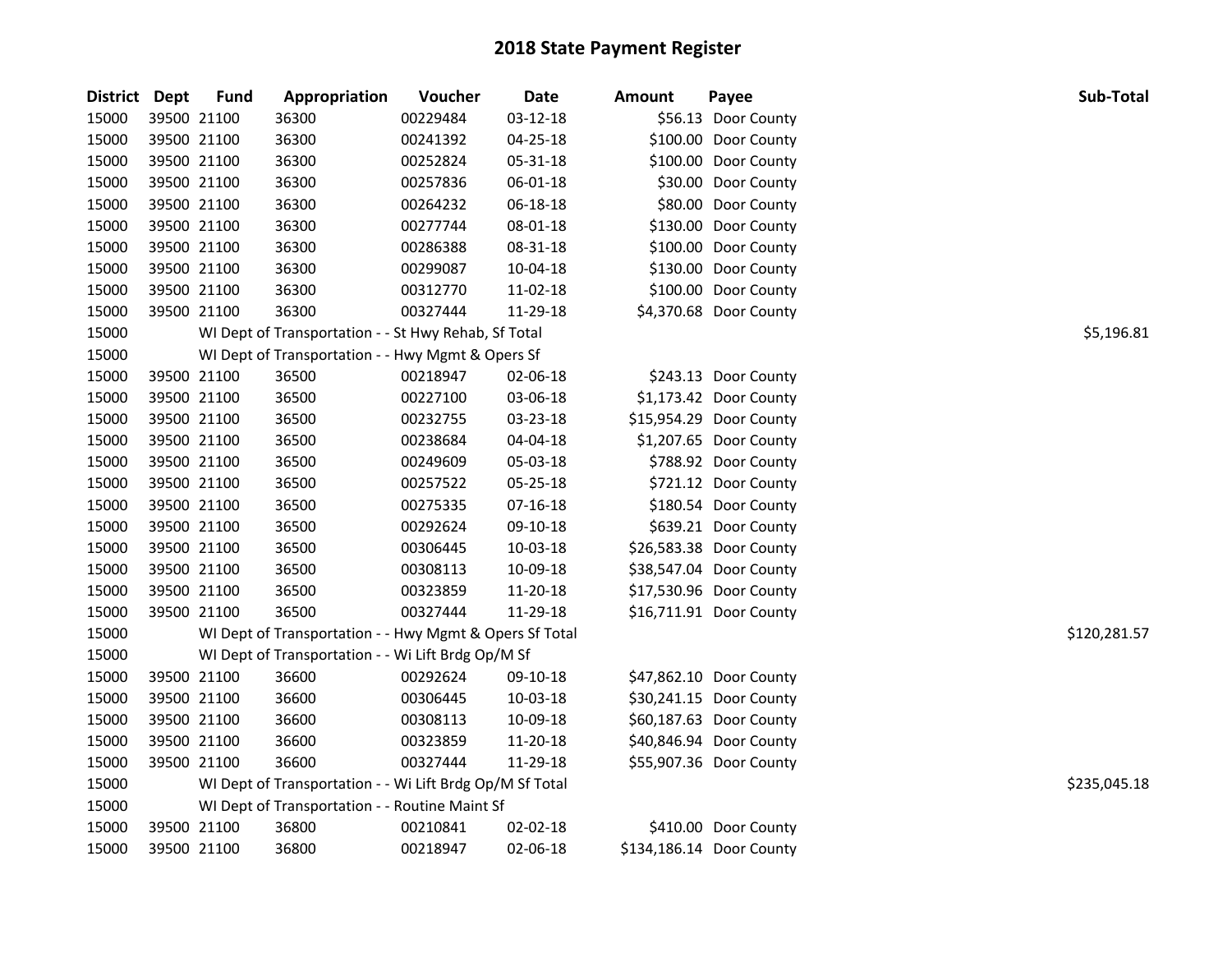| <b>District</b> | Dept        | <b>Fund</b> | Appropriation                                           | Voucher  | <b>Date</b>    | <b>Amount</b> | Payee                    | Sub-Total      |
|-----------------|-------------|-------------|---------------------------------------------------------|----------|----------------|---------------|--------------------------|----------------|
| 15000           | 39500 21100 |             | 36800                                                   | 00222424 | 03-09-18       |               | \$410.00 Door County     |                |
| 15000           |             | 39500 21100 | 36800                                                   | 00227100 | 03-06-18       |               | \$397,497.80 Door County |                |
| 15000           | 39500 21100 |             | 36800                                                   | 00230030 | 03-30-18       |               | \$410.00 Door County     |                |
| 15000           | 39500 21100 |             | 36800                                                   | 00232755 | 03-23-18       |               | \$8,492.51 Door County   |                |
| 15000           | 39500 21100 |             | 36800                                                   | 00238684 | 04-04-18       |               | \$60,052.25 Door County  |                |
| 15000           | 39500 21100 |             | 36800                                                   | 00248504 | 05-11-18       |               | \$545.00 Door County     |                |
| 15000           | 39500 21100 |             | 36800                                                   | 00249609 | 05-03-18       |               | \$189,879.22 Door County |                |
| 15000           | 39500 21100 |             | 36800                                                   | 00251062 | $07-10-18$     |               | \$32,867.43 Door County  |                |
| 15000           | 39500 21100 |             | 36800                                                   | 00251458 | 05-09-18       |               | \$545.00 Door County     |                |
| 15000           | 39500 21100 |             | 36800                                                   | 00257522 | 05-25-18       |               | \$164,403.10 Door County |                |
| 15000           | 39500 21100 |             | 36800                                                   | 00262384 | 06-20-18       |               | \$249,232.30 Door County |                |
| 15000           | 39500 21100 |             | 36800                                                   | 00263293 | 06-14-18       |               | \$545.00 Door County     |                |
| 15000           | 39500 21100 |             | 36800                                                   | 00275335 | 07-16-18       |               | \$91,956.48 Door County  |                |
| 15000           | 39500 21100 |             | 36800                                                   | 00277155 | 07-20-18       |               | \$545.00 Door County     |                |
| 15000           | 39500 21100 |             | 36800                                                   | 00286939 | 09-06-18       |               | \$545.00 Door County     |                |
| 15000           | 39500 21100 |             | 36800                                                   | 00292624 | 09-10-18       |               | \$28,992.90 Door County  |                |
| 15000           | 39500 21100 |             | 36800                                                   | 00294385 | 09-27-18       |               | \$545.00 Door County     |                |
| 15000           | 39500 21100 |             | 36800                                                   | 00306445 | 10-03-18       |               | \$12,303.92 Door County  |                |
| 15000           |             | 39500 21100 | 36800                                                   | 00308113 | 10-09-18       |               | \$16,802.72 Door County  |                |
| 15000           |             | 39500 21100 | 36800                                                   | 00308116 | 10-24-18       |               | \$545.00 Door County     |                |
| 15000           | 39500 21100 |             | 36800                                                   | 00323859 | 11-20-18       |               | \$10,569.11 Door County  |                |
| 15000           | 39500 21100 |             | 36800                                                   | 00324706 | 12-07-18       |               | \$545.00 Door County     |                |
| 15000           | 39500 21100 |             | 36800                                                   | 00326616 | 11-26-18       |               | \$10,370.00 Door County  |                |
| 15000           | 39500 21100 |             | 36800                                                   | 00327444 | 11-29-18       |               | \$8,201.36 Door County   |                |
| 15000           | 39500 21100 |             | 36800                                                   | 00330758 | 12-28-18       |               | \$545.00 Door County     |                |
| 15000           |             |             | WI Dept of Transportation - - Routine Maint Sf Total    |          |                |               |                          | \$1,421,942.24 |
| 15000           |             |             | WI Dept of Transportation - - St Hwy Rehab, Lf          |          |                |               |                          |                |
| 15000           | 39500 21100 |             | 37300                                                   | 00229484 | $03 - 12 - 18$ |               | \$3.87 Door County       |                |
| 15000           |             |             | WI Dept of Transportation - - St Hwy Rehab, Lf Total    |          |                |               |                          | \$3.87         |
| 15000           |             |             | WI Dept of Transportation - - Hwy Mgmt & Opers Lf       |          |                |               |                          |                |
| 15000           |             | 39500 21100 | 37500                                                   | 00275335 | 07-16-18       |               | \$1,010.09 Door County   |                |
| 15000           | 39500 21100 |             | 37500                                                   | 00292624 | 09-10-18       |               | \$563.25 Door County     |                |
| 15000           |             |             | WI Dept of Transportation - - Hwy Mgmt & Opers Lf Total |          |                |               |                          | \$1,573.34     |
| 15000           |             |             | WI Dept of Transportation - - St Hwy Rehab Fed Fd       |          |                |               |                          |                |
| 15000           |             | 39500 21100 | 38300                                                   | 00218947 | 02-06-18       |               | \$34.90 Door County      |                |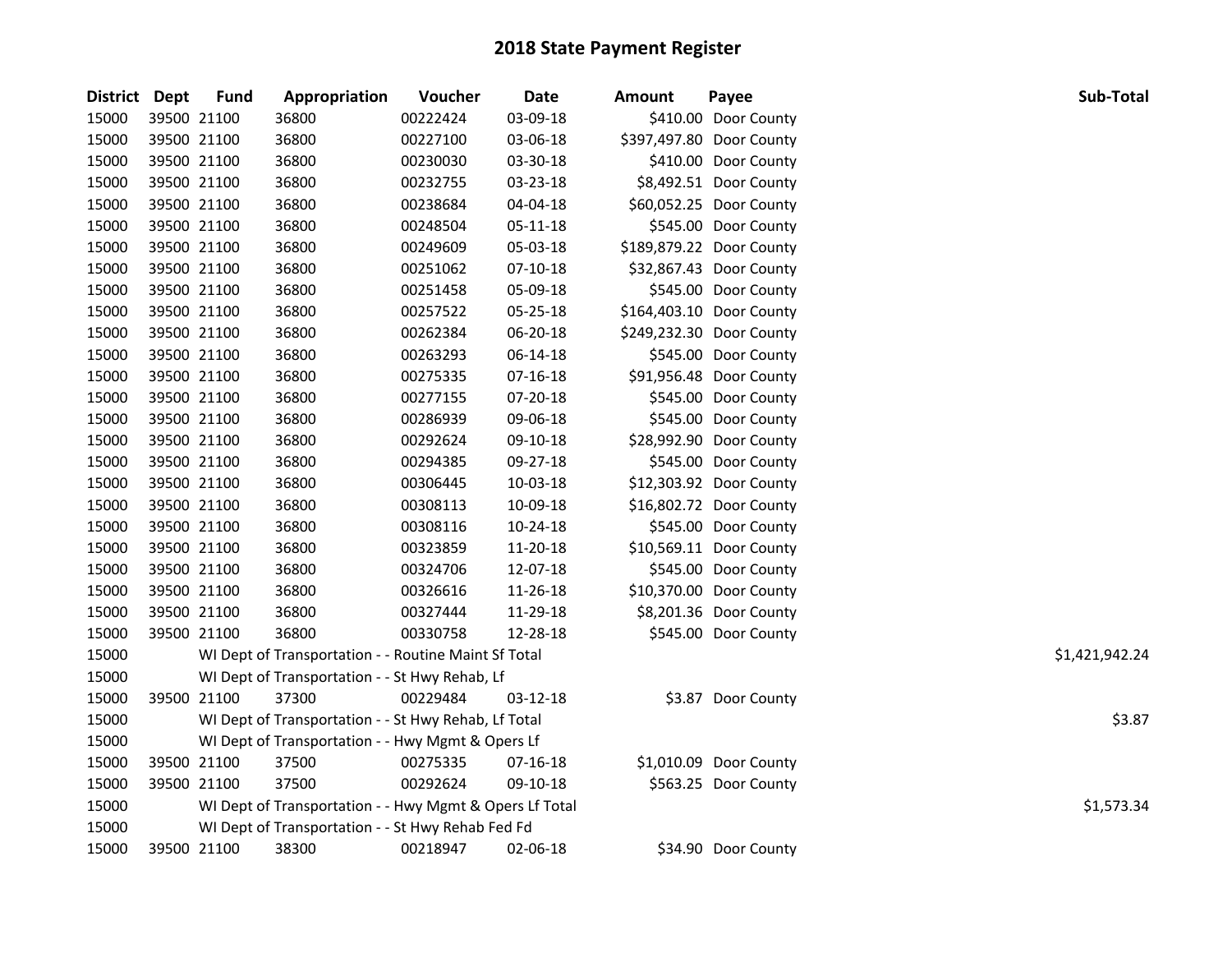| District Dept |             | <b>Fund</b> | Appropriation                                                      | Voucher  | Date           | <b>Amount</b> | Payee                                                                                                         | Sub-Total    |
|---------------|-------------|-------------|--------------------------------------------------------------------|----------|----------------|---------------|---------------------------------------------------------------------------------------------------------------|--------------|
| 15000         |             |             | WI Dept of Transportation - - St Hwy Rehab Fed Fd Total            |          |                |               |                                                                                                               | \$34.90      |
| 15000         |             |             | WI Dept of Transportation - - Shr Contingent Bond (Gpr)            |          |                |               |                                                                                                               |              |
| 15000         |             | 39500 21100 | 93500                                                              | 00218947 | $02 - 06 - 18$ |               | \$8.72 Door County                                                                                            |              |
| 15000         |             |             | WI Dept of Transportation - - Shr Contingent Bond (Gpr) Total      |          |                |               |                                                                                                               | \$8.72       |
| 15000         |             |             | Department of Corrections - - Corrections Contracts And Agre       |          |                |               |                                                                                                               |              |
| 15000         |             | 41000 10000 | 11400                                                              | 00182203 | $01 - 17 - 18$ |               | \$17,547.86 Door County                                                                                       |              |
| 15000         |             | 41000 10000 | 11400                                                              | 00191284 | 03-09-18       |               | \$17,753.70 Door County                                                                                       |              |
| 15000         |             | 41000 10000 | 11400                                                              | 00195744 | 03-16-18       |               | \$16,775.96 Door County                                                                                       |              |
| 15000         |             | 41000 10000 | 11400                                                              | 00203956 | 04-23-18       |               | \$17,764.00 Door County                                                                                       |              |
| 15000         |             | 41000 10000 | 11400                                                              | 00209783 | 05-18-18       |               | \$19,107.50 Door County                                                                                       |              |
| 15000         |             | 41000 10000 | 11400                                                              | 00217195 | 06-22-18       |               | \$11,938.72 Door County                                                                                       |              |
| 15000         |             | 41000 10000 | 11400                                                              | 00220744 | $07-10-18$     |               | \$10,652.22 Door County                                                                                       |              |
| 15000         |             | 41000 10000 | 11400                                                              | 00230796 | 08-24-18       |               | \$18,318.98 Door County                                                                                       |              |
| 15000         |             | 41000 10000 | 11400                                                              | 00238144 | 10-10-18       |               | \$15,678.68 Door County                                                                                       |              |
| 15000         |             | 41000 10000 | 11400                                                              | 00243115 | 10-19-18       |               | \$12,298.94 Door County                                                                                       |              |
| 15000         |             | 41000 10000 | 11400                                                              | 00250055 | $11 - 21 - 18$ |               | \$10,240.54 Door County                                                                                       |              |
| 15000         |             | 41000 10000 | 11400                                                              | 00256823 | 12-26-18       |               | \$14,666.10 Door County                                                                                       |              |
| 15000         |             |             | Department of Corrections - - Corrections Contracts And Agre Total |          |                |               |                                                                                                               | \$182,743.20 |
| 15000         |             |             |                                                                    |          |                |               | Department of Corrections - - Reimbursing Counties For Probation, Extended Supervision And Parole Holds       |              |
| 15000         |             | 41000 10000 | 11600                                                              | 00246061 | 11-02-18       |               | \$29,983.20 Door County                                                                                       |              |
| 15000         |             |             |                                                                    |          |                |               | Department of Corrections - - Reimbursing Counties For Probation, Extended Supervision And Parole Holds Total | \$29,983.20  |
| 15000         |             |             | Department of Corrections - - Probation, Parole And Extended       |          |                |               |                                                                                                               |              |
| 15000         |             | 41000 10000 | 18700                                                              | 00246061 | 11-02-18       |               | \$2,256.80 Door County                                                                                        |              |
| 15000         |             |             | Department of Corrections - - Probation, Parole And Extended Total |          |                |               |                                                                                                               | \$2,256.80   |
| 15000         |             |             | Department of Health Services - - State/Federal Aids               |          |                |               |                                                                                                               |              |
| 15000         |             | 43500 10000 | 00000                                                              | 90808    | 01-02-18       |               | \$76,029.00 Door County                                                                                       |              |
| 15000         |             | 43500 10000 | 00000                                                              | 90809    | 02-01-18       |               | \$55,872.00 Door County                                                                                       |              |
| 15000         |             | 43500 10000 | 00000                                                              | 90810    | 03-01-18       |               | \$101,002.00 Door County                                                                                      |              |
| 15000         |             | 43500 10000 | 00000                                                              | 90811    | 03-02-18       |               | \$11,557.00 Door County                                                                                       |              |
| 15000         |             | 43500 10000 | 00000                                                              | 90812    | 04-02-18       |               | \$39,674.00 Door County                                                                                       |              |
| 15000         |             | 43500 10000 | 00000                                                              | 90813    | 05-01-18       |               | \$36,057.00 Door County                                                                                       |              |
| 15000         |             | 43500 10000 | 00000                                                              | 90814    | 06-01-18       |               | \$75,013.00 Door County                                                                                       |              |
| 15000         |             | 43500 10000 | 00000                                                              | 90815    | 06-12-18       |               | \$34,747.00 Door County                                                                                       |              |
| 15000         |             | 43500 10000 | 00000                                                              | 90900    | 07-02-18       |               | \$522,016.00 Door County                                                                                      |              |
| 15000         | 43500 10000 |             | 00000                                                              | 90901    | 08-01-18       |               | \$103,532.00 Door County                                                                                      |              |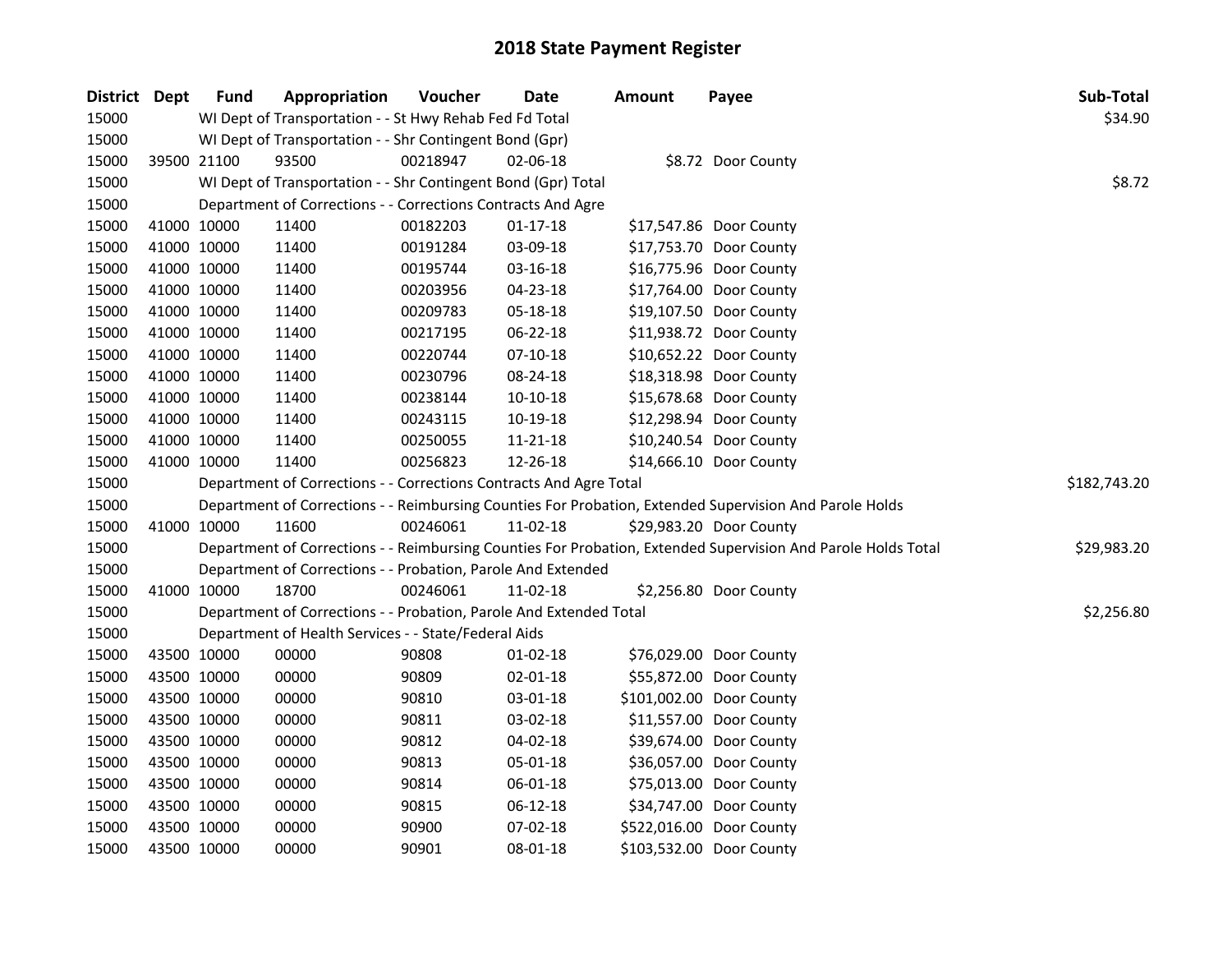| District Dept |             | <b>Fund</b> | Appropriation                                                                   | Voucher            | <b>Date</b>    | <b>Amount</b> | Payee                   | Sub-Total      |
|---------------|-------------|-------------|---------------------------------------------------------------------------------|--------------------|----------------|---------------|-------------------------|----------------|
| 15000         | 43500 10000 |             | 00000                                                                           | 90902              | 09-04-18       |               | \$59,235.00 Door County |                |
| 15000         | 43500 10000 |             | 00000                                                                           | 90903              | $10 - 01 - 18$ |               | \$41,961.00 Door County |                |
| 15000         | 43500 10000 |             | 00000                                                                           | 90904              | 11-01-18       |               | \$63,623.00 Door County |                |
| 15000         | 43500 10000 |             | 00000                                                                           | 90905              | 12-03-18       |               | \$51,673.00 Door County |                |
| 15000         |             |             | Department of Health Services - - State/Federal Aids Total                      |                    |                |               |                         | \$1,271,991.00 |
| 15000         |             |             | Department of Health Services - - Public Health Dispensaries And                |                    |                |               |                         |                |
| 15000         |             | 43500 10000 | 10700                                                                           | 00220609           | 07-26-18       |               | \$23.52 Door County     |                |
| 15000         |             | 43500 10000 | 10700                                                                           | 00220612           | 07-23-18       |               | \$104.20 Door County    |                |
| 15000         | 43500 10000 |             | 10700                                                                           | 00224729           | 08-23-18       |               | \$68.57 Door County     |                |
| 15000         | 43500 10000 |             | 10700                                                                           | 00238074           | 10-25-18       |               | \$3.88 Door County      |                |
| 15000         | 43500 10000 |             | 10700                                                                           | 00238075           | 10-25-18       |               | \$173.48 Door County    |                |
| 15000         | 43500 10000 |             | 10700                                                                           | 00246354           | 12-07-18       |               | \$18.88 Door County     |                |
| 15000         | 43500 10000 |             | 10700                                                                           | 00246378           | 11-29-18       |               | \$151.04 Door County    |                |
| 15000         |             | 43500 10000 | 10700                                                                           | 00246381           | 12-07-18       |               | \$37.94 Door County     |                |
| 15000         | 43500 10000 |             | 10700                                                                           | 00248435           | 12-14-18       |               | \$85.11 Door County     |                |
| 15000         | 43500 10000 |             | 10700                                                                           | 00250960           | 12-14-18       |               | \$28.46 Door County     |                |
| 15000         |             |             | Department of Health Services - - Public Health Dispensaries And Total          |                    |                |               |                         | \$695.08       |
| 15000         |             |             | Department of Health Services - - Emergency Medical Services, Ai                |                    |                |               |                         |                |
| 15000         | 43500 10000 |             | 11900                                                                           | 00229328           | 08-31-18       |               | \$6,996.82 Door County  |                |
| 15000         |             |             | Department of Health Services - - Emergency Medical Services, Ai Total          |                    |                |               |                         | \$6,996.82     |
| 15000         |             |             | Department of Health Services - - Prepaid Medical Transport Reimbursement       |                    |                |               |                         |                |
| 15000         | 43500 10000 |             | 16300                                                                           | AMBULANCE 11-08-18 |                |               | \$25,598.08 Door County |                |
| 15000         |             |             | Department of Health Services - - Prepaid Medical Transport Reimbursement Total |                    |                |               |                         | \$25,598.08    |
| 15000         |             |             | Department of Health Services - - General Program Operations                    |                    |                |               |                         |                |
| 15000         | 43500 10000 |             | 40100                                                                           | 00179783           | 01-10-18       |               | \$1.50 Door County      |                |
| 15000         |             | 43500 10000 | 40100                                                                           | 00204803           | 05-09-18       |               | \$1.00 Door County      |                |
| 15000         | 43500 10000 |             | 40100                                                                           | 00204804           | 05-09-18       |               | \$15.00 Door County     |                |
| 15000         | 43500 10000 |             | 40100                                                                           | 00209158           | 05-30-18       |               | \$1.00 Door County      |                |
| 15000         | 43500 10000 |             | 40100                                                                           | 00209159           | 05-30-18       |               | \$15.00 Door County     |                |
| 15000         | 43500 10000 |             | 40100                                                                           | 00233574           | 09-19-18       |               | \$15.00 Door County     |                |
| 15000         | 43500 10000 |             | 40100                                                                           | 00236509           | 10-03-18       |               | \$15.00 Door County     |                |
| 15000         | 43500 10000 |             | 40100                                                                           | 00242524           | 10-31-18       |               | \$1.50 Door County      |                |
| 15000         | 43500 10000 |             | 40100                                                                           | 00248391           | 11-28-18       |               | \$1.50 Door County      |                |
| 15000         | 43500 10000 |             | 40100                                                                           | 00249633           | 12-06-18       |               | \$1.00 Door County      |                |
| 15000         | 43500 10000 |             | 40100                                                                           | 00249634           | 12-06-18       |               | \$15.00 Door County     |                |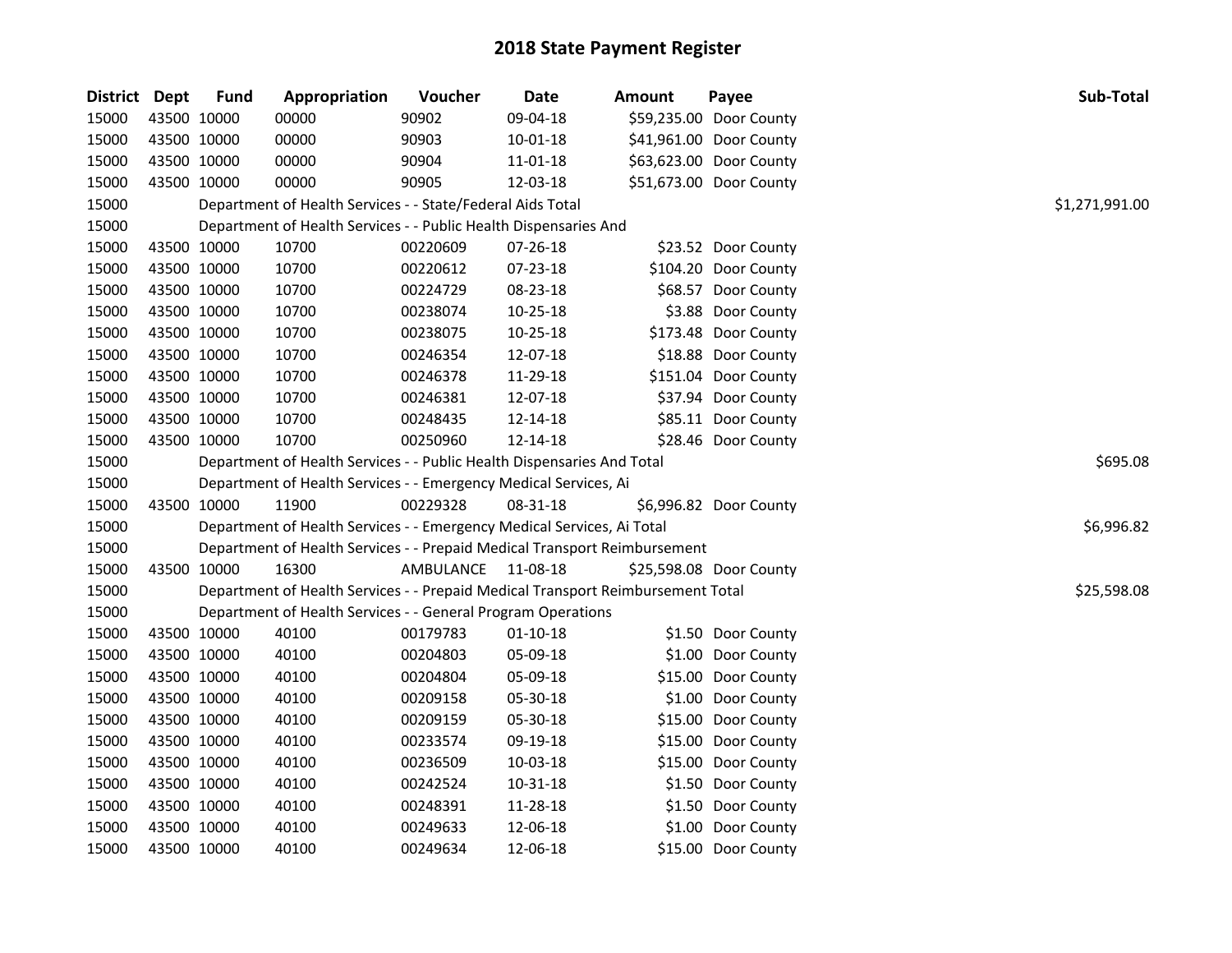| District Dept | <b>Fund</b> | Appropriation                                                          | Voucher  | Date           | <b>Amount</b> | Payee                   | Sub-Total |
|---------------|-------------|------------------------------------------------------------------------|----------|----------------|---------------|-------------------------|-----------|
| 15000         | 43500 10000 | 40100                                                                  | 00250766 | 12-12-18       |               | \$1.00 Door County      |           |
| 15000         | 43500 10000 | 40100                                                                  | 00250767 | 12-12-18       |               | \$15.00 Door County     |           |
| 15000         |             | Department of Health Services - - General Program Operations Total     |          |                |               |                         | \$98.50   |
| 15000         |             | Department of Health Services - - Medical Assistance State Admin       |          |                |               |                         |           |
| 15000         | 43500 10000 | 44000                                                                  | 00179783 | $01 - 10 - 18$ |               | \$1.50 Door County      |           |
| 15000         | 43500 10000 | 44000                                                                  | 00204803 | 05-09-18       |               | \$1.00 Door County      |           |
| 15000         | 43500 10000 | 44000                                                                  | 00204804 | 05-09-18       |               | \$15.00 Door County     |           |
| 15000         | 43500 10000 | 44000                                                                  | 00209158 | 05-30-18       |               | \$1.00 Door County      |           |
| 15000         | 43500 10000 | 44000                                                                  | 00209159 | 05-30-18       |               | \$15.00 Door County     |           |
| 15000         | 43500 10000 | 44000                                                                  | 00233574 | 09-19-18       |               | \$15.00 Door County     |           |
| 15000         | 43500 10000 | 44000                                                                  | 00236509 | 10-03-18       |               | \$15.00 Door County     |           |
| 15000         | 43500 10000 | 44000                                                                  | 00242524 | 10-31-18       |               | \$1.50 Door County      |           |
| 15000         | 43500 10000 | 44000                                                                  | 00248391 | 11-28-18       |               | \$1.50 Door County      |           |
| 15000         | 43500 10000 | 44000                                                                  | 00249633 | 12-06-18       |               | \$1.00 Door County      |           |
| 15000         | 43500 10000 | 44000                                                                  | 00249634 | 12-06-18       |               | \$15.00 Door County     |           |
| 15000         | 43500 10000 | 44000                                                                  | 00250766 | 12-12-18       |               | \$1.00 Door County      |           |
| 15000         | 43500 10000 | 44000                                                                  | 00250767 | 12-12-18       |               | \$15.00 Door County     |           |
| 15000         |             | Department of Health Services - - Medical Assistance State Admin Total |          |                |               |                         | \$98.50   |
| 15000         |             | Dept of Children and Families - - Fees For Administrative Servic       |          |                |               |                         |           |
| 15000         | 43700 10000 | 23100                                                                  | 00033782 | $01-19-18$     |               | \$55.00 Door County     |           |
| 15000         | 43700 10000 | 23100                                                                  | 00038241 | 04-18-18       |               | \$70.00 Door County     |           |
| 15000         | 43700 10000 | 23100                                                                  | 00042303 | $07 - 17 - 18$ |               | \$25.00 Door County     |           |
| 15000         | 43700 10000 | 23100                                                                  | 00045770 | $10 - 18 - 18$ |               | \$60.00 Door County     |           |
| 15000         |             | Dept of Children and Families - - Fees For Administrative Servic Total |          |                |               |                         | \$210.00  |
| 15000         |             | Dept of Children and Families - - General Aids                         |          |                |               |                         |           |
| 15000         | 43700 10000 | 99000                                                                  | 00033187 | 01-05-18       |               | \$18,234.09 Door County |           |
| 15000         | 43700 10000 | 99000                                                                  | 00034095 | 01-30-18       |               | \$57,985.32 Door County |           |
| 15000         | 43700 10000 | 99000                                                                  | 00034193 | 01-30-18       |               | \$37,457.37 Door County |           |
| 15000         | 43700 10000 | 99000                                                                  | 00034296 | 02-05-18       |               | \$23,066.94 Door County |           |
| 15000         | 43700 10000 | 99000                                                                  | 00034838 | $02 - 21 - 18$ |               | \$159.16 Door County    |           |
| 15000         | 43700 10000 | 99000                                                                  | 00034991 | 02-21-18       |               | \$287.76 Door County    |           |
| 15000         | 43700 10000 | 99000                                                                  | 00035094 | 02-21-18       |               | \$380.46 Door County    |           |
| 15000         | 43700 10000 | 99000                                                                  | 00035224 | 02-22-18       |               | \$487.58 Door County    |           |
| 15000         | 43700 10000 | 99000                                                                  | 00035476 | 03-01-18       |               | \$66.70 Door County     |           |
| 15000         | 43700 10000 | 99000                                                                  | 00035628 | 03-05-18       |               | \$48,928.98 Door County |           |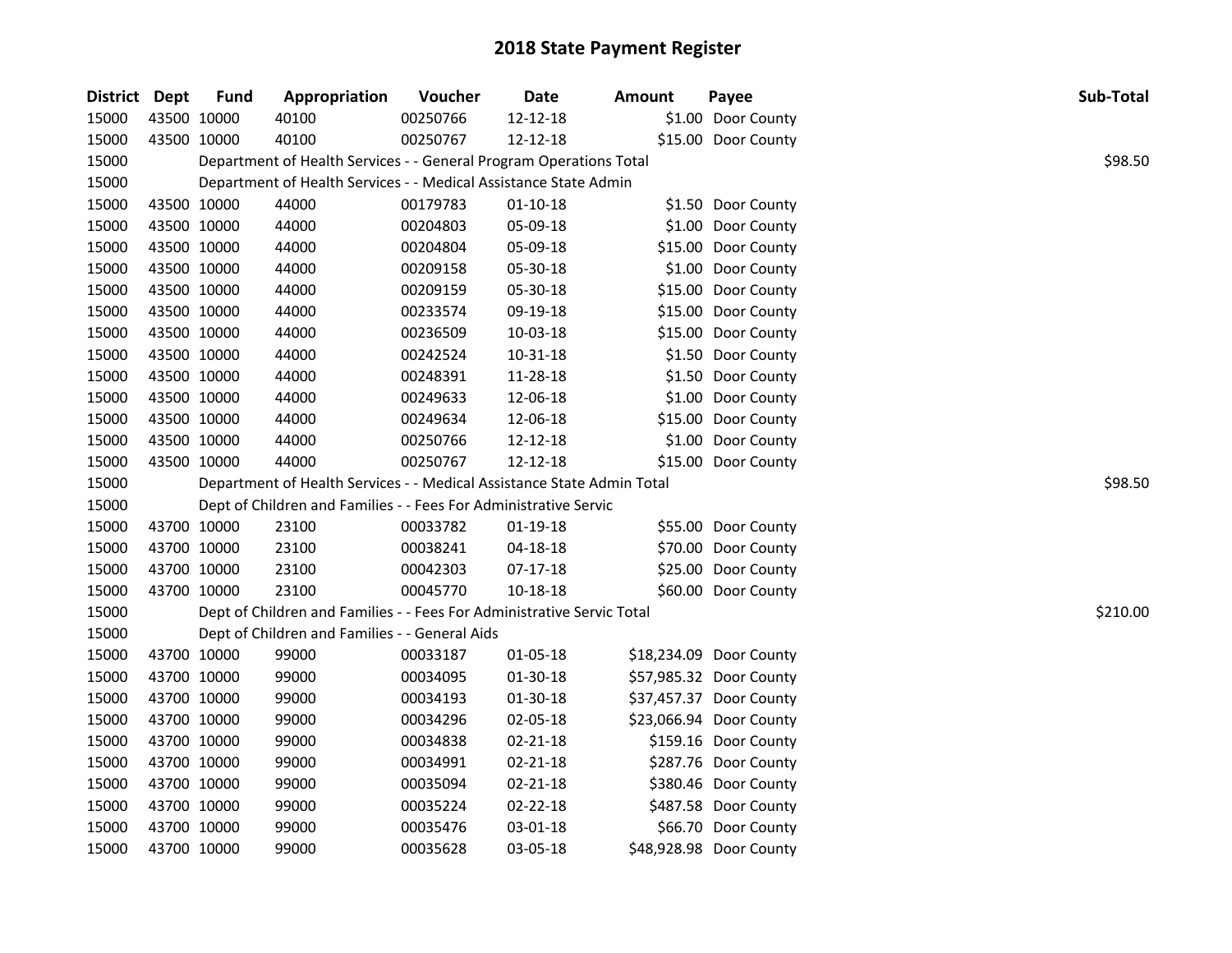| District Dept |             | <b>Fund</b> | Appropriation                                        | Voucher  | Date     | <b>Amount</b> | Payee                    | Sub-Total      |
|---------------|-------------|-------------|------------------------------------------------------|----------|----------|---------------|--------------------------|----------------|
| 15000         | 43700 10000 |             | 99000                                                | 00035895 | 03-12-18 |               | \$313.17 Door County     |                |
| 15000         | 43700 10000 |             | 99000                                                | 00036842 | 03-27-18 |               | \$1,265.80 Door County   |                |
| 15000         |             | 43700 10000 | 99000                                                | 00037554 | 04-05-18 |               | \$75,275.33 Door County  |                |
| 15000         |             | 43700 10000 | 99000                                                | 00038790 | 04-30-18 |               | \$100,834.09 Door County |                |
| 15000         |             | 43700 10000 | 99000                                                | 00038864 | 04-30-18 |               | \$48.93 Door County      |                |
| 15000         |             | 43700 10000 | 99000                                                | 00039166 | 05-07-18 |               | \$50,296.15 Door County  |                |
| 15000         |             | 43700 10000 | 99000                                                | 00040585 | 06-05-18 |               | \$25,225.44 Door County  |                |
| 15000         |             | 43700 10000 | 99000                                                | 00041549 | 06-27-18 |               | \$424.10 Door County     |                |
| 15000         |             | 43700 10000 | 99000                                                | 00041766 | 07-05-18 |               | \$38,164.75 Door County  |                |
| 15000         |             | 43700 10000 | 99000                                                | 00042780 | 07-30-18 |               | \$88,160.70 Door County  |                |
| 15000         |             | 43700 10000 | 99000                                                | 00042987 | 08-03-18 |               | \$1,542.00 Door County   |                |
| 15000         |             | 43700 10000 | 99000                                                | 00043076 | 08-06-18 |               | \$49,963.84 Door County  |                |
| 15000         |             | 43700 10000 | 99000                                                | 00043546 | 08-17-18 |               | \$6,251.00 Door County   |                |
| 15000         |             | 43700 10000 | 99000                                                | 00043954 | 08-29-18 |               | \$318,008.43 Door County |                |
| 15000         |             | 43700 10000 | 99000                                                | 00044039 | 08-30-18 |               | \$13,094.00 Door County  |                |
| 15000         |             | 43700 10000 | 99000                                                | 00044150 | 09-05-18 |               | \$38,003.17 Door County  |                |
| 15000         |             | 43700 10000 | 99000                                                | 00045358 | 10-05-18 |               | \$29,300.63 Door County  |                |
| 15000         |             | 43700 10000 | 99000                                                | 00046177 | 10-30-18 |               | \$93,574.80 Door County  |                |
| 15000         |             | 43700 10000 | 99000                                                | 00046491 | 11-05-18 |               | \$23,591.64 Door County  |                |
| 15000         |             | 43700 10000 | 99000                                                | 00047548 | 12-05-18 |               | \$1,040.07 Door County   |                |
| 15000         |             | 43700 10000 | 99000                                                | 00048037 | 12-21-18 |               | \$17,721.58 Door County  |                |
| 15000         |             | 43700 10000 | 99000                                                | 00048153 | 12-27-18 |               | \$12,258.66 Door County  |                |
| 15000         |             |             | Dept of Children and Families - - General Aids Total |          |          |               |                          | \$1,171,412.64 |
| 15000         |             |             | Dept of Workforce Development - - Ui Admin Fed       |          |          |               |                          |                |
| 15000         |             | 44500 10000 | 15100                                                | 00142122 | 01-03-18 |               | \$25.00 Door County      |                |
| 15000         |             | 44500 10000 | 15100                                                | 00146800 | 02-02-18 |               | \$45.00 Door County      |                |
| 15000         |             | 44500 10000 | 15100                                                | 00152387 | 03-02-18 |               | \$40.00 Door County      |                |
| 15000         |             | 44500 10000 | 15100                                                | 00157697 | 04-03-18 |               | \$65.00 Door County      |                |
| 15000         |             | 44500 10000 | 15100                                                | 00163016 | 05-02-18 |               | \$30.00 Door County      |                |
| 15000         |             | 44500 10000 | 15100                                                | 00168094 | 06-04-18 |               | \$50.00 Door County      |                |
| 15000         |             | 44500 10000 | 15100                                                | 00173095 | 07-03-18 |               | \$35.00 Door County      |                |
| 15000         |             | 44500 10000 | 15100                                                | 00178341 | 08-02-18 |               | \$20.00 Door County      |                |
| 15000         |             | 44500 10000 | 15100                                                | 00183399 | 09-05-18 |               | \$20.00 Door County      |                |
| 15000         |             | 44500 10000 | 15100                                                | 00188544 | 10-02-18 |               | \$20.00 Door County      |                |
| 15000         |             | 44500 10000 | 15100                                                | 00194608 | 11-02-18 |               | \$60.00 Door County      |                |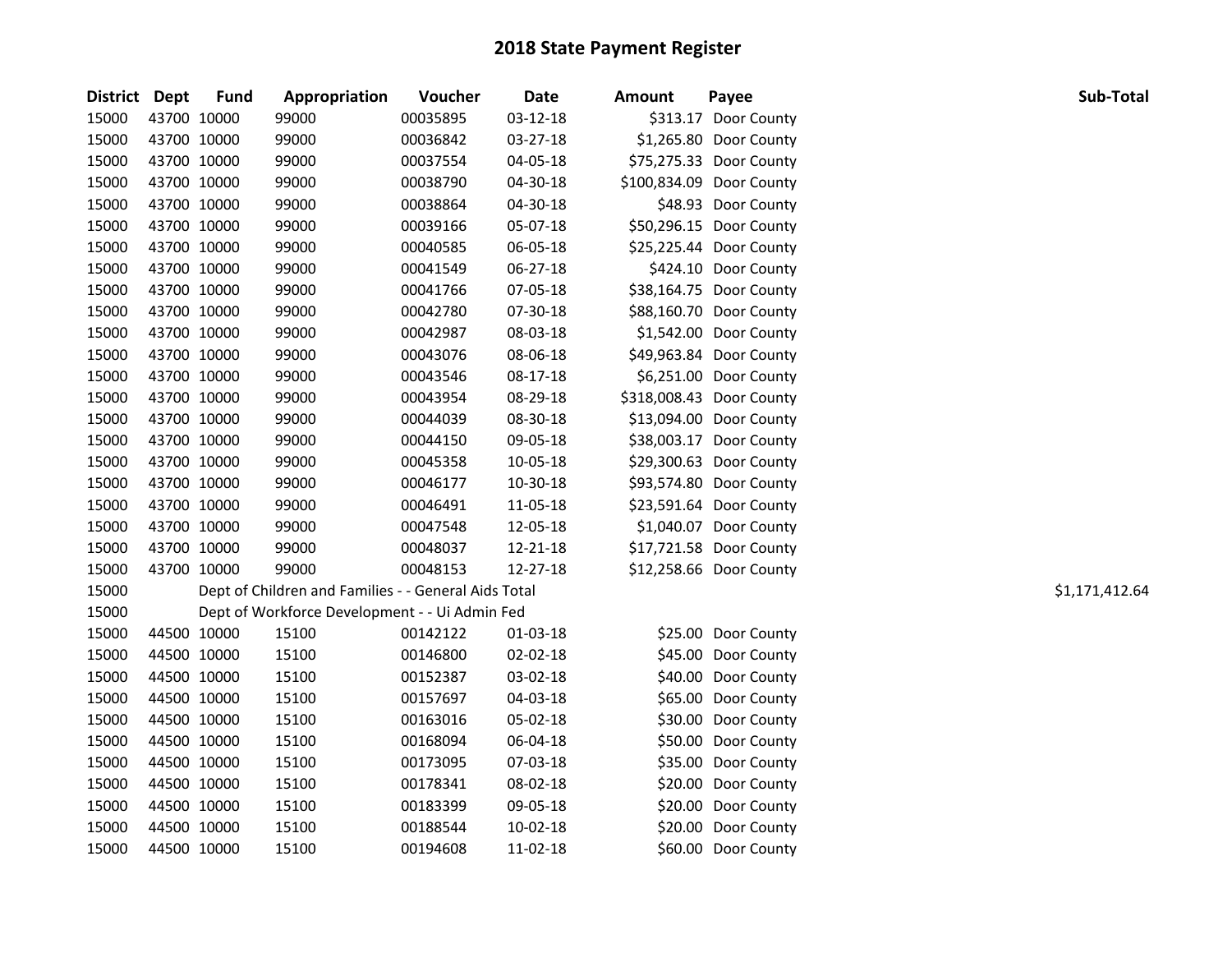| District Dept |             | <b>Fund</b> | Appropriation                                                           | Voucher  | Date           | <b>Amount</b> | Payee                   | Sub-Total   |
|---------------|-------------|-------------|-------------------------------------------------------------------------|----------|----------------|---------------|-------------------------|-------------|
| 15000         | 44500 10000 |             | 15100                                                                   | 00197074 | 11-19-18       |               | \$3.00 Door County      |             |
| 15000         | 44500 10000 |             | 15100                                                                   | 00199589 | 12-04-18       |               | \$55.00 Door County     |             |
| 15000         |             |             | Dept of Workforce Development - - Ui Admin Fed Total                    |          |                |               |                         | \$468.00    |
| 15000         |             |             | Dept of Workforce Development - - Wc Ops Uninsured Emplyr Admin         |          |                |               |                         |             |
| 15000         | 44500 22700 |             | 17700                                                                   | 00148646 | $02 - 12 - 18$ |               | \$15.00 Door County     |             |
| 15000         | 44500 22700 |             | 17700                                                                   | 00195310 | 11-07-18       |               | \$35.00 Door County     |             |
| 15000         | 44500 22700 |             | 17700                                                                   | 00195323 | 11-07-18       |               | \$5.00 Door County      |             |
| 15000         |             |             | Dept of Workforce Development - - Wc Ops Uninsured Emplyr Admin Total   |          |                |               |                         | \$55.00     |
| 15000         |             |             | Department of Justice - - Crime Laboratories, Dna                       |          |                |               |                         |             |
| 15000         | 45500 10000 |             | 22100                                                                   | 00048967 | 07-19-18       |               | \$1,320.00 Door County  |             |
| 15000         |             |             | Department of Justice - - Crime Laboratories, Dna Total                 |          |                |               |                         | \$1,320.00  |
| 15000         |             |             | Department of Justice - - Law Enforcement Train, Local                  |          |                |               |                         |             |
| 15000         | 45500 10000 |             | 23100                                                                   | 00041138 | 02-01-18       |               | \$3,510.00 Door County  |             |
| 15000         |             | 45500 10000 | 23100                                                                   | 00052415 | $10 - 01 - 18$ |               | \$9,920.00 Door County  |             |
| 15000         |             |             | Department of Justice - - Law Enforcement Train, Local Total            |          |                |               |                         | \$13,430.00 |
| 15000         |             |             | Department of Justice - - Internet Crimes Against Childr                |          |                |               |                         |             |
| 15000         |             | 45500 10000 | 28400                                                                   | 00041575 | 02-07-18       |               | \$263.00 Door County    |             |
| 15000         |             |             | Department of Justice - - Internet Crimes Against Childr Total          |          |                |               |                         | \$263.00    |
| 15000         |             |             | Department of Justice - - Crime Victim Witness Assist                   |          |                |               |                         |             |
| 15000         |             | 45500 10000 | 53200                                                                   | 00049095 | 07-19-18       |               | \$17,639.85 Door County |             |
| 15000         |             |             | Department of Justice - - Crime Victim Witness Assist Total             |          |                |               |                         | \$17,639.85 |
| 15000         |             |             | Department of Justice - - County Reimb Victim-Witness                   |          |                |               |                         |             |
| 15000         | 45500 10000 |             | 53900                                                                   | 00043037 | 03-06-18       |               | \$21,519.49 Door County |             |
| 15000         |             |             | Department of Justice - - County Reimb Victim-Witness Total             |          |                |               |                         | \$21,519.49 |
| 15000         |             |             | Department of Military Affairs - - Federal Aid, Local Assistance        |          |                |               |                         |             |
| 15000         | 46500 10000 |             | 34200                                                                   | 00038065 | 01-30-18       |               | \$15,541.34 Door County |             |
| 15000         | 46500 10000 |             | 34200                                                                   | 00046365 | 07-13-18       |               | \$5,734.52 Door County  |             |
| 15000         |             | 46500 10000 | 34200                                                                   | 00048176 | 08-29-18       |               | \$15,543.27 Door County |             |
| 15000         |             |             | Department of Military Affairs - - Federal Aid, Local Assistance Total  |          |                |               |                         | \$36,819.13 |
| 15000         |             |             | Department of Military Affairs - - St Emerg Response Bd Grant Pif       |          |                |               |                         |             |
| 15000         |             | 46500 27200 | 36400                                                                   | 00038181 | 01-30-18       |               | \$6,976.51 Door County  |             |
| 15000         |             |             | Department of Military Affairs - - St Emerg Response Bd Grant Pif Total |          |                |               |                         | \$6,976.51  |
| 15000         |             |             | Department of Veterans Affairs - - Grants To Counties                   |          |                |               |                         |             |
| 15000         | 48500 15200 |             | 12700                                                                   | 00043023 | $02 - 16 - 18$ |               | \$1,000.00 Door County  |             |
| 15000         |             |             | Department of Veterans Affairs - - Grants To Counties Total             |          |                |               |                         | \$1,000.00  |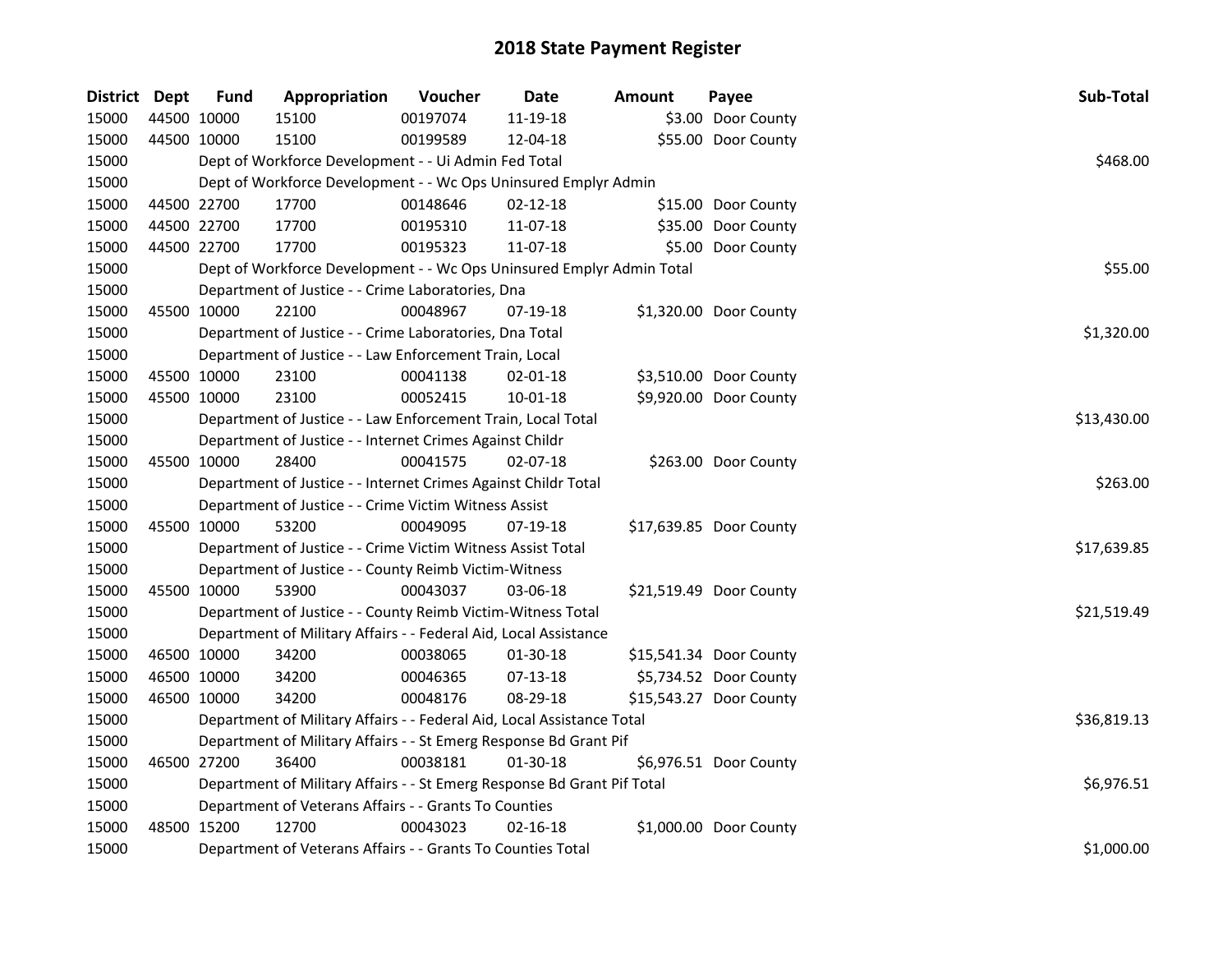| District Dept | <b>Fund</b> | Appropriation                                                          | Voucher  | Date           | <b>Amount</b> | Payee                   | Sub-Total   |
|---------------|-------------|------------------------------------------------------------------------|----------|----------------|---------------|-------------------------|-------------|
| 15000         |             | Department of Veterans Affairs - - County Grants                       |          |                |               |                         |             |
| 15000         | 48500 58200 | 26700                                                                  | 00043023 | 02-16-18       |               | \$4,500.00 Door County  |             |
| 15000         |             | Department of Veterans Affairs - - County Grants Total                 |          |                |               |                         | \$4,500.00  |
| 15000         |             | Department of Veterans Affairs - - Veterans Transportation Grant       |          |                |               |                         |             |
| 15000         | 48500 58200 | 28000                                                                  | 00056406 | $11 - 16 - 18$ |               | \$1,405.36 Door County  |             |
| 15000         |             | Department of Veterans Affairs - - Veterans Transportation Grant Total |          |                |               |                         | \$1,405.36  |
| 15000         |             | Department of Veterans Affairs - - County Grants                       |          |                |               |                         |             |
| 15000         | 48500 58300 | 37000                                                                  | 00043023 | 02-16-18       |               | \$4,500.00 Door County  |             |
| 15000         |             | Department of Veterans Affairs - - County Grants Total                 |          |                |               |                         | \$4,500.00  |
| 15000         |             | Department of Administration - - Federal Aid                           |          |                |               |                         |             |
| 15000         | 50500 10000 | 14200                                                                  | 00072725 | 02-20-18       |               | \$17,035.52 Door County |             |
| 15000         | 50500 10000 | 14200                                                                  | 00087369 | 08-27-18       |               | \$1,584.48 Door County  |             |
| 15000         |             | Department of Administration - - Federal Aid Total                     |          |                |               |                         | \$18,620.00 |
| 15000         |             | Department of Administration - - Federal Aid, Local Assistance         |          |                |               |                         |             |
| 15000         | 50500 10000 | 15500                                                                  | 00071370 | 01-29-18       |               | \$1,962.64 Door County  |             |
| 15000         | 50500 10000 | 15500                                                                  | 00073932 | 02-28-18       |               | \$1,000.28 Door County  |             |
| 15000         | 50500 10000 | 15500                                                                  | 00076280 | 03-28-18       |               | \$1,298.86 Door County  |             |
| 15000         | 50500 10000 | 15500                                                                  | 00079108 | 04-30-18       |               | \$1,615.71 Door County  |             |
| 15000         | 50500 10000 | 15500                                                                  | 00081330 | 05-29-18       |               | \$2,652.80 Door County  |             |
| 15000         | 50500 10000 | 15500                                                                  | 00083980 | 06-28-18       |               | \$3,096.74 Door County  |             |
| 15000         | 50500 10000 | 15500                                                                  | 00085833 | 07-30-18       |               | \$1,680.53 Door County  |             |
| 15000         | 50500 10000 | 15500                                                                  | 00087455 | 08-28-18       |               | \$1,333.40 Door County  |             |
| 15000         | 50500 10000 | 15500                                                                  | 00089341 | 09-28-18       |               | \$253.75 Door County    |             |
| 15000         | 50500 10000 | 15500                                                                  | 00093768 | 12-14-18       |               | \$8,544.25 Door County  |             |
| 15000         | 50500 10000 | 15500                                                                  | 00094470 | 12-28-18       |               | \$8,067.16 Door County  |             |
| 15000         |             | Department of Administration - - Federal Aid, Local Assistance Total   |          |                |               |                         | \$31,506.12 |
| 15000         |             | Department of Administration - - Low-Income Assistance Grants          |          |                |               |                         |             |
| 15000         | 50500 23500 | 37100                                                                  | 00071370 | 01-29-18       |               | \$8,066.59 Door County  |             |
| 15000         | 50500 23500 | 37100                                                                  | 00073932 | 02-28-18       |               | \$3,984.63 Door County  |             |
| 15000         | 50500 23500 | 37100                                                                  | 00076280 | 03-28-18       |               | \$5,310.55 Door County  |             |
| 15000         | 50500 23500 | 37100                                                                  | 00079108 | 04-30-18       |               | \$783.09 Door County    |             |
| 15000         | 50500 23500 | 37100                                                                  | 00093768 | 12-14-18       |               | \$154.87 Door County    |             |
| 15000         | 50500 23500 | 37100                                                                  | 00094470 | 12-28-18       |               | \$1,410.65 Door County  |             |
| 15000         |             | Department of Administration - - Low-Income Assistance Grants Total    |          |                |               |                         | \$19,710.38 |
| 15000         |             | Department of Administration - - Land                                  |          |                |               |                         |             |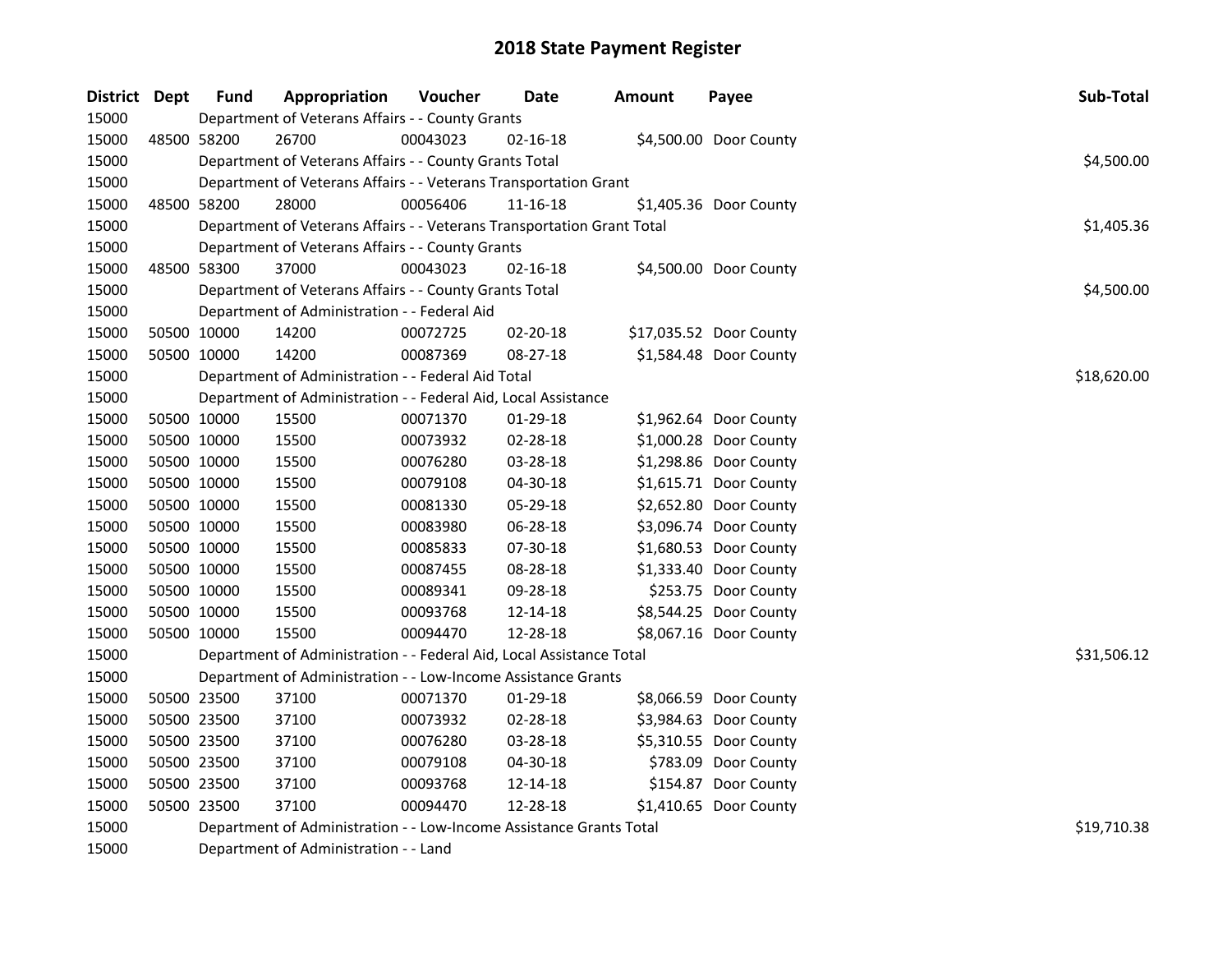| District Dept |             | Fund        | Appropriation                                                          | Voucher  | <b>Date</b>    | <b>Amount</b> | Payee                   | Sub-Total   |
|---------------|-------------|-------------|------------------------------------------------------------------------|----------|----------------|---------------|-------------------------|-------------|
| 15000         | 50500 26900 |             | 16600                                                                  | 00072860 | 02-20-18       |               | \$25,000.00 Door County |             |
| 15000         |             |             | Department of Administration - - Land Total                            |          |                |               |                         | \$25,000.00 |
| 15000         |             |             | Department of Administration - - Land Information Program; Loca        |          |                |               |                         |             |
| 15000         |             | 50500 26900 | 17300                                                                  | 00072905 | $02 - 22 - 18$ |               | \$1,000.00 Door County  |             |
| 15000         | 50500 26900 |             | 17300                                                                  | 00075493 | 03-20-18       |               | \$27,968.00 Door County |             |
| 15000         | 50500 26900 |             | 17300                                                                  | 00076878 | 04-06-18       |               | \$25,000.00 Door County |             |
| 15000         |             |             | Department of Administration - - Land Information Program; Loca Total  |          |                |               |                         | \$53,968.00 |
| 15000         |             |             | Commissioners of Public Lands - - Trust Lands And Investments --       |          |                |               |                         |             |
| 15000         | 50700 10000 |             | 12800                                                                  | 00002052 | 09-07-18       |               | \$30.00 Door County     |             |
| 15000         |             |             | Commissioners of Public Lands - - Trust Lands And Investments -- Total |          |                |               |                         | \$30.00     |
| 15000         |             |             | Elections Commission - - 2018 Hava Election Security                   |          |                |               |                         |             |
| 15000         | 51000 22000 |             | 18200                                                                  | 00001177 | 07-30-18       |               | \$362.86 Door County    |             |
| 15000         | 51000 22000 |             | 18200                                                                  | 00001178 | 07-30-18       |               | \$80.07 Door County     |             |
| 15000         |             |             | Elections Commission - - 2018 Hava Election Security Total             |          |                |               |                         | \$442.93    |
| 15000         |             |             | Public Defender Board - - Appellate Representation                     |          |                |               |                         |             |
| 15000         | 55000 10000 |             | 10200                                                                  | 00136684 | 04-10-18       |               | \$28.32 Door County     |             |
| 15000         | 55000 10000 |             | 10200                                                                  | 00138824 | 05-03-18       |               | \$2.50 Door County      |             |
| 15000         |             |             | Public Defender Board - - Appellate Representation Total               | \$30.82  |                |               |                         |             |
| 15000         |             |             | Public Defender Board - - Transcript, Discovery And Int                |          |                |               |                         |             |
| 15000         | 55000 10000 |             | 10600                                                                  | 00123428 | 01-09-18       |               | \$1,109.79 Door County  |             |
| 15000         | 55000 10000 |             | 10600                                                                  | 00127072 | 02-05-18       |               | \$59.85 Door County     |             |
| 15000         | 55000 10000 |             | 10600                                                                  | 00136756 | $04 - 11 - 18$ |               | \$571.53 Door County    |             |
| 15000         | 55000 10000 |             | 10600                                                                  | 00138159 | 04-23-18       |               | \$10.20 Door County     |             |
| 15000         | 55000 10000 |             | 10600                                                                  | 00141055 | 05-08-18       |               | \$1,476.04 Door County  |             |
| 15000         | 55000 10000 |             | 10600                                                                  | 00144606 | 06-01-18       |               | \$1,122.06 Door County  |             |
| 15000         | 55000 10000 |             | 10600                                                                  | 00148008 | 06-22-18       |               | \$1,699.37 Door County  |             |
| 15000         | 55000 10000 |             | 10600                                                                  | 00151455 | 07-17-18       |               | \$594.53 Door County    |             |
| 15000         | 55000 10000 |             | 10600                                                                  | 00167443 | 11-07-18       |               | \$865.41 Door County    |             |
| 15000         | 55000 10000 |             | 10600                                                                  | 00171565 | 12-06-18       |               | \$474.76 Door County    |             |
| 15000         |             |             | Public Defender Board - - Transcript, Discovery And Int Total          |          |                |               |                         | \$7,983.54  |
| 15000         |             |             | Department of Revenue - - General Program Operations                   |          |                |               |                         |             |
| 15000         | 56600 10000 |             | 10100                                                                  | 00082420 | $01 - 17 - 18$ |               | \$92.50 Door County     |             |
| 15000         | 56600 10000 |             | 10100                                                                  | 00083303 | 02-15-18       |               | \$210.50 Door County    |             |
| 15000         | 56600 10000 |             | 10100                                                                  | 00083315 | 02-09-18       |               | \$280.00 Door County    |             |
| 15000         | 56600 10000 |             | 10100                                                                  | 00103958 | 07-03-18       |               | \$210.50 Door County    |             |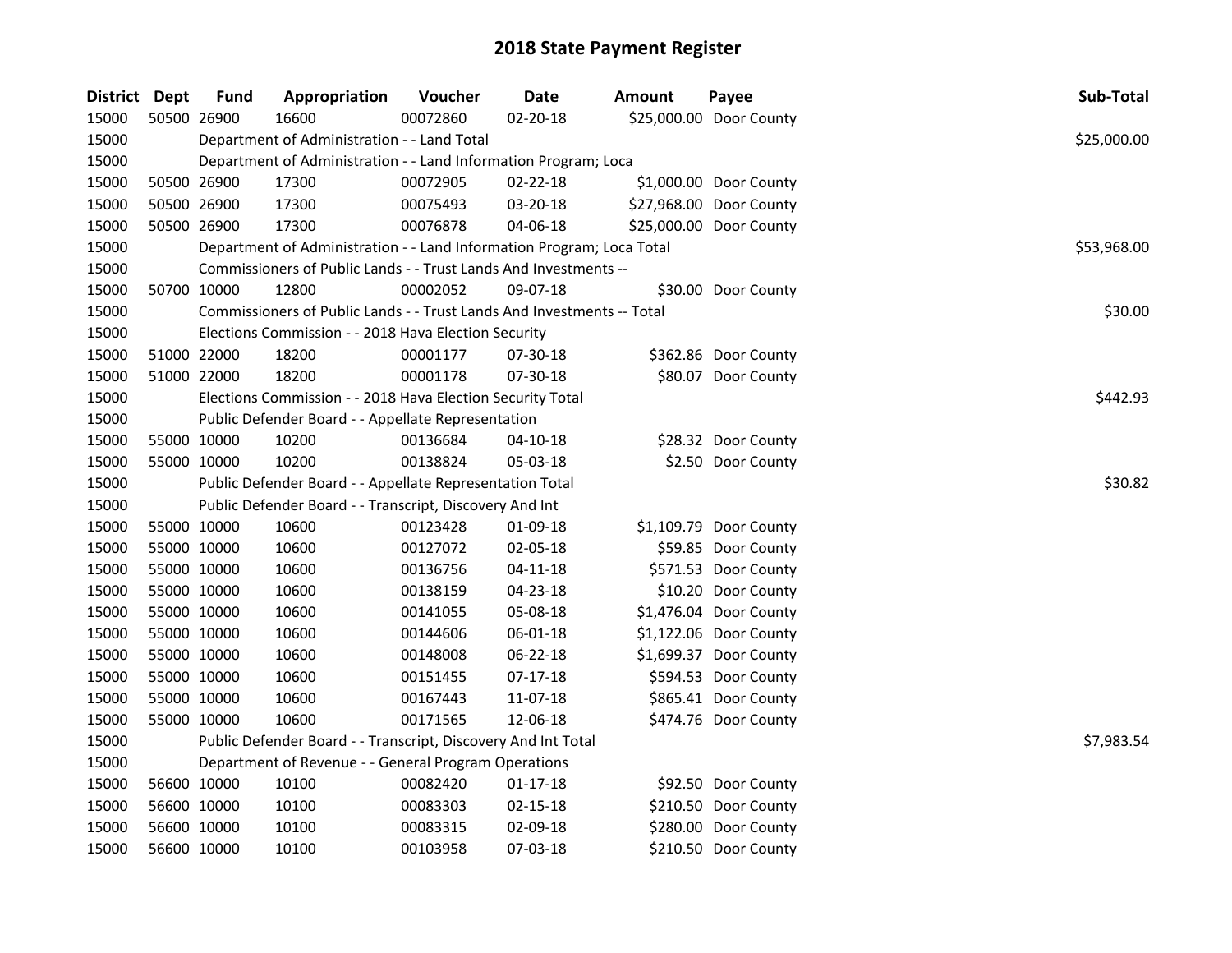| District           | Dept | <b>Fund</b> | Appropriation                                                         | Voucher    | Date           | <b>Amount</b>              | Payee                    | Sub-Total       |
|--------------------|------|-------------|-----------------------------------------------------------------------|------------|----------------|----------------------------|--------------------------|-----------------|
| 15000              |      | 56600 10000 | 10100                                                                 | 00106455   | 07-19-18       |                            | \$385.00 Door County     |                 |
| 15000              |      | 56600 10000 | 10100                                                                 | 00116679   | 12-27-18       |                            | \$210.50 Door County     |                 |
| 15000              |      |             | Department of Revenue - - General Program Operations Total            |            |                |                            |                          | \$1,389.00      |
| 15000              |      |             | Circuit Courts - - Circuit Court Costs                                |            |                |                            |                          |                 |
| 15000              |      | 62500 10000 | 10500                                                                 | 00000480   | 01-09-18       |                            | \$63,242.00 Door County  |                 |
| 15000              |      | 62500 10000 | 10500                                                                 | 00000737   | 04-26-18       |                            | \$544.34 Door County     |                 |
| 15000              |      | 62500 10000 | 10500                                                                 | 00000954   | 08-24-18       |                            | \$94,427.15 Door County  |                 |
| 15000              |      | 62500 10000 | 10500                                                                 | 00001052   | 09-20-18       |                            | \$467.68 Door County     |                 |
| 15000              |      |             | Circuit Courts - - Circuit Court Costs Total                          |            |                |                            |                          | \$158,681.17    |
| 15000              |      |             | Shared Revenue and Tax Relief - - County And Municipal Aid            |            |                |                            |                          |                 |
| 15000              |      | 83500 10000 | 10500                                                                 | 00033058   | 07-23-18       |                            | \$4,991.23 Door County   |                 |
| 15000              |      | 83500 10000 | 10500                                                                 | 00035944   | 11-19-18       |                            | \$2,685.58 Door County   |                 |
| 15000              |      |             | Shared Revenue and Tax Relief - - County And Municipal Aid Total      | \$7,676.81 |                |                            |                          |                 |
| 15000              |      |             | Shared Revenue and Tax Relief - - Exempt Computer Aid                 |            |                |                            |                          |                 |
| 15000              |      | 83500 10000 | 10900                                                                 | 00029884   | $07 - 23 - 18$ |                            | \$15,297.62 Door County  |                 |
| 15000              |      |             | Shared Revenue and Tax Relief - - Exempt Computer Aid Total           |            |                |                            |                          | \$15,297.62     |
| 15000              |      |             | Shared Revenue and Tax Relief - - Utility Aid                         |            |                |                            |                          |                 |
| 15000              |      | 83500 10000 | 11000                                                                 | 00033058   | 07-23-18       |                            | \$12,406.96 Door County  |                 |
| 15000              |      | 83500 10000 | 11000                                                                 | 00035944   | 11-19-18       |                            | \$101,218.32 Door County |                 |
| 15000              |      |             | Shared Revenue and Tax Relief - - Utility Aid Total                   |            |                |                            |                          | \$113,625.28    |
| 15000              |      |             | Shared Revenue and Tax Relief - - School Lvy Tx/First Dollar Cr       |            |                |                            |                          |                 |
| 15000              |      | 83500 10000 | 30200                                                                 | 00029597   | $07 - 23 - 18$ | \$1,045,793.98 Door County |                          |                 |
| 15000              |      | 83500 10000 | 30200                                                                 | 00029745   | $07 - 23 - 18$ | \$7,233,718.80 Door County |                          |                 |
| 15000              |      |             | Shared Revenue and Tax Relief - - School Lvy Tx/First Dollar Cr Total |            |                |                            |                          | \$8,279,512.78  |
| 15000              |      |             | Shared Revenue and Tax Relief - - Lottery & Gaming Credit             |            |                |                            |                          |                 |
| 15000              |      | 83500 52100 | 36300                                                                 | 00027112   | 03-26-18       |                            | \$798,799.31 Door County |                 |
| 15000              |      |             | Shared Revenue and Tax Relief - - Lottery & Gaming Credit Total       |            |                |                            |                          | \$798,799.31    |
| <b>15000 Total</b> |      |             |                                                                       |            |                |                            |                          | \$17,095,245.25 |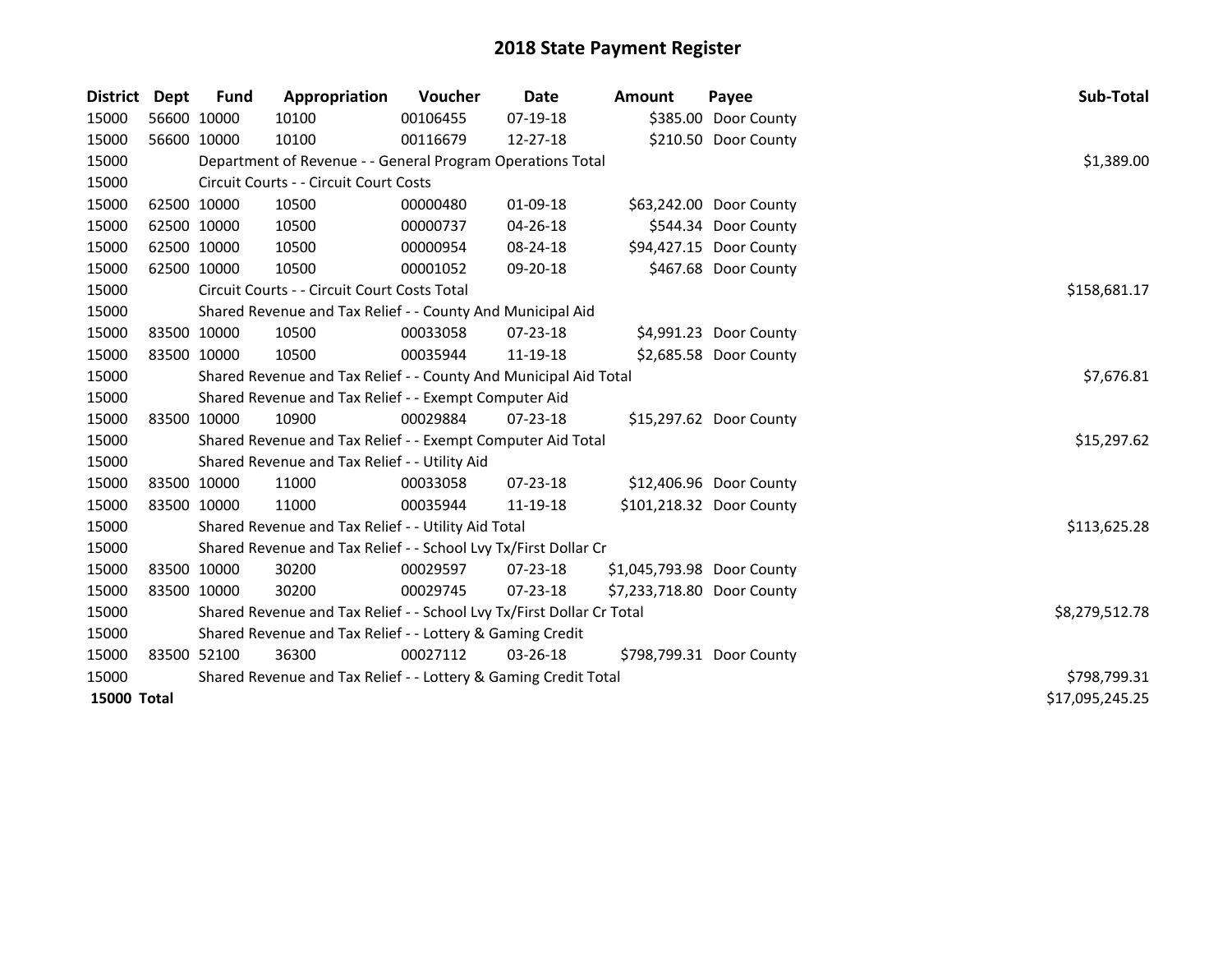| District Dept      |             | <b>Fund</b> | Appropriation                                                      | Voucher    | <b>Date</b>    | <b>Amount</b> | Payee                              | Sub-Total    |
|--------------------|-------------|-------------|--------------------------------------------------------------------|------------|----------------|---------------|------------------------------------|--------------|
| 15002              |             |             | Dept of Safety & Prof Services - - Fire Dues Distribution          |            |                |               |                                    |              |
| 15002              | 16500 10000 |             | 22500                                                              | 00023971   | $07 - 26 - 18$ |               | \$14,478.68 Town Of Baileys Harbor |              |
| 15002              |             |             | Dept of Safety & Prof Services - - Fire Dues Distribution Total    |            |                |               |                                    | \$14,478.68  |
| 15002              |             |             | Dept of Natural Resources - - Aids In Lieu Of Taxes - Gener        |            |                |               |                                    |              |
| 15002              |             | 37000 10000 | 50300                                                              | 00211662   | $02 - 02 - 18$ |               | \$57,574.67 Town Of Baileys Harbor |              |
| 15002              |             | 37000 10000 | 50300                                                              | 00211663   | 02-02-18       |               | \$11,046.38 Town Of Baileys Harbor |              |
| 15002              |             | 37000 10000 | 50300                                                              | 00229485   | 04-20-18       |               | \$859.73 Town Of Baileys Harbor    |              |
| 15002              |             | 37000 10000 | 50300                                                              | 00229486   | 04-20-18       |               | \$208.33 Town Of Baileys Harbor    |              |
| 15002              |             | 37000 10000 | 50300                                                              | 00229489   | $04 - 20 - 18$ |               | \$96.80 Town Of Baileys Harbor     |              |
| 15002              |             |             | Dept of Natural Resources - - Aids In Lieu Of Taxes - Gener Total  |            |                |               |                                    | \$69,785.91  |
| 15002              |             |             | Dept of Natural Resources - - Resaids - Cnty Forst, Cl & Mfl       |            |                |               |                                    |              |
| 15002              |             | 37000 21200 | 57100                                                              | 00247359   | 06-28-18       |               | \$183.61 Town Of Baileys Harbor    |              |
| 15002              |             |             | Dept of Natural Resources - - Resaids - Cnty Forst, Cl & Mfl Total |            |                |               |                                    | \$183.61     |
| 15002              |             |             | Dept of Natural Resources - - Aids In Lieu Of Taxes - Sum S        |            |                |               |                                    |              |
| 15002              |             | 37000 21200 | 57900                                                              | 00229487   | 04-20-18       |               | \$1,109.22 Town Of Baileys Harbor  |              |
| 15002              |             | 37000 21200 | 57900                                                              | 00229488   | 04-20-18       |               | \$9.68 Town Of Baileys Harbor      |              |
| 15002              |             |             | Dept of Natural Resources - - Aids In Lieu Of Taxes - Sum S Total  | \$1,118.90 |                |               |                                    |              |
| 15002              |             |             | WI Dept of Transportation - - Trns Aids To Mnc.-Sf                 |            |                |               |                                    |              |
| 15002              |             | 39500 21100 | 19100                                                              | 00204101   | $01-02-18$     |               | \$23,866.11 Town Of Baileys Harbor |              |
| 15002              |             | 39500 21100 | 19100                                                              | 00234610   | 04-02-18       |               | \$23,866.11 Town Of Baileys Harbor |              |
| 15002              |             | 39500 21100 | 19100                                                              | 00268309   | 07-02-18       |               | \$23,866.11 Town Of Baileys Harbor |              |
| 15002              |             | 39500 21100 | 19100                                                              | 00302361   | $10 - 01 - 18$ |               | \$23,866.11 Town Of Baileys Harbor |              |
| 15002              |             |             | WI Dept of Transportation - - Trns Aids To Mnc.-Sf Total           |            |                |               |                                    | \$95,464.44  |
| 15002              |             |             | Department of Justice - - Law Enforcement Train, Local             |            |                |               |                                    |              |
| 15002              |             | 45500 10000 | 23100                                                              | 00052100   | 09-25-18       |               | \$160.00 Town Of Baileys Harbor    |              |
| 15002              |             |             | Department of Justice - - Law Enforcement Train, Local Total       |            |                |               |                                    | \$160.00     |
| 15002              |             |             | Shared Revenue and Tax Relief - - County And Municipal Aid         |            |                |               |                                    |              |
| 15002              |             | 83500 10000 | 10500                                                              | 00033039   | 07-23-18       |               | \$1,623.68 Town Of Baileys Harbor  |              |
| 15002              |             | 83500 10000 | 10500                                                              | 00035925   | 11-19-18       |               | \$9,200.87 Town Of Baileys Harbor  |              |
| 15002              |             |             | Shared Revenue and Tax Relief - - County And Municipal Aid Total   |            |                |               |                                    | \$10,824.55  |
| 15002              |             |             | Shared Revenue and Tax Relief - - Exempt Computer Aid              |            |                |               |                                    |              |
| 15002              |             | 83500 10000 | 10900                                                              | 00030342   | 07-23-18       |               | \$246.57 Town Of Baileys Harbor    |              |
| 15002              |             |             | Shared Revenue and Tax Relief - - Exempt Computer Aid Total        |            |                |               |                                    | \$246.57     |
| <b>15002 Total</b> |             |             |                                                                    |            |                |               |                                    | \$192,262.66 |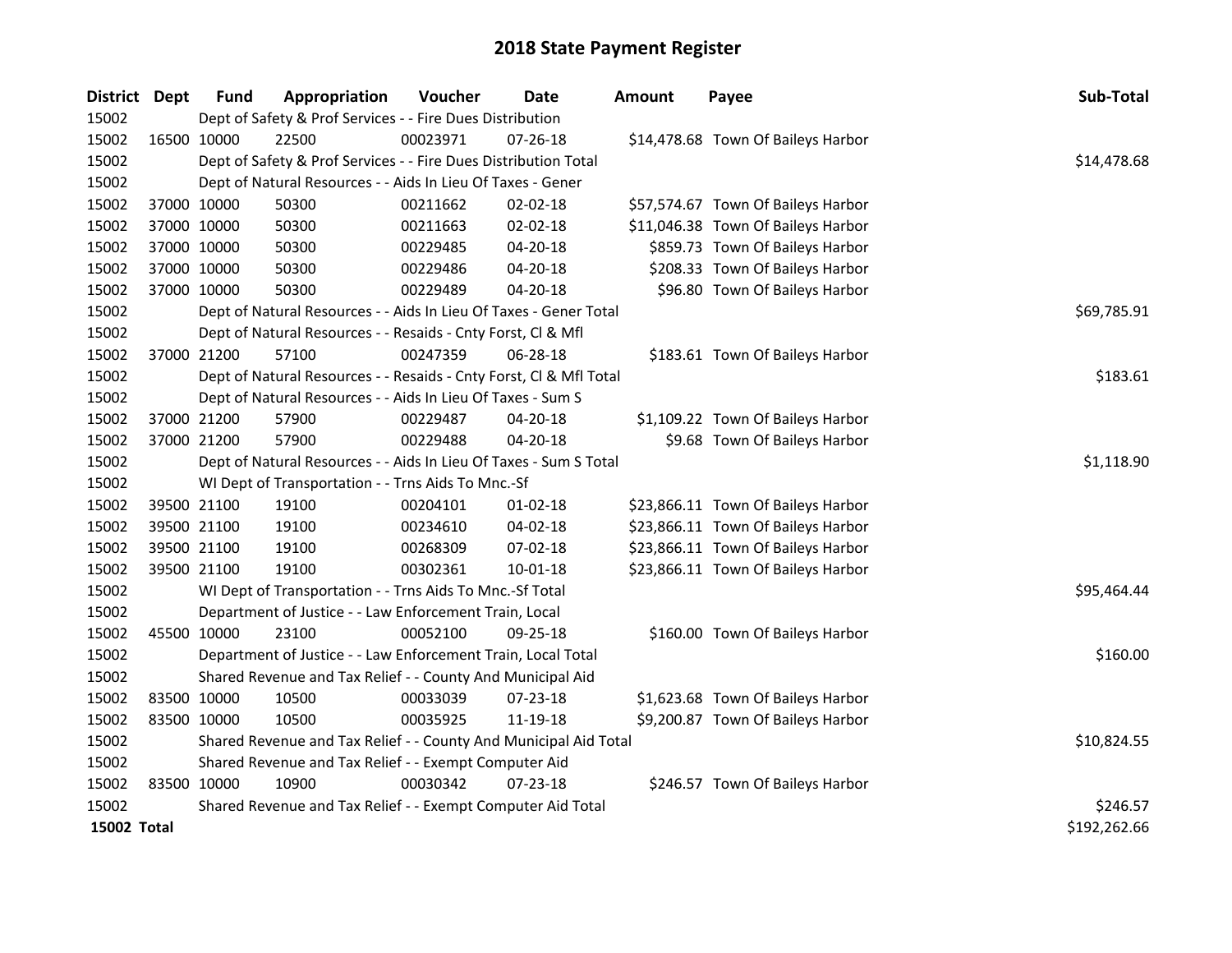| District    | Dept        | <b>Fund</b> | Appropriation                                                      | Voucher  | Date           | Amount | Payee                        | Sub-Total    |
|-------------|-------------|-------------|--------------------------------------------------------------------|----------|----------------|--------|------------------------------|--------------|
| 15004       |             |             | Dept of Safety & Prof Services - - Fire Dues Distribution          |          |                |        |                              |              |
| 15004       |             | 16500 10000 | 22500                                                              | 00023972 | $07 - 24 - 18$ |        | \$3,401.73 Town Of Brussels  |              |
| 15004       |             |             | Dept of Safety & Prof Services - - Fire Dues Distribution Total    |          |                |        |                              | \$3,401.73   |
| 15004       |             |             | Dept of Natural Resources - - Resaids - Cnty Forst, CI & Mfl       |          |                |        |                              |              |
| 15004       |             | 37000 21200 | 57100                                                              | 00247360 | 06-28-18       |        | \$511.14 Town Of Brussels    |              |
| 15004       |             |             | Dept of Natural Resources - - Resaids - Cnty Forst, CI & Mfl Total | \$511.14 |                |        |                              |              |
| 15004       |             |             | WI Dept of Transportation - - Trns Aids To Mnc.-Sf                 |          |                |        |                              |              |
| 15004       |             | 39500 21100 | 19100                                                              | 00204102 | $01 - 02 - 18$ |        | \$31,110.75 Town Of Brussels |              |
| 15004       |             | 39500 21100 | 19100                                                              | 00234611 | 04-02-18       |        | \$31,110.75 Town Of Brussels |              |
| 15004       |             | 39500 21100 | 19100                                                              | 00268310 | 07-02-18       |        | \$31,110.75 Town Of Brussels |              |
| 15004       |             | 39500 21100 | 19100                                                              | 00302362 | $10 - 01 - 18$ |        | \$31,110.76 Town Of Brussels |              |
| 15004       |             |             | WI Dept of Transportation - - Trns Aids To Mnc.-Sf Total           |          |                |        |                              | \$124,443.01 |
| 15004       |             |             | Shared Revenue and Tax Relief - - County And Municipal Aid         |          |                |        |                              |              |
| 15004       |             | 83500 10000 | 10500                                                              | 00033040 | $07 - 23 - 18$ |        | \$4,783.07 Town Of Brussels  |              |
| 15004       | 83500 10000 |             | 10500                                                              | 00035926 | 11-19-18       |        | \$27,104.07 Town Of Brussels |              |
| 15004       |             |             | Shared Revenue and Tax Relief - - County And Municipal Aid Total   |          |                |        |                              | \$31,887.14  |
| 15004       |             |             | Shared Revenue and Tax Relief - - Exempt Computer Aid              |          |                |        |                              |              |
| 15004       |             | 83500 10000 | 10900                                                              | 00030343 | $07 - 23 - 18$ |        | \$108.57 Town Of Brussels    |              |
| 15004       |             |             | Shared Revenue and Tax Relief - - Exempt Computer Aid Total        | \$108.57 |                |        |                              |              |
| 15004 Total |             |             |                                                                    |          |                |        |                              | \$160,351.59 |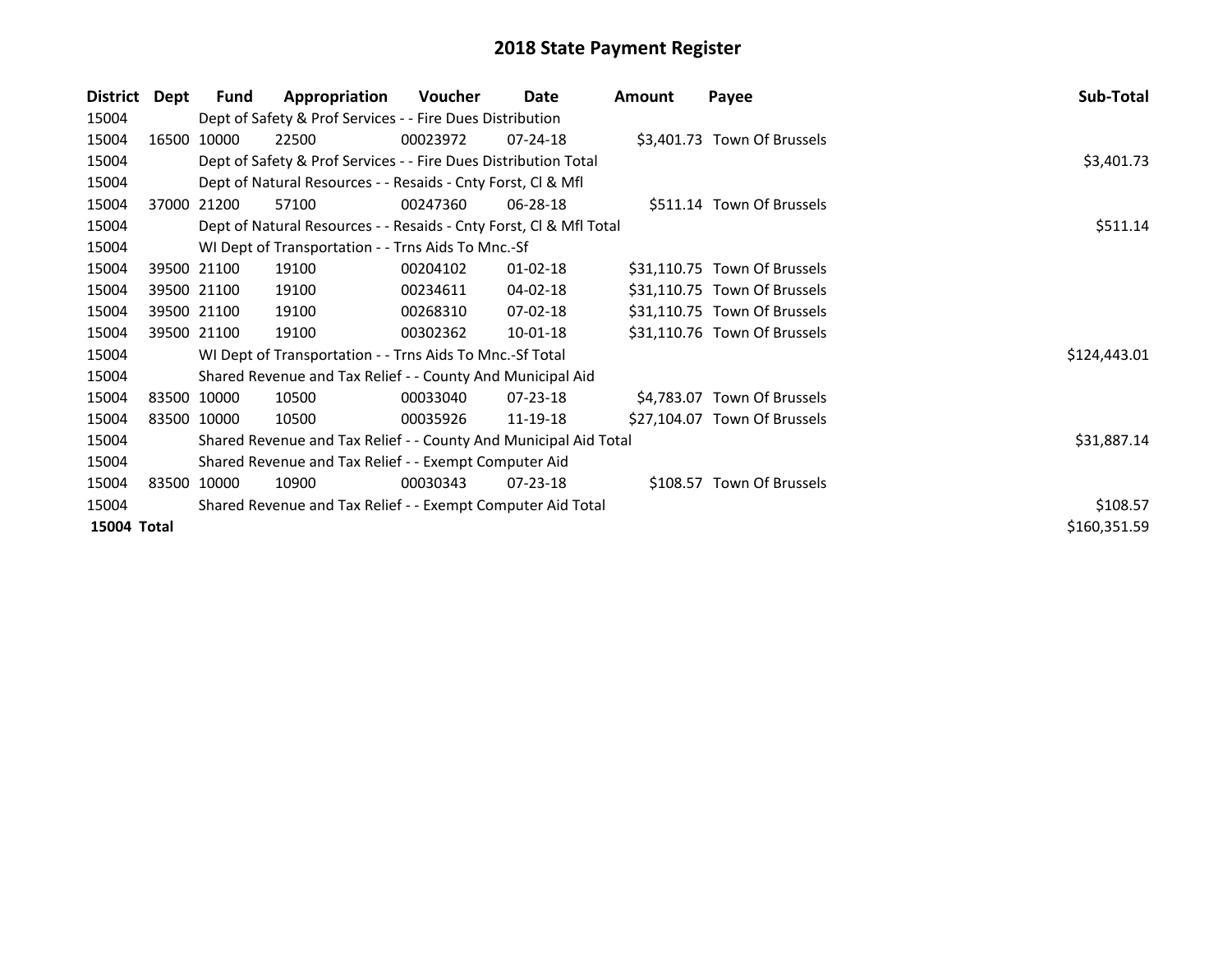| District    | Dept        | <b>Fund</b>                                                 | Appropriation                                                      | Voucher  | Date           | Amount | Payee                          | Sub-Total   |
|-------------|-------------|-------------------------------------------------------------|--------------------------------------------------------------------|----------|----------------|--------|--------------------------------|-------------|
| 15006       |             |                                                             | Dept of Safety & Prof Services - - Fire Dues Distribution          |          |                |        |                                |             |
| 15006       |             | 16500 10000                                                 | 22500                                                              | 00023973 | $07 - 25 - 18$ |        | \$2,107.37 Town Of Clay Banks  |             |
| 15006       |             |                                                             | Dept of Safety & Prof Services - - Fire Dues Distribution Total    |          |                |        |                                | \$2,107.37  |
| 15006       |             |                                                             | Dept of Natural Resources - - Resaids - Cnty Forst, CI & Mfl       |          |                |        |                                |             |
| 15006       |             | 37000 21200                                                 | 57100                                                              | 00247361 | 06-28-18       |        | \$104.80 Town Of Clay Banks    |             |
| 15006       |             |                                                             | Dept of Natural Resources - - Resaids - Cnty Forst, Cl & Mfl Total | \$104.80 |                |        |                                |             |
| 15006       |             |                                                             | WI Dept of Transportation - - Trns Aids To Mnc.-Sf                 |          |                |        |                                |             |
| 15006       |             | 39500 21100                                                 | 19100                                                              | 00204103 | $01 - 02 - 18$ |        | \$15,845.04 Town Of Clay Banks |             |
| 15006       |             | 39500 21100                                                 | 19100                                                              | 00234612 | 04-02-18       |        | \$15,845.04 Town Of Clay Banks |             |
| 15006       |             | 39500 21100                                                 | 19100                                                              | 00268311 | 07-02-18       |        | \$15,845.04 Town Of Clay Banks |             |
| 15006       | 39500 21100 |                                                             | 19100                                                              | 00302363 | $10 - 01 - 18$ |        | \$15,845.05 Town Of Clay Banks |             |
| 15006       |             |                                                             | WI Dept of Transportation - - Trns Aids To Mnc.-Sf Total           |          |                |        |                                | \$63,380.17 |
| 15006       |             |                                                             | Shared Revenue and Tax Relief - - County And Municipal Aid         |          |                |        |                                |             |
| 15006       |             | 83500 10000                                                 | 10500                                                              | 00033041 | $07 - 23 - 18$ |        | \$840.27 Town Of Clay Banks    |             |
| 15006       | 83500 10000 |                                                             | 10500                                                              | 00035927 | 11-19-18       |        | \$4,761.51 Town Of Clay Banks  |             |
| 15006       |             |                                                             | Shared Revenue and Tax Relief - - County And Municipal Aid Total   |          |                |        |                                | \$5,601.78  |
| 15006       |             |                                                             | Shared Revenue and Tax Relief - - Exempt Computer Aid              |          |                |        |                                |             |
| 15006       |             | 83500 10000                                                 | 10900                                                              | 00030344 | 07-23-18       |        | \$42.62 Town Of Clay Banks     |             |
| 15006       |             | Shared Revenue and Tax Relief - - Exempt Computer Aid Total | \$42.62                                                            |          |                |        |                                |             |
| 15006 Total |             |                                                             |                                                                    |          |                |        |                                | \$71,236.74 |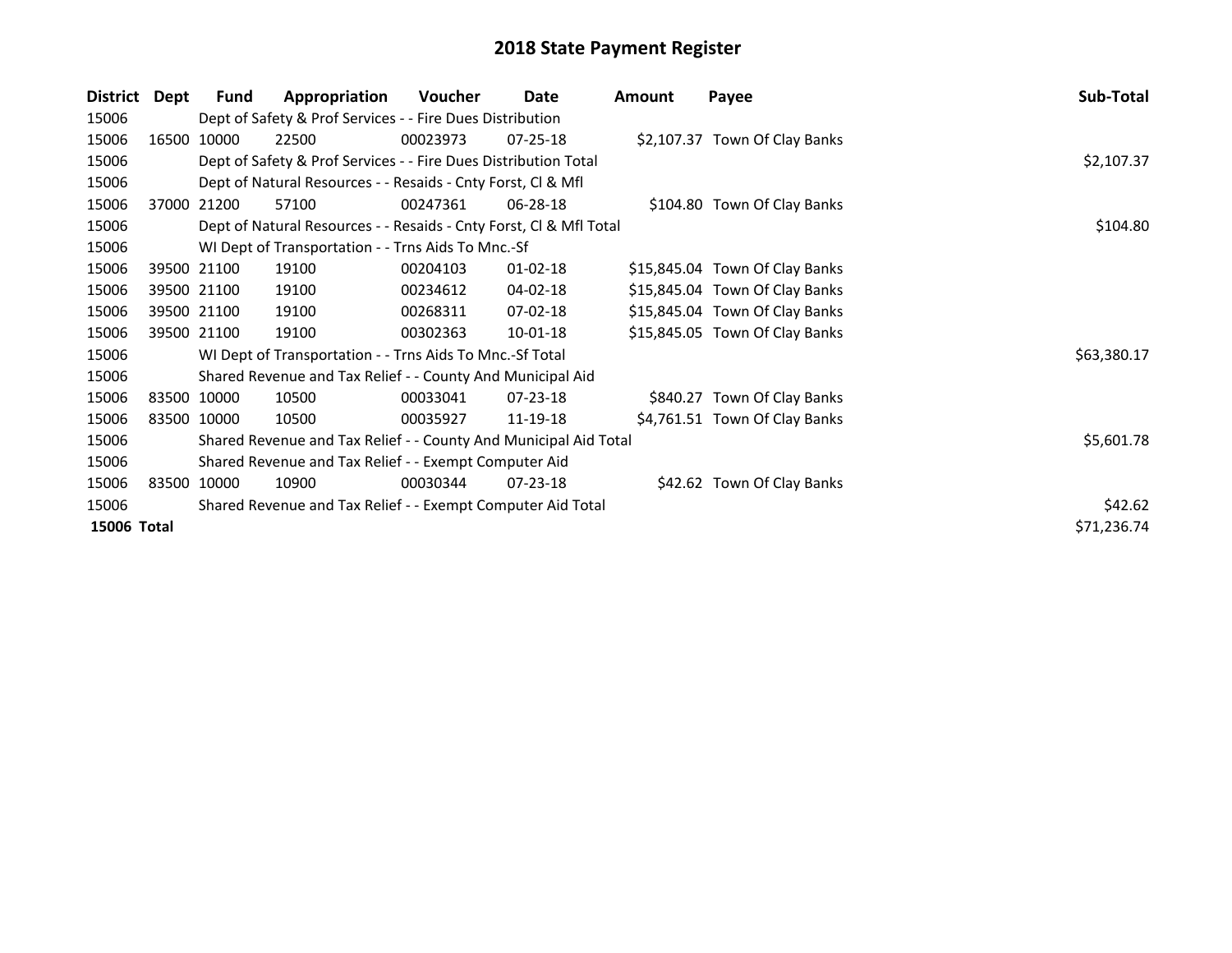| <b>District</b>    | Dept        | <b>Fund</b> | Appropriation                                                      | Voucher      | Date           | Amount | Payee                          | Sub-Total    |
|--------------------|-------------|-------------|--------------------------------------------------------------------|--------------|----------------|--------|--------------------------------|--------------|
| 15008              |             |             | Dept of Safety & Prof Services - - Fire Dues Distribution          |              |                |        |                                |              |
| 15008              |             | 16500 10000 | 22500                                                              | 00023974     | 07-26-18       |        | \$17,214.50 Town Of Egg Harbor |              |
| 15008              |             |             | Dept of Safety & Prof Services - - Fire Dues Distribution Total    |              |                |        |                                | \$17,214.50  |
| 15008              |             |             | Dept of Natural Resources - - Resaids - Cnty Forst, Cl & Mfl       |              |                |        |                                |              |
| 15008              |             | 37000 21200 | 57100                                                              | 00247362     | 06-28-18       |        | \$339.41 Town Of Egg Harbor    |              |
| 15008              |             |             | Dept of Natural Resources - - Resaids - Cnty Forst, CI & Mfl Total | \$339.41     |                |        |                                |              |
| 15008              |             |             | Dept of Natural Resources - - Rec & Resource Aids, Fed             |              |                |        |                                |              |
| 15008              |             | 37000 21200 | 58300                                                              | 00262109     | 08-27-18       |        | \$1,000.00 Town Of Egg Harbor  |              |
| 15008              |             |             | Dept of Natural Resources - - Rec & Resource Aids, Fed Total       |              |                |        |                                | \$1,000.00   |
| 15008              |             |             | WI Dept of Transportation - - Trns Aids To Mnc.-Sf                 |              |                |        |                                |              |
| 15008              |             | 39500 21100 | 19100                                                              | 00204104     | $01 - 02 - 18$ |        | \$33,768.51 Town Of Egg Harbor |              |
| 15008              |             | 39500 21100 | 19100                                                              | 00234613     | $04 - 02 - 18$ |        | \$33,768.51 Town Of Egg Harbor |              |
| 15008              |             | 39500 21100 | 19100                                                              | 00268312     | 07-02-18       |        | \$33,768.51 Town Of Egg Harbor |              |
| 15008              | 39500 21100 |             | 19100                                                              | 00302364     | $10 - 01 - 18$ |        | \$33,768.53 Town Of Egg Harbor |              |
| 15008              |             |             | WI Dept of Transportation - - Trns Aids To Mnc.-Sf Total           | \$135,074.06 |                |        |                                |              |
| 15008              |             |             | Shared Revenue and Tax Relief - - County And Municipal Aid         |              |                |        |                                |              |
| 15008              | 83500 10000 |             | 10500                                                              | 00033042     | 07-23-18       |        | \$2,046.84 Town Of Egg Harbor  |              |
| 15008              | 83500 10000 |             | 10500                                                              | 00035928     | 11-19-18       |        | \$11,598.77 Town Of Egg Harbor |              |
| 15008              |             |             | Shared Revenue and Tax Relief - - County And Municipal Aid Total   |              |                |        |                                | \$13,645.61  |
| 15008              |             |             | Shared Revenue and Tax Relief - - Exempt Computer Aid              |              |                |        |                                |              |
| 15008              |             | 83500 10000 | 10900                                                              | 00030345     | 07-23-18       |        | \$147.13 Town Of Egg Harbor    |              |
| 15008              |             |             | Shared Revenue and Tax Relief - - Exempt Computer Aid Total        |              |                |        |                                | \$147.13     |
| 15008              |             |             | Shared Revenue and Tax Relief - - Utility Aid                      |              |                |        |                                |              |
| 15008              | 83500 10000 |             | 11000                                                              | 00033042     | 07-23-18       |        | \$72.66 Town Of Egg Harbor     |              |
| 15008              | 83500 10000 |             | 11000                                                              | 00035928     | 11-19-18       |        | \$406.86 Town Of Egg Harbor    |              |
| 15008              |             |             | Shared Revenue and Tax Relief - - Utility Aid Total                | \$479.52     |                |        |                                |              |
| 15008              |             |             | Shared Revenue and Tax Relief - - Lottery & Gaming Credit          |              |                |        |                                |              |
| 15008              | 83500 52100 |             | 36300                                                              | 00027341     | 03-26-18       |        | \$1,241.64 Town Of Egg Harbor  |              |
| 15008              |             |             | Shared Revenue and Tax Relief - - Lottery & Gaming Credit Total    |              |                |        |                                | \$1,241.64   |
| <b>15008 Total</b> |             |             |                                                                    |              |                |        |                                | \$169,141.87 |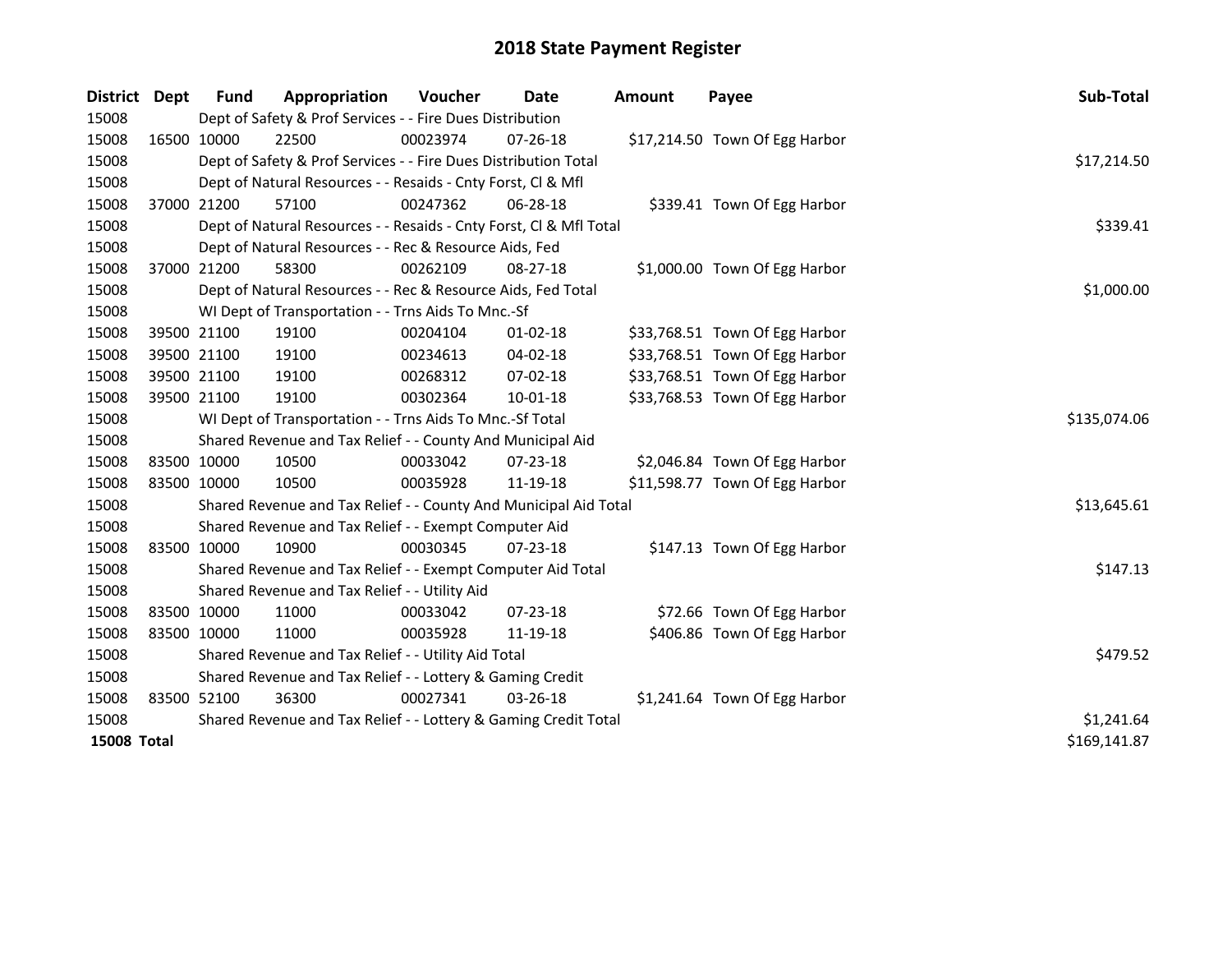| District Dept      |  | <b>Fund</b>                                         | Appropriation                                                      | <b>Voucher</b> | Date           | <b>Amount</b> | Payee                           | <b>Sub-Total</b> |
|--------------------|--|-----------------------------------------------------|--------------------------------------------------------------------|----------------|----------------|---------------|---------------------------------|------------------|
| 15010              |  |                                                     | Dept of Safety & Prof Services - - Fire Dues Distribution          |                |                |               |                                 |                  |
| 15010              |  | 16500 10000                                         | 22500                                                              | 00018750       | $07 - 02 - 18$ |               | \$3,359.76 Town Of Forestville  |                  |
| 15010              |  |                                                     | Dept of Safety & Prof Services - - Fire Dues Distribution Total    |                |                |               |                                 | \$3,359.76       |
| 15010              |  |                                                     | Dept of Natural Resources - - Aids In Lieu Of Taxes - Gener        |                |                |               |                                 |                  |
| 15010              |  | 37000 10000                                         | 50300                                                              | 00230597       | 04-20-18       |               | \$52.18 Town Of Forestville     |                  |
| 15010              |  |                                                     | Dept of Natural Resources - - Aids In Lieu Of Taxes - Gener Total  | \$52.18        |                |               |                                 |                  |
| 15010              |  |                                                     | Dept of Natural Resources - - Resaids - Cnty Forst, CI & Mfl       |                |                |               |                                 |                  |
| 15010              |  | 37000 21200                                         | 57100                                                              | 00247363       | $06 - 28 - 18$ |               | \$204.52 Town Of Forestville    |                  |
| 15010              |  |                                                     | Dept of Natural Resources - - Resaids - Cnty Forst, Cl & Mfl Total |                |                |               |                                 | \$204.52         |
| 15010              |  |                                                     | WI Dept of Transportation - - Trns Aids To Mnc.-Sf                 |                |                |               |                                 |                  |
| 15010              |  | 39500 21100                                         | 19100                                                              | 00204105       | $01 - 02 - 18$ |               | \$27,228.62 Town Of Forestville |                  |
| 15010              |  | 39500 21100                                         | 19100                                                              | 00234614       | 04-02-18       |               | \$27,228.62 Town Of Forestville |                  |
| 15010              |  | 39500 21100                                         | 19100                                                              | 00268313       | $07 - 02 - 18$ |               | \$27,228.62 Town Of Forestville |                  |
| 15010              |  | 39500 21100                                         | 19100                                                              | 00302365       | $10 - 01 - 18$ |               | \$27,228.65 Town Of Forestville |                  |
| 15010              |  |                                                     | WI Dept of Transportation - - Trns Aids To Mnc.-Sf Total           |                |                |               |                                 | \$108,914.51     |
| 15010              |  |                                                     | Shared Revenue and Tax Relief - - County And Municipal Aid         |                |                |               |                                 |                  |
| 15010              |  | 83500 10000                                         | 10500                                                              | 00033043       | $07 - 23 - 18$ |               | \$6,686.00 Town Of Forestville  |                  |
| 15010              |  | 83500 10000                                         | 10500                                                              | 00035929       | 11-19-18       |               | \$37,887.34 Town Of Forestville |                  |
| 15010              |  |                                                     | Shared Revenue and Tax Relief - - County And Municipal Aid Total   |                |                |               |                                 | \$44,573.34      |
| 15010              |  |                                                     | Shared Revenue and Tax Relief - - Exempt Computer Aid              |                |                |               |                                 |                  |
| 15010              |  | 83500 10000                                         | 10900                                                              | 00030346       | $07 - 23 - 18$ |               | \$16.24 Town Of Forestville     |                  |
| 15010              |  |                                                     | Shared Revenue and Tax Relief - - Exempt Computer Aid Total        |                |                |               |                                 | \$16.24          |
| 15010              |  |                                                     | Shared Revenue and Tax Relief - - Utility Aid                      |                |                |               |                                 |                  |
| 15010              |  | 83500 10000                                         | 11000                                                              | 00033043       | $07 - 23 - 18$ |               | \$10.18 Town Of Forestville     |                  |
| 15010              |  | 83500 10000                                         | 11000                                                              | 00035929       | 11-19-18       |               | \$57.36 Town Of Forestville     |                  |
| 15010              |  | Shared Revenue and Tax Relief - - Utility Aid Total | \$67.54                                                            |                |                |               |                                 |                  |
| <b>15010 Total</b> |  |                                                     |                                                                    |                |                |               |                                 | \$157,188.09     |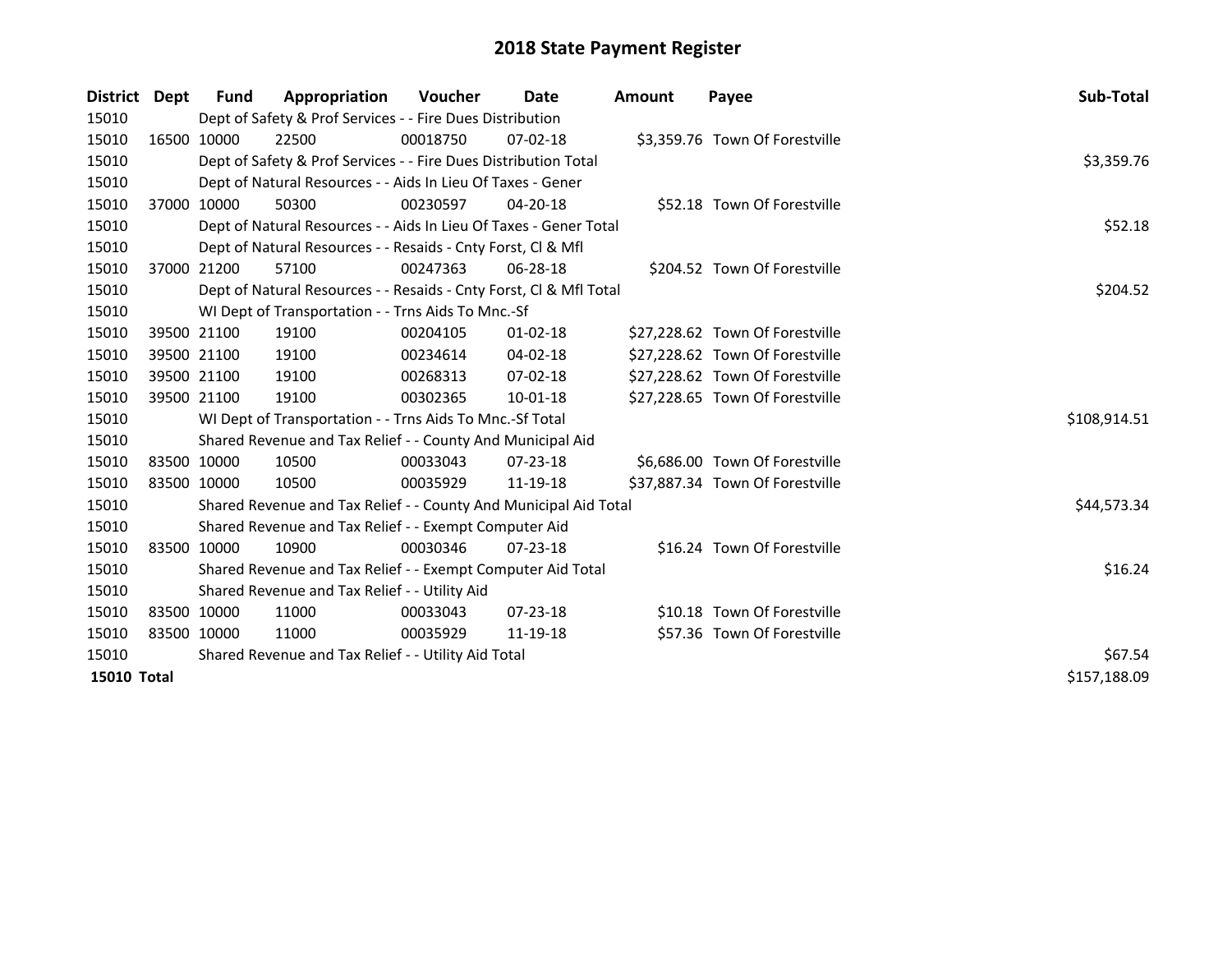| District Dept      |             | <b>Fund</b>                                                 | Appropriation                                                      | Voucher     | Date           | <b>Amount</b> | Payee                       | Sub-Total    |
|--------------------|-------------|-------------------------------------------------------------|--------------------------------------------------------------------|-------------|----------------|---------------|-----------------------------|--------------|
| 15012              |             |                                                             | Dept of Safety & Prof Services - - Fire Dues Distribution          |             |                |               |                             |              |
| 15012              |             | 16500 10000                                                 | 22500                                                              | 00023975    | $07 - 25 - 18$ |               | \$6,723.06 Town Of Gardner  |              |
| 15012              |             |                                                             | Dept of Safety & Prof Services - - Fire Dues Distribution Total    |             |                |               |                             | \$6,723.06   |
| 15012              |             |                                                             | Dept of Natural Resources - - Aids In Lieu Of Taxes - Gener        |             |                |               |                             |              |
| 15012              |             | 37000 10000                                                 | 50300                                                              | 00214889    | 02-20-18       |               | \$18,205.97 Town Of Gardner |              |
| 15012              |             | 37000 10000                                                 | 50300                                                              | 00214890    | $02 - 20 - 18$ |               | \$1,771.86 Town Of Gardner  |              |
| 15012              |             | 37000 10000                                                 | 50300                                                              | 00229329    | 04-20-18       |               | \$168.70 Town Of Gardner    |              |
| 15012              |             |                                                             | Dept of Natural Resources - - Aids In Lieu Of Taxes - Gener Total  |             |                |               |                             | \$20,146.53  |
| 15012              |             |                                                             | Dept of Natural Resources - - Resaids - Cnty Forst, Cl & Mfl       |             |                |               |                             |              |
| 15012              |             | 37000 21200                                                 | 57100                                                              | 00247364    | 06-28-18       |               | \$475.55 Town Of Gardner    |              |
| 15012              |             |                                                             | Dept of Natural Resources - - Resaids - Cnty Forst, CI & Mfl Total |             |                |               |                             | \$475.55     |
| 15012              |             |                                                             | Dept of Natural Resources - - Aids In Lieu Of Taxes - Sum S        |             |                |               |                             |              |
| 15012              |             | 37000 21200                                                 | 57900                                                              | 00229330    | 04-20-18       |               | \$718.91 Town Of Gardner    |              |
| 15012              |             |                                                             | Dept of Natural Resources - - Aids In Lieu Of Taxes - Sum S Total  | \$718.91    |                |               |                             |              |
| 15012              |             |                                                             | Dept of Natural Resources - - Land Acquisition                     |             |                |               |                             |              |
| 15012              |             | 37000 36300                                                 | <b>TA100</b>                                                       | 00210328    | $01-29-18$     |               | \$2,481.00 Town Of Gardner  |              |
| 15012              |             |                                                             | Dept of Natural Resources - - Land Acquisition Total               |             |                |               |                             | \$2,481.00   |
| 15012              |             |                                                             | WI Dept of Transportation - - Trns Aids To Mnc.-Sf                 |             |                |               |                             |              |
| 15012              |             | 39500 21100                                                 | 19100                                                              | 00204106    | $01-02-18$     |               | \$29,307.05 Town Of Gardner |              |
| 15012              |             | 39500 21100                                                 | 19100                                                              | 00234615    | 04-02-18       |               | \$29,307.05 Town Of Gardner |              |
| 15012              |             | 39500 21100                                                 | 19100                                                              | 00268314    | 07-02-18       |               | \$29,307.05 Town Of Gardner |              |
| 15012              |             | 39500 21100                                                 | 19100                                                              | 00302366    | 10-01-18       |               | \$29,307.08 Town Of Gardner |              |
| 15012              |             |                                                             | WI Dept of Transportation - - Trns Aids To Mnc.-Sf Total           |             |                |               |                             | \$117,228.23 |
| 15012              |             |                                                             | Shared Revenue and Tax Relief - - County And Municipal Aid         |             |                |               |                             |              |
| 15012              |             | 83500 10000                                                 | 10500                                                              | 00033044    | $07 - 23 - 18$ |               | \$1,869.03 Town Of Gardner  |              |
| 15012              | 83500 10000 |                                                             | 10500                                                              | 00035930    | 11-19-18       |               | \$10,591.19 Town Of Gardner |              |
| 15012              |             |                                                             | Shared Revenue and Tax Relief - - County And Municipal Aid Total   | \$12,460.22 |                |               |                             |              |
| 15012              |             |                                                             | Shared Revenue and Tax Relief - - Exempt Computer Aid              |             |                |               |                             |              |
| 15012              | 83500 10000 |                                                             | 10900                                                              | 00030347    | $07 - 23 - 18$ |               | \$2.03 Town Of Gardner      |              |
| 15012              |             | Shared Revenue and Tax Relief - - Exempt Computer Aid Total | \$2.03                                                             |             |                |               |                             |              |
| <b>15012 Total</b> |             |                                                             |                                                                    |             |                |               |                             | \$160,235.53 |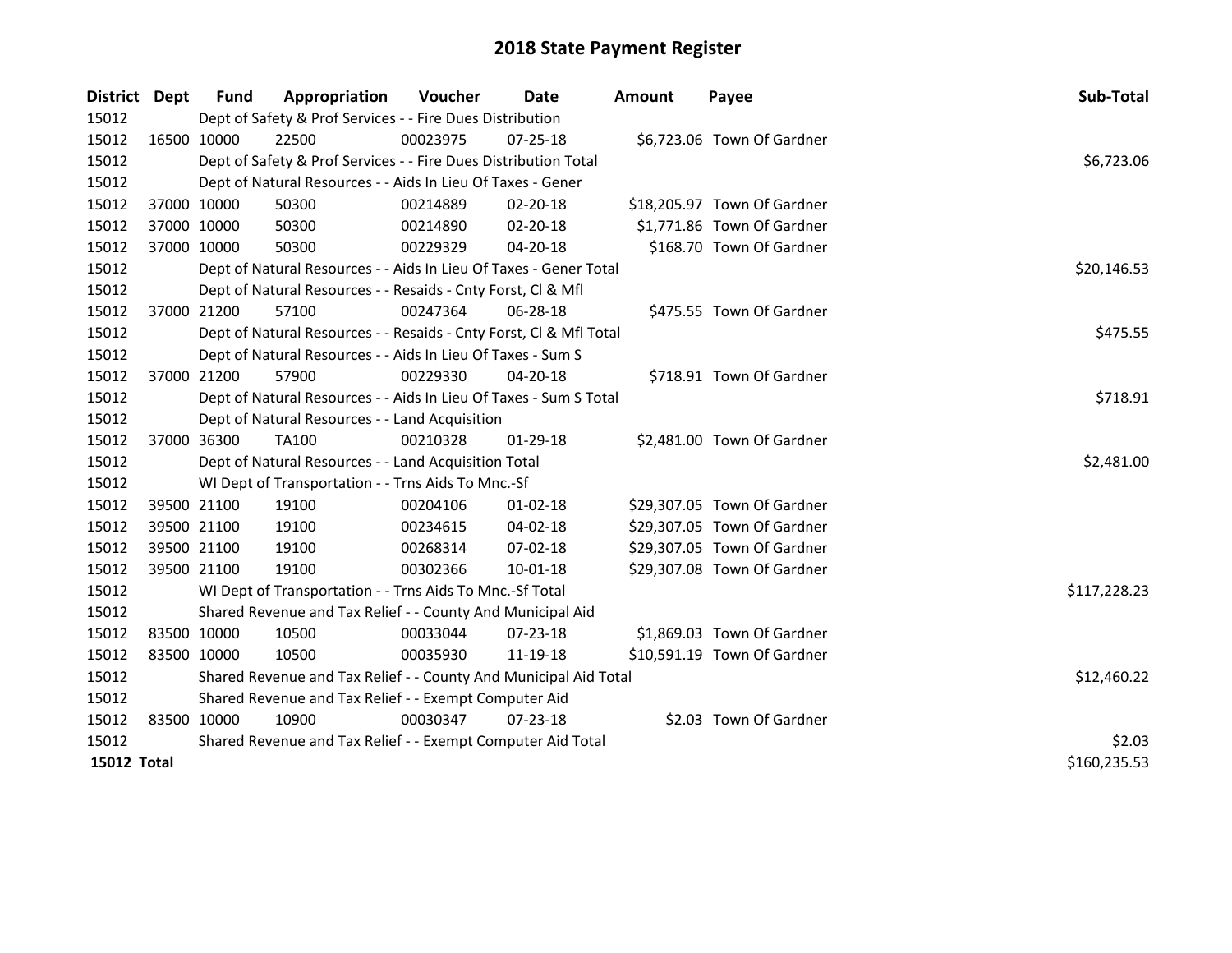| District Dept |             | <b>Fund</b> | Appropriation                                                      | Voucher     | Date           | <b>Amount</b> | Payee                         | Sub-Total    |
|---------------|-------------|-------------|--------------------------------------------------------------------|-------------|----------------|---------------|-------------------------------|--------------|
| 15014         |             |             | Dept of Safety & Prof Services - - Fire Dues Distribution          |             |                |               |                               |              |
| 15014         | 16500 10000 |             | 22500                                                              | 00023976    | 07-26-18       |               | \$22,022.97 Town Of Gibraltar |              |
| 15014         |             |             | Dept of Safety & Prof Services - - Fire Dues Distribution Total    |             |                |               |                               | \$22,022.97  |
| 15014         |             |             | Dept of Natural Resources - - Aids In Lieu Of Taxes - Gener        |             |                |               |                               |              |
| 15014         | 37000 10000 |             | 50300                                                              | 00211553    | $02 - 02 - 18$ |               | \$5,195.29 Town Of Gibraltar  |              |
| 15014         | 37000 10000 |             | 50300                                                              | 00228944    | $04 - 20 - 18$ |               | \$92.13 Town Of Gibraltar     |              |
| 15014         |             |             | Dept of Natural Resources - - Aids In Lieu Of Taxes - Gener Total  |             |                |               |                               | \$5,287.42   |
| 15014         |             |             | Dept of Natural Resources - - Resaids - Cnty Forst, Cl & Mfl       |             |                |               |                               |              |
| 15014         |             | 37000 21200 | 57100                                                              | 00247365    | 06-28-18       |               | \$583.56 Town Of Gibraltar    |              |
| 15014         |             |             | Dept of Natural Resources - - Resaids - Cnty Forst, Cl & Mfl Total |             |                |               |                               | \$583.56     |
| 15014         |             |             | Dept of Natural Resources - - Aids In Lieu Of Taxes - Sum S        |             |                |               |                               |              |
| 15014         |             | 37000 21200 | 57900                                                              | 00228945    | $04 - 20 - 18$ |               | \$3,311.22 Town Of Gibraltar  |              |
| 15014         |             |             | Dept of Natural Resources - - Aids In Lieu Of Taxes - Sum S Total  |             |                |               |                               | \$3,311.22   |
| 15014         |             |             | Dept of Natural Resources - - Ea - River Protect, Cons Fund        |             |                |               |                               |              |
| 15014         | 37000 21200 |             | 67500                                                              | 00249693    | 07-06-18       |               | \$10,000.00 Town Of Gibraltar |              |
| 15014         |             |             | Dept of Natural Resources - - Ea - River Protect, Cons Fund Total  | \$10,000.00 |                |               |                               |              |
| 15014         |             |             | WI Dept of Transportation - - Trns Aids To Mnc.-Sf                 |             |                |               |                               |              |
| 15014         | 39500 21100 |             | 19100                                                              | 00204107    | $01-02-18$     |               | \$32,172.87 Town Of Gibraltar |              |
| 15014         |             | 39500 21100 | 19100                                                              | 00234616    | 04-02-18       |               | \$32,172.87 Town Of Gibraltar |              |
| 15014         | 39500 21100 |             | 19100                                                              | 00268315    | 07-02-18       |               | \$32,172.87 Town Of Gibraltar |              |
| 15014         | 39500 21100 |             | 19100                                                              | 00302367    | $10 - 01 - 18$ |               | \$32,172.88 Town Of Gibraltar |              |
| 15014         |             |             | WI Dept of Transportation - - Trns Aids To Mnc.-Sf Total           |             |                |               |                               | \$128,691.49 |
| 15014         |             |             | WI Dept of Transportation - - Loc Rd Imp Prg St Fd                 |             |                |               |                               |              |
| 15014         | 39500 21100 |             | 27800                                                              | 00214558    | 01-25-18       |               | \$17,500.00 Town Of Gibraltar |              |
| 15014         |             |             | WI Dept of Transportation - - Loc Rd Imp Prg St Fd Total           |             |                |               |                               | \$17,500.00  |
| 15014         |             |             | Department of Justice - - Law Enforcement Train, Local             |             |                |               |                               |              |
| 15014         | 45500 10000 |             | 23100                                                              | 00053124    | 10-11-18       |               | \$320.00 Town Of Gibraltar    |              |
| 15014         |             |             | Department of Justice - - Law Enforcement Train, Local Total       |             |                |               |                               | \$320.00     |
| 15014         |             |             | Department of Revenue - - Payments For Municipal Svcs              |             |                |               |                               |              |
| 15014         | 56600 10000 |             | 50100                                                              | 00026747    | 01-31-18       |               | \$1,917.66 Town Of Gibraltar  |              |
| 15014         |             |             | Department of Revenue - - Payments For Municipal Svcs Total        |             |                |               |                               | \$1,917.66   |
| 15014         |             |             | Shared Revenue and Tax Relief - - County And Municipal Aid         |             |                |               |                               |              |
| 15014         | 83500 10000 |             | 10500                                                              | 00033045    | 07-23-18       |               | \$1,939.24 Town Of Gibraltar  |              |
| 15014         | 83500 10000 |             | 10500                                                              | 00035931    | 11-19-18       |               | \$10,989.05 Town Of Gibraltar |              |
| 15014         |             |             | Shared Revenue and Tax Relief - - County And Municipal Aid Total   |             |                |               |                               | \$12,928.29  |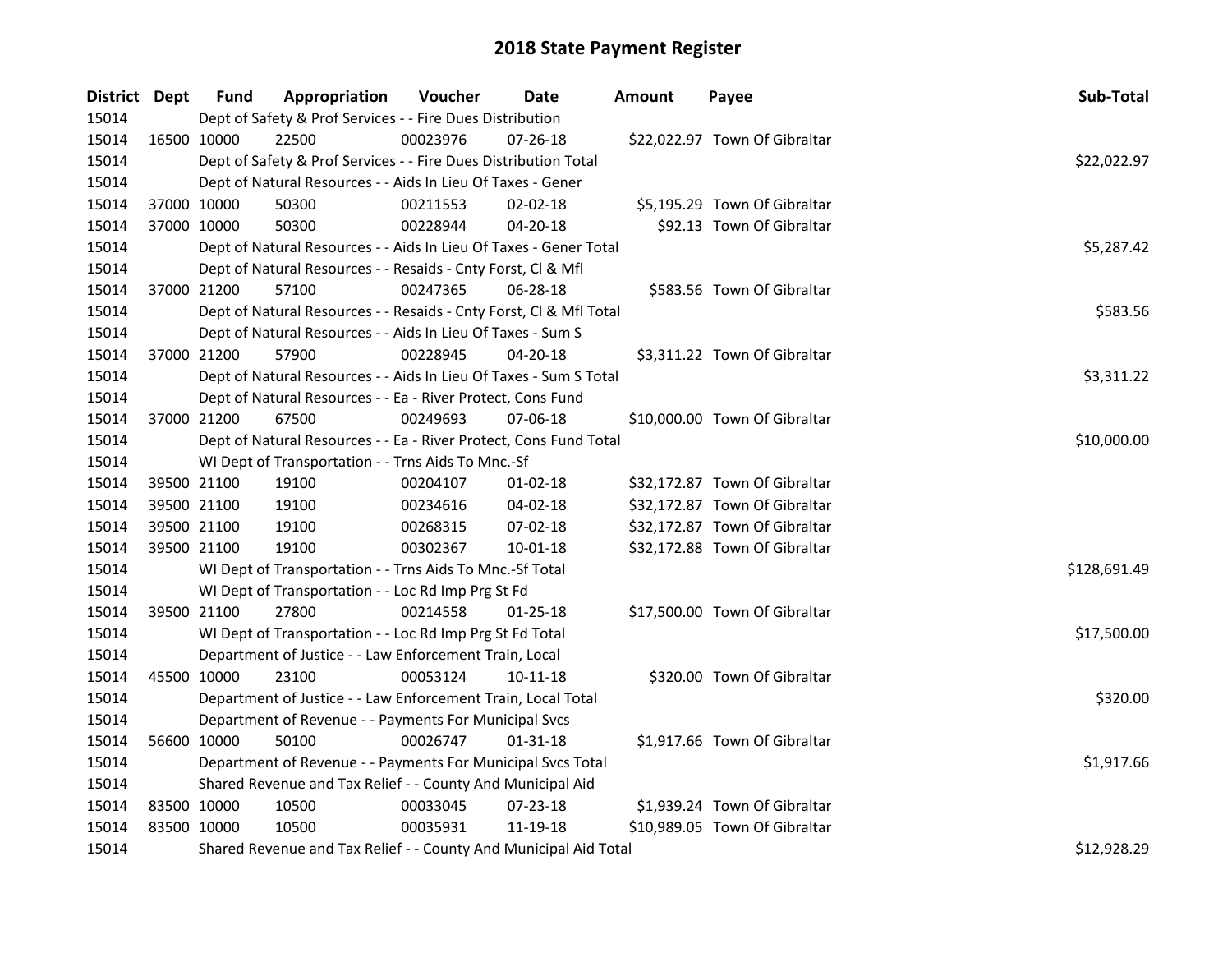| District Dept | Fund        | Appropriation                                               | Voucher  | Date           | Amount | <b>Pavee</b>               | Sub-Total    |
|---------------|-------------|-------------------------------------------------------------|----------|----------------|--------|----------------------------|--------------|
| 15014         |             | Shared Revenue and Tax Relief - - Exempt Computer Aid       |          |                |        |                            |              |
| 15014         | 83500 10000 | 10900                                                       | 00030348 | $07 - 23 - 18$ |        | \$320.65 Town Of Gibraltar |              |
| 15014         |             | Shared Revenue and Tax Relief - - Exempt Computer Aid Total |          |                |        |                            | \$320.65     |
| 15014 Total   |             |                                                             |          |                |        |                            | \$202,883.26 |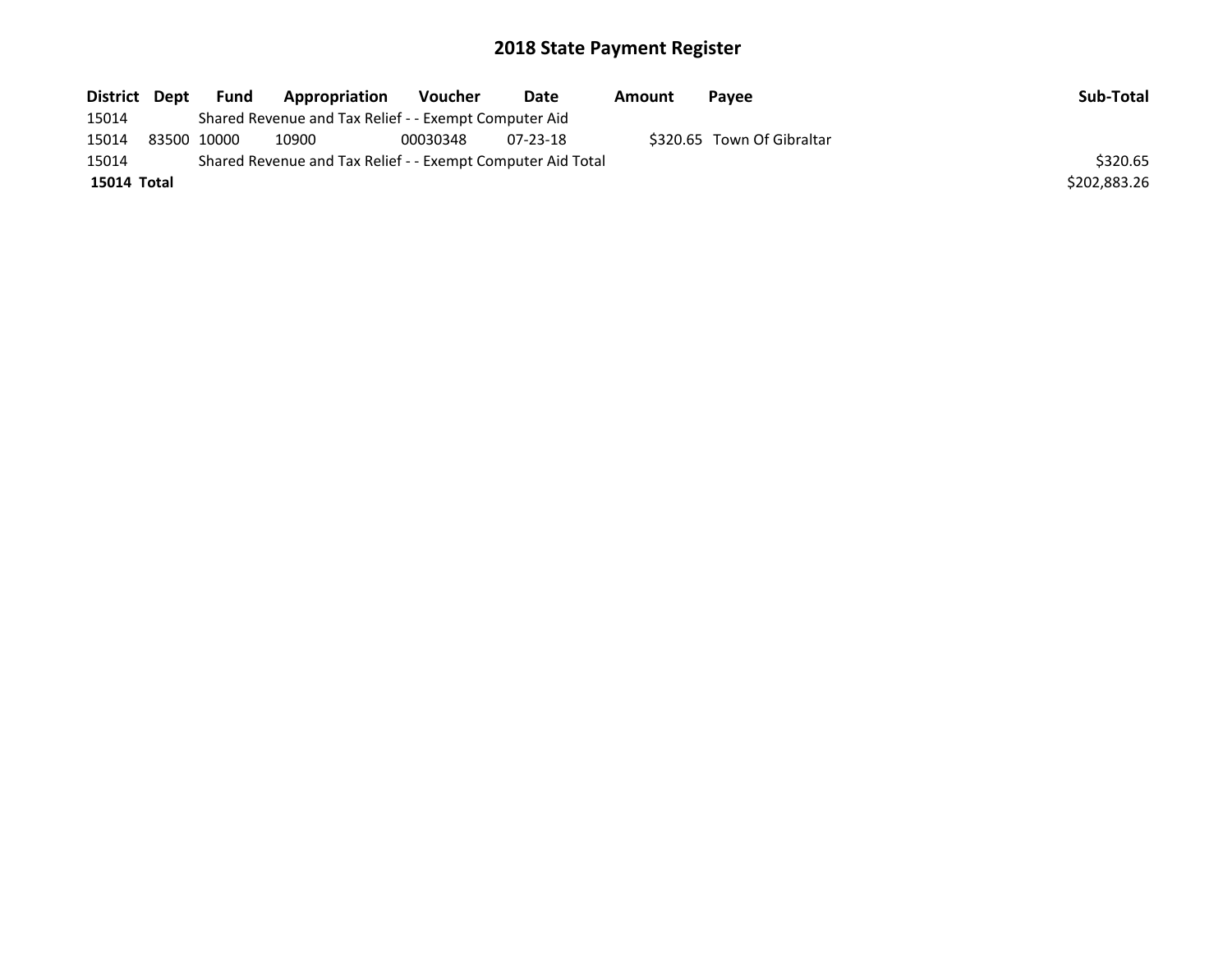| District    | Dept        | <b>Fund</b> | Appropriation                                                      | <b>Voucher</b> | Date           | <b>Amount</b> | Payee                           | Sub-Total    |
|-------------|-------------|-------------|--------------------------------------------------------------------|----------------|----------------|---------------|---------------------------------|--------------|
| 15016       |             |             | Dept of Safety & Prof Services - - Fire Dues Distribution          |                |                |               |                                 |              |
| 15016       |             | 16500 10000 | 22500                                                              | 00023977       | $07 - 25 - 18$ |               | \$6,792.73 Town Of Jacksonport  |              |
| 15016       |             |             | Dept of Safety & Prof Services - - Fire Dues Distribution Total    |                |                |               |                                 | \$6,792.73   |
| 15016       |             |             | Dept of Natural Resources - - Resaids - Cnty Forst, CI & Mfl       |                |                |               |                                 |              |
| 15016       |             | 37000 21200 | 57100                                                              | 00247366       | 06-28-18       |               | \$388.36 Town Of Jacksonport    |              |
| 15016       |             |             | Dept of Natural Resources - - Resaids - Cnty Forst, CI & Mfl Total |                |                |               |                                 | \$388.36     |
| 15016       |             |             | WI Dept of Transportation - - Trns Aids To Mnc.-Sf                 |                |                |               |                                 |              |
| 15016       |             | 39500 21100 | 19100                                                              | 00204108       | $01 - 02 - 18$ |               | \$28,058.80 Town Of Jacksonport |              |
| 15016       |             | 39500 21100 | 19100                                                              | 00234617       | 04-02-18       |               | \$28,058.80 Town Of Jacksonport |              |
| 15016       |             | 39500 21100 | 19100                                                              | 00268316       | 07-02-18       |               | \$28,058.80 Town Of Jacksonport |              |
| 15016       |             | 39500 21100 | 19100                                                              | 00302368       | $10 - 01 - 18$ |               | \$28,058.82 Town Of Jacksonport |              |
| 15016       |             |             | WI Dept of Transportation - - Trns Aids To Mnc.-Sf Total           |                |                |               |                                 | \$112,235.22 |
| 15016       |             |             | Shared Revenue and Tax Relief - - County And Municipal Aid         |                |                |               |                                 |              |
| 15016       | 83500 10000 |             | 10500                                                              | 00033046       | $07 - 23 - 18$ |               | \$1,454.00 Town Of Jacksonport  |              |
| 15016       | 83500 10000 |             | 10500                                                              | 00035932       | 11-19-18       |               | \$8,243.61 Town Of Jacksonport  |              |
| 15016       |             |             | Shared Revenue and Tax Relief - - County And Municipal Aid Total   |                |                |               |                                 | \$9,697.61   |
| 15016       |             |             | Shared Revenue and Tax Relief - - Exempt Computer Aid              |                |                |               |                                 |              |
| 15016       | 83500 10000 |             | 10900                                                              | 00030349       | $07 - 23 - 18$ |               | \$40.59 Town Of Jacksonport     |              |
| 15016       |             |             | Shared Revenue and Tax Relief - - Exempt Computer Aid Total        | \$40.59        |                |               |                                 |              |
| 15016 Total |             |             |                                                                    |                |                |               |                                 | \$129,154.51 |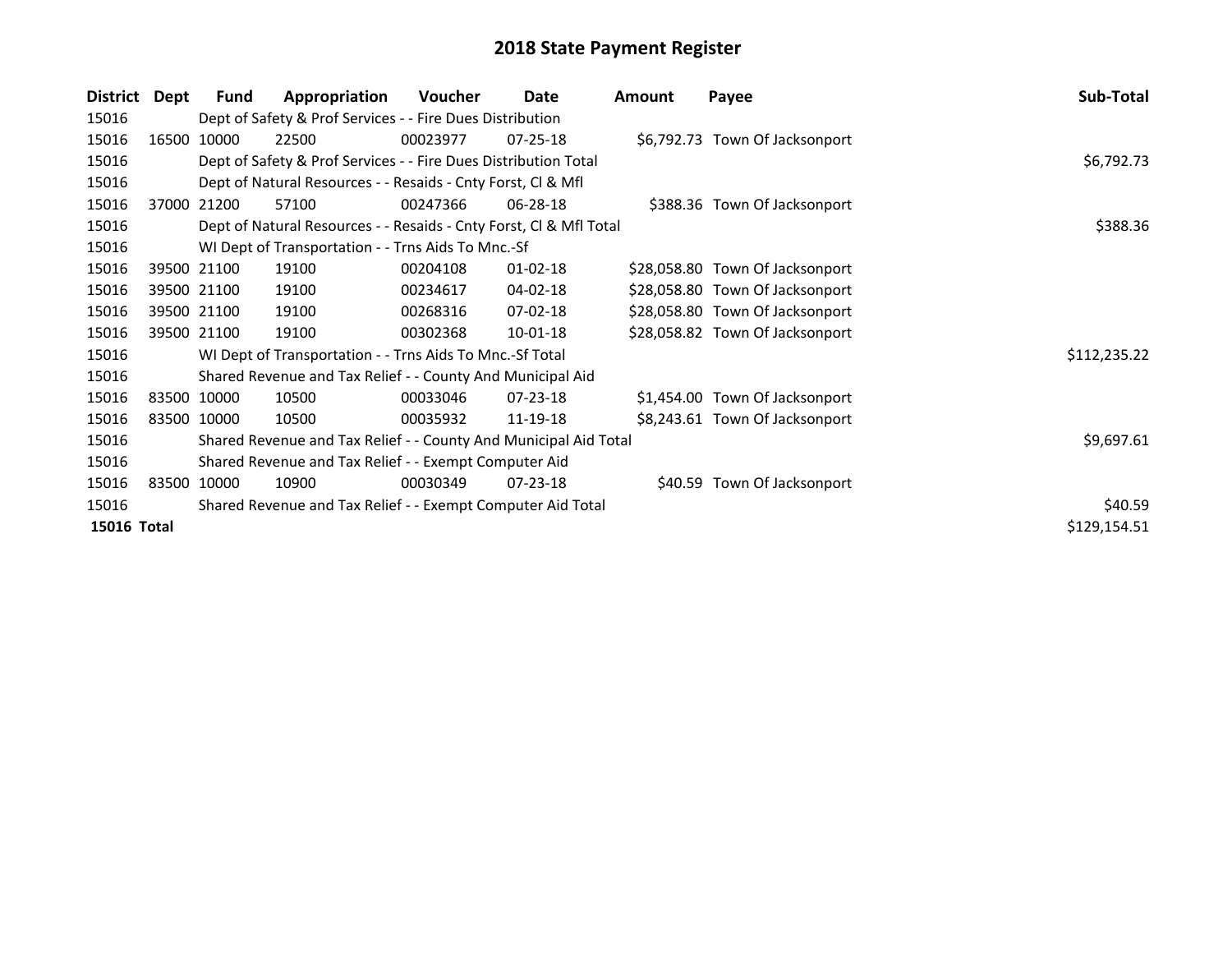| District Dept |             | <b>Fund</b> | Appropriation                                                      | Voucher     | <b>Date</b>    | <b>Amount</b> | Payee                             | Sub-Total    |
|---------------|-------------|-------------|--------------------------------------------------------------------|-------------|----------------|---------------|-----------------------------------|--------------|
| 15018         |             |             | Dept of Safety & Prof Services - - Fire Dues Distribution          |             |                |               |                                   |              |
| 15018         | 16500 10000 |             | 22500                                                              | 00023978    | 07-26-18       |               | \$25,573.01 Town Of Liberty Grove |              |
| 15018         |             |             | Dept of Safety & Prof Services - - Fire Dues Distribution Total    |             |                |               |                                   | \$25,573.01  |
| 15018         |             |             | Dept of Natural Resources - - Aids In Lieu Of Taxes - Gener        |             |                |               |                                   |              |
| 15018         | 37000 10000 |             | 50300                                                              | 00211794    | 02-02-18       |               | \$8,535.94 Town Of Liberty Grove  |              |
| 15018         | 37000 10000 |             | 50300                                                              | 00211795    | 02-02-18       |               | \$8,212.12 Town Of Liberty Grove  |              |
| 15018         | 37000 10000 |             | 50300                                                              | 00230061    | 04-20-18       |               | \$70.00 Town Of Liberty Grove     |              |
| 15018         | 37000 10000 |             | 50300                                                              | 00230062    | 04-20-18       |               | \$3,231.72 Town Of Liberty Grove  |              |
| 15018         |             |             | Dept of Natural Resources - - Aids In Lieu Of Taxes - Gener Total  | \$20,049.78 |                |               |                                   |              |
| 15018         |             |             | Dept of Natural Resources - - Resaids - Cnty Forst, Cl & Mfl       |             |                |               |                                   |              |
| 15018         |             | 37000 21200 | 57100                                                              | 00247367    | 06-28-18       |               | \$293.10 Town Of Liberty Grove    |              |
| 15018         |             |             | Dept of Natural Resources - - Resaids - Cnty Forst, Cl & Mfl Total |             |                |               |                                   | \$293.10     |
| 15018         |             |             | Dept of Natural Resources - - Aids In Lieu Of Taxes - Sum S        |             |                |               |                                   |              |
| 15018         | 37000 21200 |             | 57900                                                              | 00230060    | 04-20-18       |               | \$177.71 Town Of Liberty Grove    |              |
| 15018         | 37000 21200 |             | 57900                                                              | 00230063    | 04-20-18       |               | \$191.04 Town Of Liberty Grove    |              |
| 15018         |             |             | Dept of Natural Resources - - Aids In Lieu Of Taxes - Sum S Total  | \$368.75    |                |               |                                   |              |
| 15018         |             |             | WI Dept of Transportation - - Trns Aids To Mnc.-Sf                 |             |                |               |                                   |              |
| 15018         | 39500 21100 |             | 19100                                                              | 00204109    | $01-02-18$     |               | \$60,620.87 Town Of Liberty Grove |              |
| 15018         | 39500 21100 |             | 19100                                                              | 00234618    | $04 - 02 - 18$ |               | \$60,620.87 Town Of Liberty Grove |              |
| 15018         | 39500 21100 |             | 19100                                                              | 00268317    | 07-02-18       |               | \$60,620.87 Town Of Liberty Grove |              |
| 15018         | 39500 21100 |             | 19100                                                              | 00302369    | $10 - 01 - 18$ |               | \$60,620.89 Town Of Liberty Grove |              |
| 15018         |             |             | WI Dept of Transportation - - Trns Aids To Mnc.-Sf Total           |             |                |               |                                   | \$242,483.50 |
| 15018         |             |             | WI Dept of Transportation - - Loc Rd Imp Prg St Fd                 |             |                |               |                                   |              |
| 15018         | 39500 21100 |             | 27800                                                              | 00296993    | 09-17-18       |               | \$20,000.00 Town Of Liberty Grove |              |
| 15018         |             |             | WI Dept of Transportation - - Loc Rd Imp Prg St Fd Total           |             |                |               |                                   | \$20,000.00  |
| 15018         |             |             | Department of Revenue - - Payments For Municipal Svcs              |             |                |               |                                   |              |
| 15018         | 56600 10000 |             | 50100                                                              | 00026748    | 01-31-18       |               | \$291.95 Town Of Liberty Grove    |              |
| 15018         |             |             | Department of Revenue - - Payments For Municipal Svcs Total        |             |                |               |                                   | \$291.95     |
| 15018         |             |             | Shared Revenue and Tax Relief - - County And Municipal Aid         |             |                |               |                                   |              |
| 15018         | 83500 10000 |             | 10500                                                              | 00033047    | 07-23-18       |               | \$3,028.03 Town Of Liberty Grove  |              |
| 15018         | 83500 10000 |             | 10500                                                              | 00035933    | 11-19-18       |               | \$17,158.83 Town Of Liberty Grove |              |
| 15018         |             |             | Shared Revenue and Tax Relief - - County And Municipal Aid Total   |             |                |               |                                   | \$20,186.86  |
| 15018         |             |             | Shared Revenue and Tax Relief - - Exempt Computer Aid              |             |                |               |                                   |              |
| 15018         | 83500 10000 |             | 10900                                                              | 00030350    | 07-23-18       |               | \$333.84 Town Of Liberty Grove    |              |
| 15018         |             |             | Shared Revenue and Tax Relief - - Exempt Computer Aid Total        |             |                |               |                                   | \$333.84     |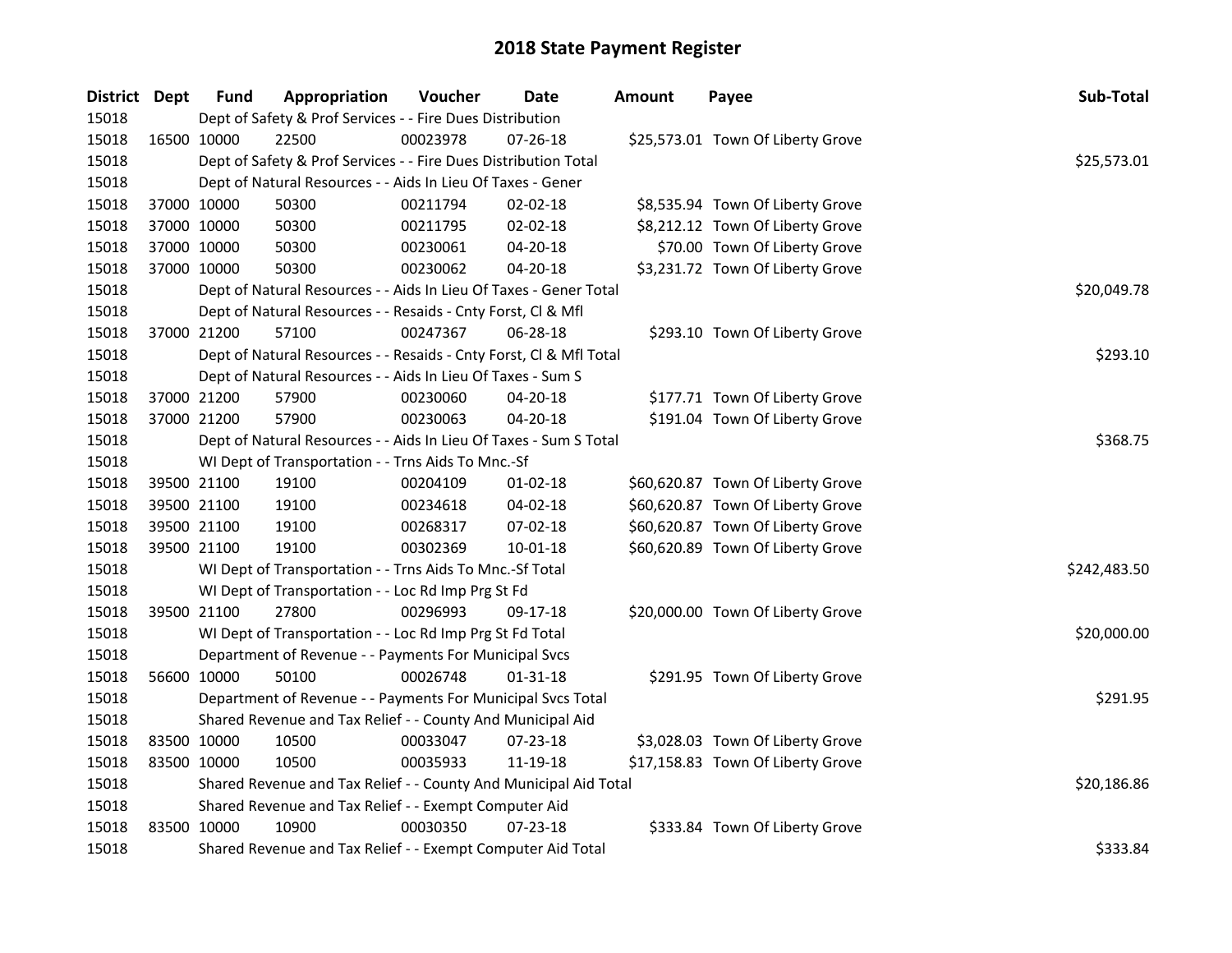| District Dept      | Fund        | <b>Appropriation</b>                                | Voucher  | Date     | Amount | Payee                          | Sub-Total    |
|--------------------|-------------|-----------------------------------------------------|----------|----------|--------|--------------------------------|--------------|
| 15018              |             | Shared Revenue and Tax Relief - - Utility Aid       |          |          |        |                                |              |
| 15018              | 83500 10000 | 11000                                               | 00033047 | 07-23-18 |        | \$33.00 Town Of Liberty Grove  |              |
| 15018              | 83500 10000 | 11000                                               | 00035933 | 11-19-18 |        | \$789.69 Town Of Liberty Grove |              |
| 15018              |             | Shared Revenue and Tax Relief - - Utility Aid Total |          |          |        |                                | \$822.69     |
| <b>15018 Total</b> |             |                                                     |          |          |        |                                | \$330,403.48 |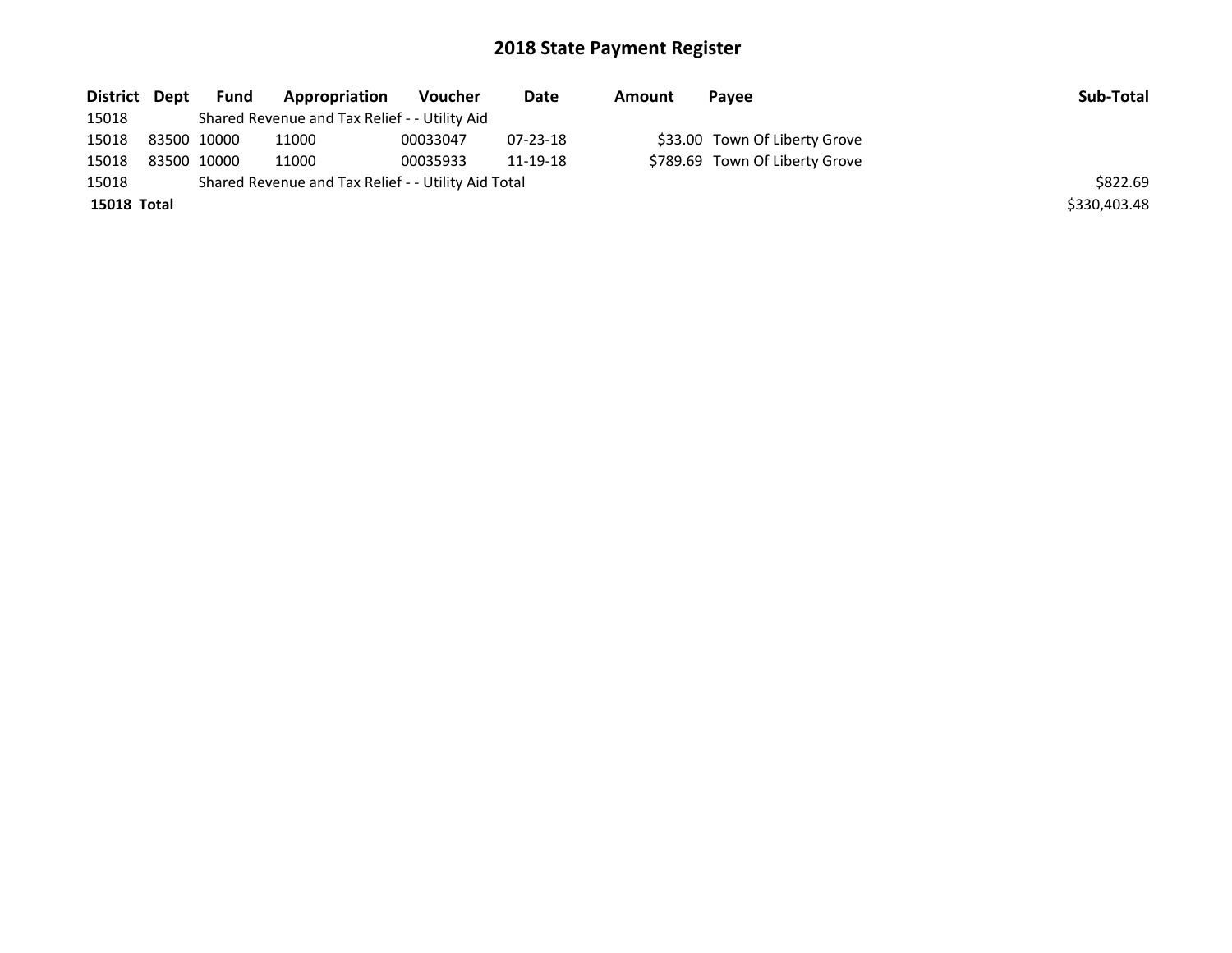| District Dept |             | <b>Fund</b>                                                 | Appropriation                                                      | Voucher  | <b>Date</b>    | <b>Amount</b> | Payee                           | Sub-Total    |  |
|---------------|-------------|-------------------------------------------------------------|--------------------------------------------------------------------|----------|----------------|---------------|---------------------------------|--------------|--|
| 15020         |             |                                                             | Dept of Safety & Prof Services - - Fire Dues Distribution          |          |                |               |                                 |              |  |
| 15020         | 16500 10000 |                                                             | 22500                                                              | 00023979 | $07 - 25 - 18$ |               | \$11,035.01 Nasewaupee, Town Of |              |  |
| 15020         |             |                                                             | Dept of Safety & Prof Services - - Fire Dues Distribution Total    |          |                |               |                                 | \$11,035.01  |  |
| 15020         |             |                                                             | Dept of Natural Resources - - Aids In Lieu Of Taxes - Gener        |          |                |               |                                 |              |  |
| 15020         | 37000 10000 |                                                             | 50300                                                              | 00211539 | $02 - 02 - 18$ |               | \$598.13 Nasewaupee, Town Of    |              |  |
| 15020         | 37000 10000 |                                                             | 50300                                                              | 00228878 | 04-20-18       |               | \$296.87 Nasewaupee, Town Of    |              |  |
| 15020         |             |                                                             | Dept of Natural Resources - - Aids In Lieu Of Taxes - Gener Total  |          |                |               |                                 | \$895.00     |  |
| 15020         |             |                                                             | Dept of Natural Resources - - Resaids - Cnty Forst, Cl & Mfl       |          |                |               |                                 |              |  |
| 15020         | 37000 21200 |                                                             | 57100                                                              | 00247368 | 06-28-18       |               | \$233.08 Nasewaupee, Town Of    |              |  |
| 15020         |             |                                                             | Dept of Natural Resources - - Resaids - Cnty Forst, Cl & Mfl Total |          |                |               |                                 | \$233.08     |  |
| 15020         |             |                                                             | Dept of Natural Resources - - Aids In Lieu Of Taxes - Sum S        |          |                |               |                                 |              |  |
| 15020         | 37000 21200 |                                                             | 57900                                                              | 00228879 | 04-20-18       |               | \$918.34 Nasewaupee, Town Of    |              |  |
| 15020         |             |                                                             | Dept of Natural Resources - - Aids In Lieu Of Taxes - Sum S Total  |          |                |               |                                 | \$918.34     |  |
| 15020         |             |                                                             | WI Dept of Transportation - - Trns Aids To Mnc.-Sf                 |          |                |               |                                 |              |  |
| 15020         | 39500 21100 |                                                             | 19100                                                              | 00204110 | $01-02-18$     |               | \$39,167.65 Nasewaupee, Town Of |              |  |
| 15020         |             | 39500 21100                                                 | 19100                                                              | 00234619 | 04-02-18       |               | \$39,167.65 Nasewaupee, Town Of |              |  |
| 15020         |             | 39500 21100                                                 | 19100                                                              | 00268318 | 07-02-18       |               | \$39,167.65 Nasewaupee, Town Of |              |  |
| 15020         | 39500 21100 |                                                             | 19100                                                              | 00302370 | $10 - 01 - 18$ |               | \$39,167.67 Nasewaupee, Town Of |              |  |
| 15020         |             |                                                             | WI Dept of Transportation - - Trns Aids To Mnc.-Sf Total           |          |                |               |                                 | \$156,670.62 |  |
| 15020         |             |                                                             | WI Dept of Transportation - - Loc Rd Imp Prg St Fd                 |          |                |               |                                 |              |  |
| 15020         | 39500 21100 |                                                             | 27800                                                              | 00330460 | 12-10-18       |               | \$18,940.44 Nasewaupee, Town Of |              |  |
| 15020         |             |                                                             | WI Dept of Transportation - - Loc Rd Imp Prg St Fd Total           |          |                |               |                                 | \$18,940.44  |  |
| 15020         |             |                                                             | Department of Revenue - - Payments For Municipal Svcs              |          |                |               |                                 |              |  |
| 15020         | 56600 10000 |                                                             | 50100                                                              | 00026749 | 01-31-18       |               | \$597.38 Nasewaupee, Town Of    |              |  |
| 15020         |             |                                                             | Department of Revenue - - Payments For Municipal Svcs Total        |          |                |               |                                 | \$597.38     |  |
| 15020         |             |                                                             | Shared Revenue and Tax Relief - - County And Municipal Aid         |          |                |               |                                 |              |  |
| 15020         |             | 83500 10000                                                 | 10500                                                              | 00033048 | 07-23-18       |               | \$3,380.28 Nasewaupee, Town Of  |              |  |
| 15020         | 83500 10000 |                                                             | 10500                                                              | 00035934 | 11-19-18       |               | \$19,154.89 Nasewaupee, Town Of |              |  |
| 15020         |             |                                                             | Shared Revenue and Tax Relief - - County And Municipal Aid Total   |          |                |               |                                 | \$22,535.17  |  |
| 15020         |             |                                                             | Shared Revenue and Tax Relief - - Exempt Computer Aid              |          |                |               |                                 |              |  |
| 15020         | 83500 10000 |                                                             | 10900                                                              | 00030351 | $07 - 23 - 18$ |               | \$99.44 Nasewaupee, Town Of     |              |  |
| 15020         |             | Shared Revenue and Tax Relief - - Exempt Computer Aid Total |                                                                    |          |                |               |                                 |              |  |
| 15020         |             |                                                             | Shared Revenue and Tax Relief - - Utility Aid                      |          |                |               |                                 |              |  |
| 15020         |             | 83500 10000                                                 | 11000                                                              | 00033048 | 07-23-18       |               | \$466.04 Nasewaupee, Town Of    |              |  |
| 15020         | 83500 10000 |                                                             | 11000                                                              | 00035934 | 11-19-18       |               | \$2,696.79 Nasewaupee, Town Of  |              |  |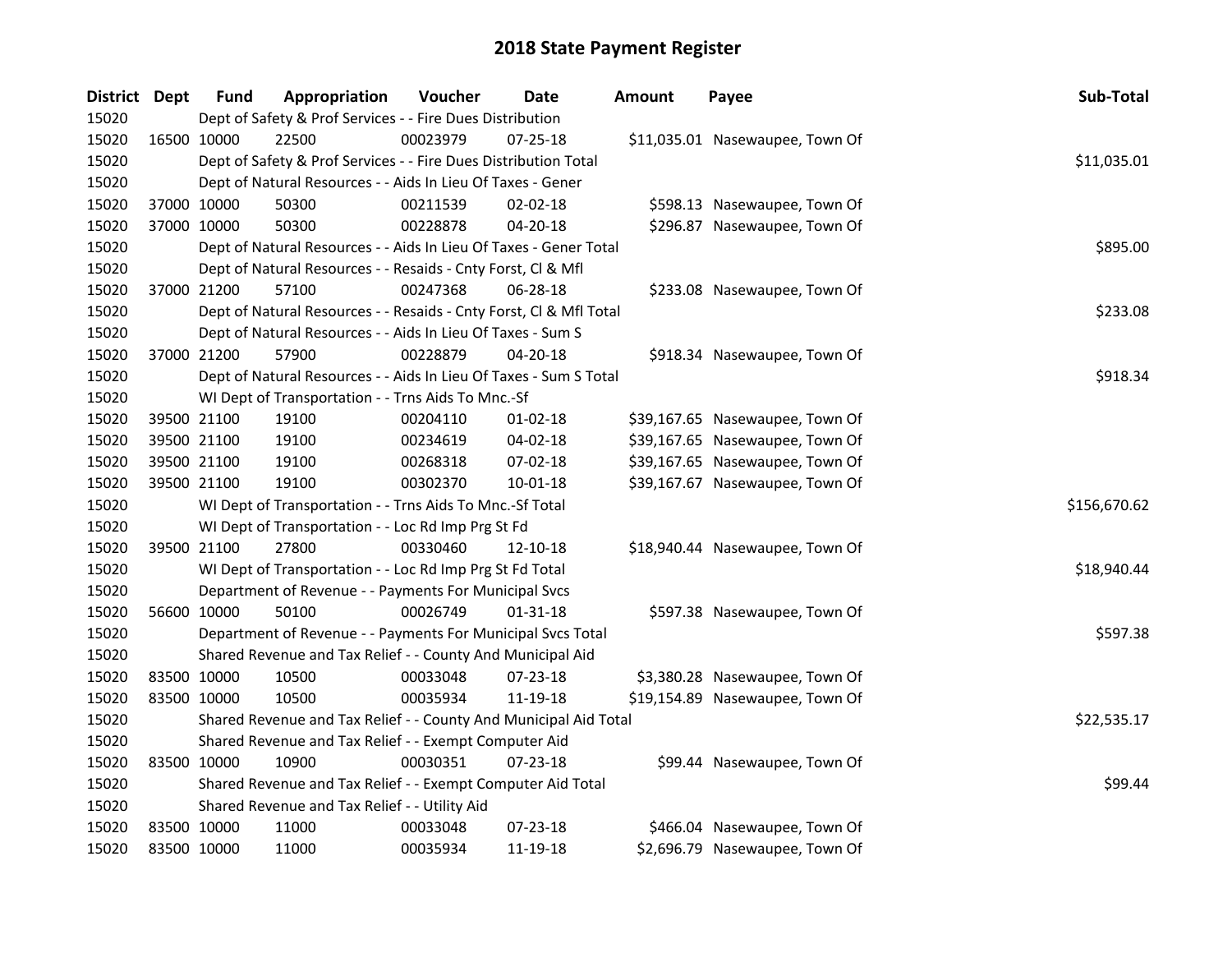| District Dept | <b>Fund</b>                                               | Appropriation                                                   | Voucher  | Date           | Amount | Payee                        | Sub-Total    |
|---------------|-----------------------------------------------------------|-----------------------------------------------------------------|----------|----------------|--------|------------------------------|--------------|
| 15020         |                                                           | Shared Revenue and Tax Relief - - Utility Aid Total             |          |                |        |                              | \$3,162.83   |
| 15020         | Shared Revenue and Tax Relief - - Lottery & Gaming Credit |                                                                 |          |                |        |                              |              |
| 15020         | 83500 52100                                               | 36300                                                           | 00027342 | $03 - 26 - 18$ |        | \$303.19 Nasewaupee, Town Of |              |
| 15020         |                                                           | Shared Revenue and Tax Relief - - Lottery & Gaming Credit Total |          |                |        |                              | \$303.19     |
| 15020 Total   |                                                           |                                                                 |          |                |        |                              | \$215,390.50 |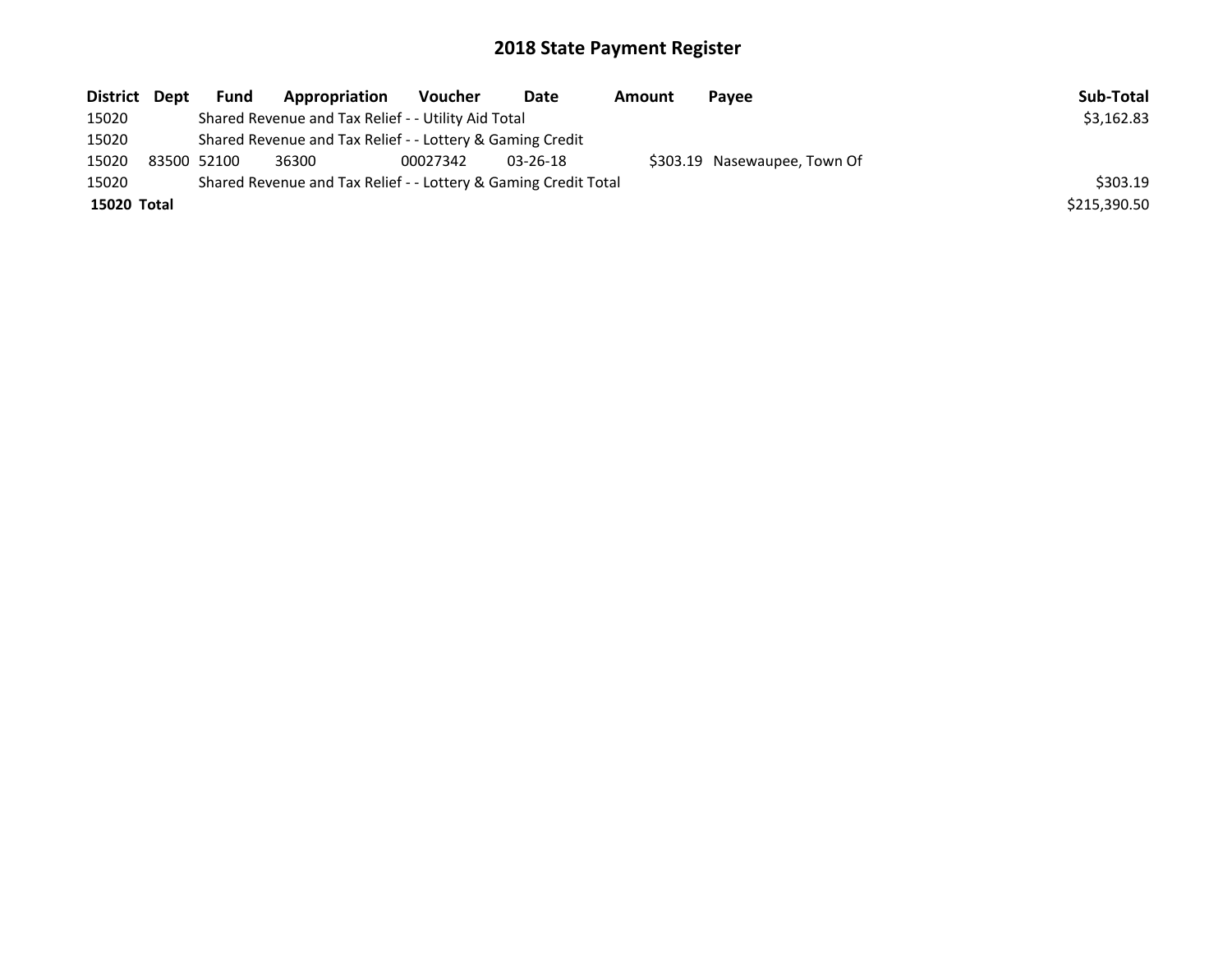| District Dept |             | <b>Fund</b> | Appropriation                                                      | Voucher     | <b>Date</b>    | <b>Amount</b> | Payee                          | Sub-Total    |  |  |  |
|---------------|-------------|-------------|--------------------------------------------------------------------|-------------|----------------|---------------|--------------------------------|--------------|--|--|--|
| 15022         |             |             | Dept of Safety & Prof Services - - Fire Dues Distribution          |             |                |               |                                |              |  |  |  |
| 15022         | 16500 10000 |             | 22500                                                              | 00023980    | 07-26-18       |               | \$20,182.07 Town Of Sevastopol |              |  |  |  |
| 15022         |             |             | Dept of Safety & Prof Services - - Fire Dues Distribution Total    |             |                |               |                                | \$20,182.07  |  |  |  |
| 15022         |             |             | Dept of Natural Resources - - Aids In Lieu Of Taxes - Gener        |             |                |               |                                |              |  |  |  |
| 15022         | 37000 10000 |             | 50300                                                              | 00211612    | 02-02-18       |               | \$76.32 Town Of Sevastopol     |              |  |  |  |
| 15022         | 37000 10000 |             | 50300                                                              | 00211613    | 02-02-18       |               | \$12,133.09 Town Of Sevastopol |              |  |  |  |
| 15022         | 37000 10000 |             | 50300                                                              | 00229261    | 04-20-18       |               | \$13.77 Town Of Sevastopol     |              |  |  |  |
| 15022         | 37000 10000 |             | 50300                                                              | 00229262    | 04-20-18       |               | \$3,971.48 Town Of Sevastopol  |              |  |  |  |
| 15022         | 37000 10000 |             | 50300                                                              | 00229264    | 04-20-18       |               | \$9.34 Town Of Sevastopol      |              |  |  |  |
| 15022         |             |             | Dept of Natural Resources - - Aids In Lieu Of Taxes - Gener Total  | \$16,204.00 |                |               |                                |              |  |  |  |
| 15022         |             |             | Dept of Natural Resources - - Resaids - Cnty Forst, Cl & Mfl       |             |                |               |                                |              |  |  |  |
| 15022         | 37000 21200 |             | 57100                                                              | 00247369    | 06-28-18       |               | \$330.17 Town Of Sevastopol    |              |  |  |  |
| 15022         |             |             | Dept of Natural Resources - - Resaids - Cnty Forst, Cl & Mfl Total |             |                |               |                                | \$330.17     |  |  |  |
| 15022         |             |             | Dept of Natural Resources - - Aids In Lieu Of Taxes - Sum S        |             |                |               |                                |              |  |  |  |
| 15022         | 37000 21200 |             | 57900                                                              | 00229263    | 04-20-18       |               | \$18.32 Town Of Sevastopol     |              |  |  |  |
| 15022         |             |             | Dept of Natural Resources - - Aids In Lieu Of Taxes - Sum S Total  |             |                |               |                                |              |  |  |  |
| 15022         |             |             | WI Dept of Transportation - - Trns Aids To Mnc.-Sf                 |             |                |               |                                |              |  |  |  |
| 15022         | 39500 21100 |             | 19100                                                              | 00204111    | $01 - 02 - 18$ |               | \$50,784.16 Town Of Sevastopol |              |  |  |  |
| 15022         | 39500 21100 |             | 19100                                                              | 00234620    | 04-02-18       |               | \$50,784.16 Town Of Sevastopol |              |  |  |  |
| 15022         | 39500 21100 |             | 19100                                                              | 00268319    | 07-02-18       |               | \$50,784.16 Town Of Sevastopol |              |  |  |  |
| 15022         | 39500 21100 |             | 19100                                                              | 00302371    | 10-01-18       |               | \$50,784.19 Town Of Sevastopol |              |  |  |  |
| 15022         |             |             | WI Dept of Transportation - - Trns Aids To Mnc.-Sf Total           |             |                |               |                                | \$203,136.67 |  |  |  |
| 15022         |             |             | Department of Revenue - - Payments For Municipal Svcs              |             |                |               |                                |              |  |  |  |
| 15022         | 56600 10000 |             | 50100                                                              | 00026750    | $01 - 31 - 18$ |               | \$856.59 Town Of Sevastopol    |              |  |  |  |
| 15022         |             |             | Department of Revenue - - Payments For Municipal Svcs Total        |             |                |               |                                | \$856.59     |  |  |  |
| 15022         |             |             | Shared Revenue and Tax Relief - - County And Municipal Aid         |             |                |               |                                |              |  |  |  |
| 15022         | 83500 10000 |             | 10500                                                              | 00033049    | 07-23-18       |               | \$5,041.64 Town Of Sevastopol  |              |  |  |  |
| 15022         | 83500 10000 |             | 10500                                                              | 00035935    | 11-19-18       |               | \$28,569.26 Town Of Sevastopol |              |  |  |  |
| 15022         |             |             | Shared Revenue and Tax Relief - - County And Municipal Aid Total   |             |                |               |                                | \$33,610.90  |  |  |  |
| 15022         |             |             | Shared Revenue and Tax Relief - - Exempt Computer Aid              |             |                |               |                                |              |  |  |  |
| 15022         | 83500 10000 |             | 10900                                                              | 00030352    | 07-23-18       |               | \$25.37 Town Of Sevastopol     |              |  |  |  |
| 15022         |             |             | Shared Revenue and Tax Relief - - Exempt Computer Aid Total        |             |                |               |                                | \$25.37      |  |  |  |
| 15022         |             |             | Shared Revenue and Tax Relief - - Utility Aid                      |             |                |               |                                |              |  |  |  |
| 15022         | 83500 10000 |             | 11000                                                              | 00033049    | 07-23-18       |               | \$1,688.40 Town Of Sevastopol  |              |  |  |  |
| 15022         | 83500 10000 |             | 11000                                                              | 00035935    | 11-19-18       |               | \$9,630.05 Town Of Sevastopol  |              |  |  |  |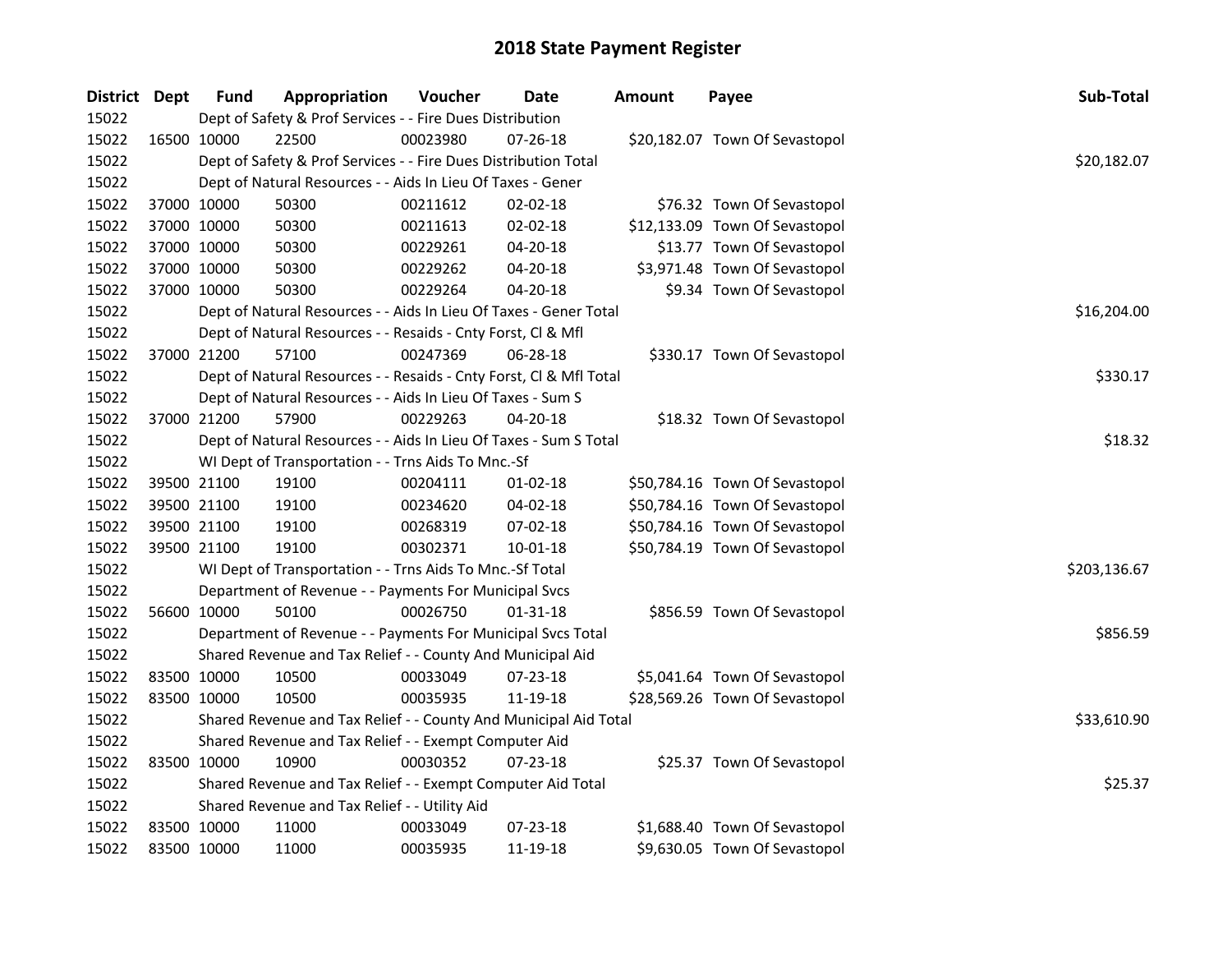| District Dept | Fund | <b>Appropriation</b>                                | Voucher | Date | Amount | Payee | Sub-Total    |
|---------------|------|-----------------------------------------------------|---------|------|--------|-------|--------------|
| 15022         |      | Shared Revenue and Tax Relief - - Utility Aid Total |         |      |        |       | \$11,318.45  |
| 15022 Total   |      |                                                     |         |      |        |       | \$285.682.54 |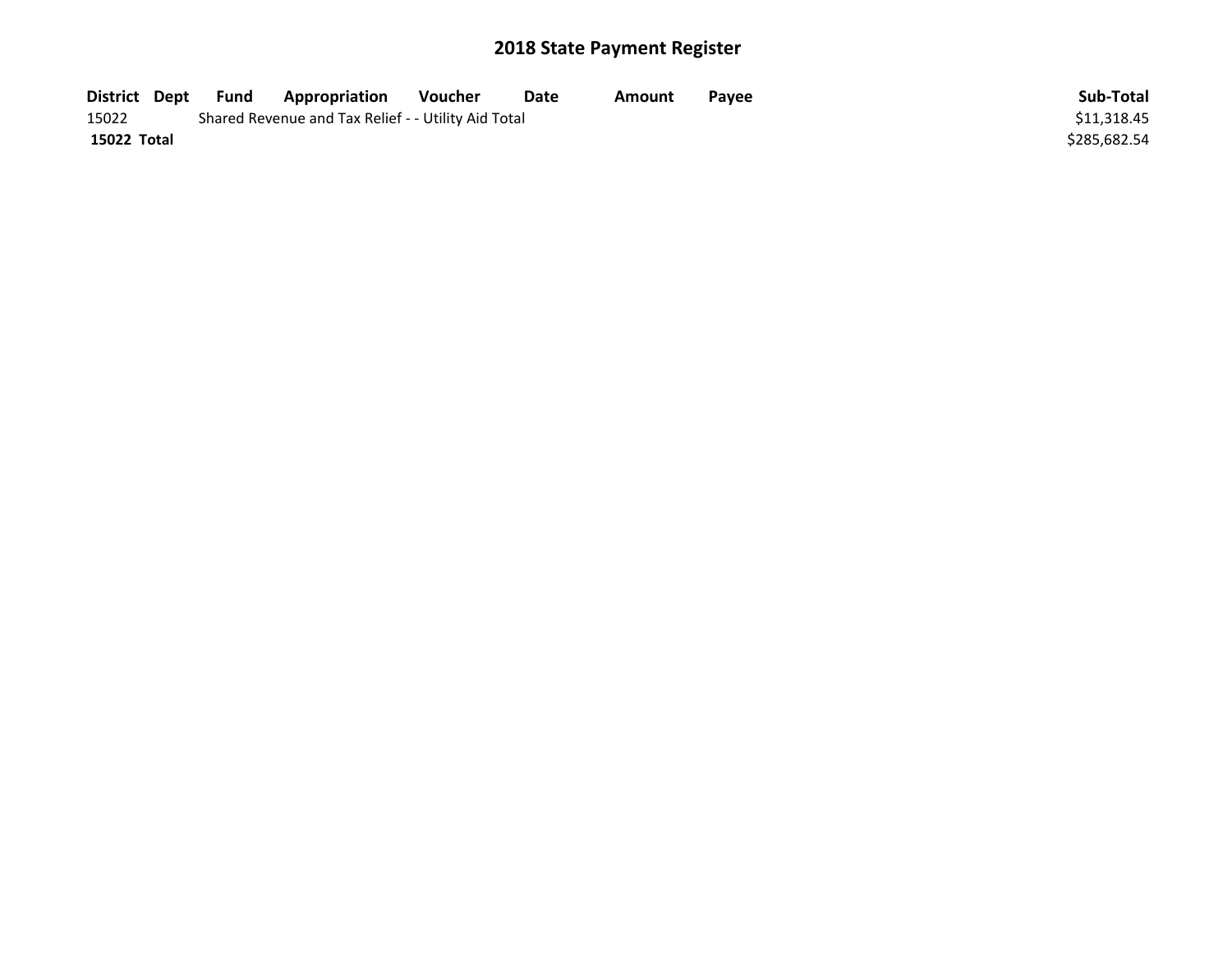| <b>District</b> | Dept | <b>Fund</b> | Appropriation                                                      | <b>Voucher</b> | Date           | <b>Amount</b> | Payee                            | <b>Sub-Total</b> |
|-----------------|------|-------------|--------------------------------------------------------------------|----------------|----------------|---------------|----------------------------------|------------------|
| 15024           |      |             | Dept of Safety & Prof Services - - Fire Dues Distribution          |                |                |               |                                  |                  |
| 15024           |      | 16500 10000 | 22500                                                              | 00023981       | $07 - 25 - 18$ |               | \$4,980.40 Town Of Sturgeon Bay  |                  |
| 15024           |      |             | Dept of Safety & Prof Services - - Fire Dues Distribution Total    |                |                |               |                                  | \$4,980.40       |
| 15024           |      |             | Dept of Natural Resources - - Aids In Lieu Of Taxes - Gener        |                |                |               |                                  |                  |
| 15024           |      | 37000 10000 | 50300                                                              | 00228911       | 04-20-18       |               | \$5.20 Town Of Sturgeon Bay      |                  |
| 15024           |      |             | Dept of Natural Resources - - Aids In Lieu Of Taxes - Gener Total  | \$5.20         |                |               |                                  |                  |
| 15024           |      |             | Dept of Natural Resources - - Resaids - Cnty Forst, CI & Mfl       |                |                |               |                                  |                  |
| 15024           |      | 37000 21200 | 57100                                                              | 00247370       | 06-28-18       |               | \$333.47 Town Of Sturgeon Bay    |                  |
| 15024           |      |             | Dept of Natural Resources - - Resaids - Cnty Forst, Cl & Mfl Total |                |                |               |                                  | \$333.47         |
| 15024           |      |             | WI Dept of Transportation - - Trns Aids To Mnc.-Sf                 |                |                |               |                                  |                  |
| 15024           |      | 39500 21100 | 19100                                                              | 00204112       | $01 - 02 - 18$ |               | \$18,287.79 Town Of Sturgeon Bay |                  |
| 15024           |      | 39500 21100 | 19100                                                              | 00234621       | 04-02-18       |               | \$18,287.79 Town Of Sturgeon Bay |                  |
| 15024           |      | 39500 21100 | 19100                                                              | 00268320       | $07 - 02 - 18$ |               | \$18,287.79 Town Of Sturgeon Bay |                  |
| 15024           |      | 39500 21100 | 19100                                                              | 00302372       | 10-01-18       |               | \$18,287.81 Town Of Sturgeon Bay |                  |
| 15024           |      |             | WI Dept of Transportation - - Trns Aids To Mnc.-Sf Total           |                |                |               |                                  | \$73,151.18      |
| 15024           |      |             | Shared Revenue and Tax Relief - - County And Municipal Aid         |                |                |               |                                  |                  |
| 15024           |      | 83500 10000 | 10500                                                              | 00033050       | $07 - 23 - 18$ |               | \$1,878.46 Town Of Sturgeon Bay  |                  |
| 15024           |      | 83500 10000 | 10500                                                              | 00035936       | 11-19-18       |               | \$10,644.59 Town Of Sturgeon Bay |                  |
| 15024           |      |             | Shared Revenue and Tax Relief - - County And Municipal Aid Total   |                |                |               |                                  | \$12,523.05      |
| 15024           |      |             | Shared Revenue and Tax Relief - - Exempt Computer Aid              |                |                |               |                                  |                  |
| 15024           |      | 83500 10000 | 10900                                                              | 00030353       | 07-23-18       |               | \$9.13 Town Of Sturgeon Bay      |                  |
| 15024           |      |             | Shared Revenue and Tax Relief - - Exempt Computer Aid Total        |                |                |               |                                  | \$9.13           |
| 15024           |      |             | Shared Revenue and Tax Relief - - Utility Aid                      |                |                |               |                                  |                  |
| 15024           |      | 83500 10000 | 11000                                                              | 00033050       | $07 - 23 - 18$ |               | \$1,802.43 Town Of Sturgeon Bay  |                  |
| 15024           |      | 83500 10000 | 11000                                                              | 00035936       | 11-19-18       |               | \$24,697.99 Town Of Sturgeon Bay |                  |
| 15024           |      |             | Shared Revenue and Tax Relief - - Utility Aid Total                |                |                |               |                                  | \$26,500.42      |
| 15024 Total     |      |             |                                                                    |                |                |               |                                  | \$117,502.85     |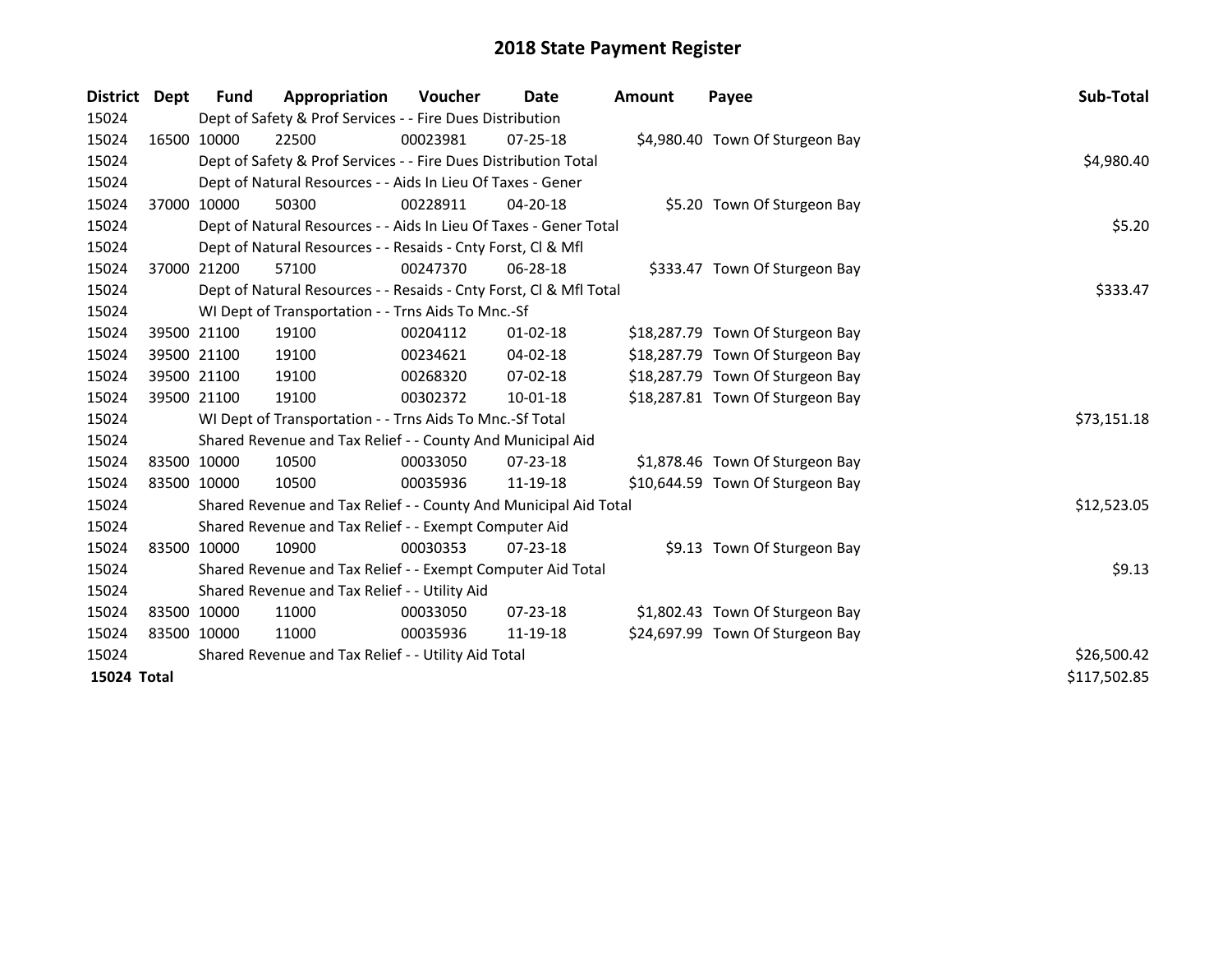| District    | Dept        | <b>Fund</b>                                                 | Appropriation                                                      | Voucher  | Date           | Amount | Payee                     | Sub-Total    |
|-------------|-------------|-------------------------------------------------------------|--------------------------------------------------------------------|----------|----------------|--------|---------------------------|--------------|
| 15026       |             |                                                             | Dept of Safety & Prof Services - - Fire Dues Distribution          |          |                |        |                           |              |
| 15026       |             | 16500 10000                                                 | 22500                                                              | 00023982 | $07 - 25 - 18$ |        | \$5,072.00 Town Of Union  |              |
| 15026       |             |                                                             | Dept of Safety & Prof Services - - Fire Dues Distribution Total    |          |                |        |                           | \$5,072.00   |
| 15026       |             |                                                             | Dept of Natural Resources - - Resaids - Cnty Forst, Cl & Mfl       |          |                |        |                           |              |
| 15026       |             | 37000 21200                                                 | 57100                                                              | 00247371 | 06-28-18       |        | \$161.00 Town Of Union    |              |
| 15026       |             |                                                             | Dept of Natural Resources - - Resaids - Cnty Forst, Cl & Mfl Total |          |                |        |                           | \$161.00     |
| 15026       |             |                                                             | WI Dept of Transportation - - Trns Aids To Mnc.-Sf                 |          |                |        |                           |              |
| 15026       |             | 39500 21100                                                 | 19100                                                              | 00204113 | $01 - 02 - 18$ |        | \$22,232.38 Town Of Union |              |
| 15026       |             | 39500 21100                                                 | 19100                                                              | 00234622 | 04-02-18       |        | \$22,232.38 Town Of Union |              |
| 15026       |             | 39500 21100                                                 | 19100                                                              | 00268321 | 07-02-18       |        | \$22,232.38 Town Of Union |              |
| 15026       | 39500 21100 |                                                             | 19100                                                              | 00302373 | $10 - 01 - 18$ |        | \$22,232.41 Town Of Union |              |
| 15026       |             |                                                             | WI Dept of Transportation - - Trns Aids To Mnc.-Sf Total           |          |                |        |                           | \$88,929.55  |
| 15026       |             |                                                             | Shared Revenue and Tax Relief - - County And Municipal Aid         |          |                |        |                           |              |
| 15026       |             | 83500 10000                                                 | 10500                                                              | 00033051 | 07-23-18       |        | \$1,415.49 Town Of Union  |              |
| 15026       | 83500 10000 |                                                             | 10500                                                              | 00035937 | 11-19-18       |        | \$8,021.10 Town Of Union  |              |
| 15026       |             |                                                             | Shared Revenue and Tax Relief - - County And Municipal Aid Total   |          |                |        |                           | \$9,436.59   |
| 15026       |             |                                                             | Shared Revenue and Tax Relief - - Exempt Computer Aid              |          |                |        |                           |              |
| 15026       |             | 83500 10000                                                 | 10900                                                              | 00030354 | 07-23-18       |        | \$2.03 Town Of Union      |              |
| 15026       |             | Shared Revenue and Tax Relief - - Exempt Computer Aid Total | \$2.03                                                             |          |                |        |                           |              |
| 15026 Total |             |                                                             |                                                                    |          |                |        |                           | \$103,601.17 |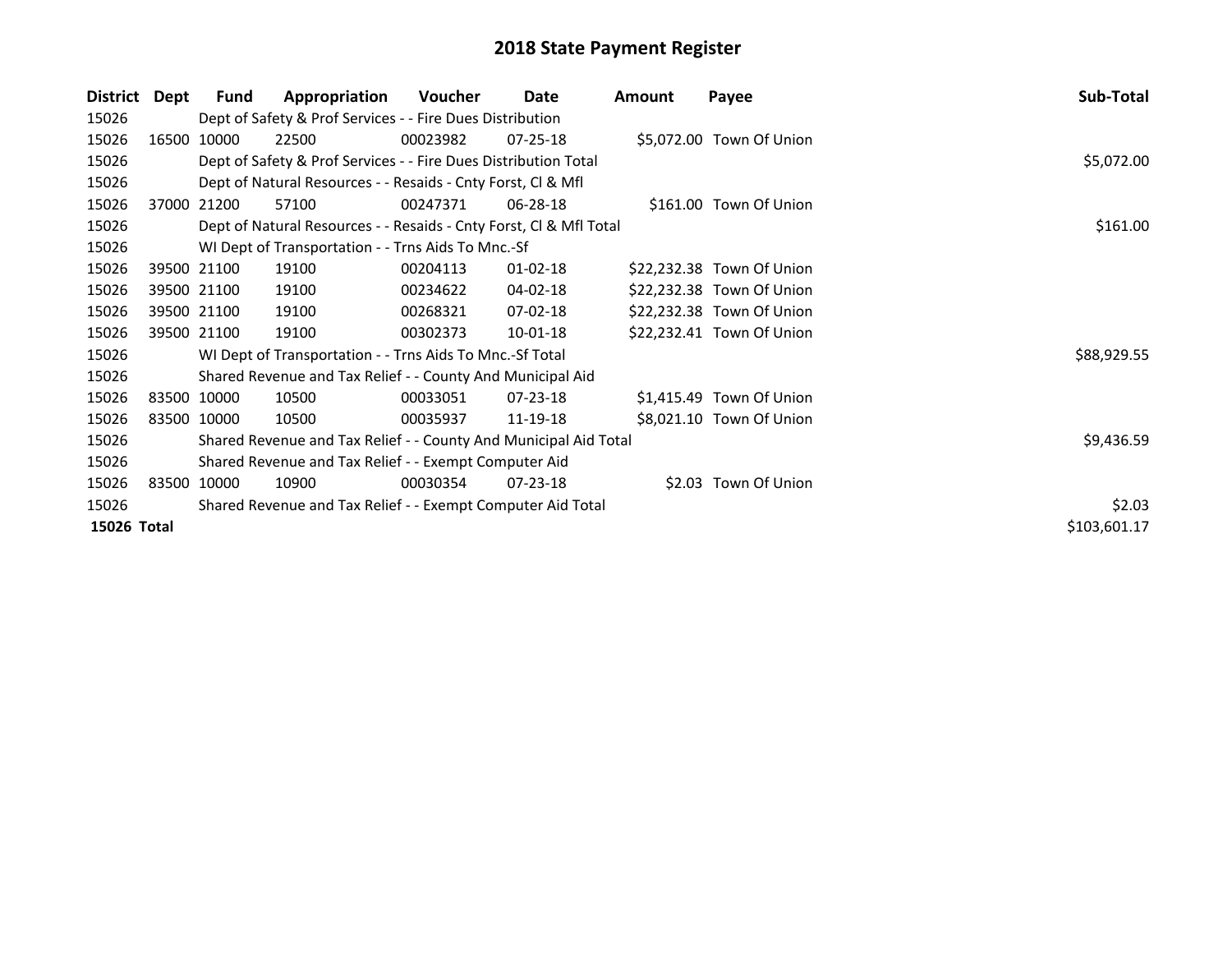| District Dept |             | <b>Fund</b> | Appropriation                                                      | Voucher  | <b>Date</b>    | <b>Amount</b> | Payee                          | Sub-Total    |
|---------------|-------------|-------------|--------------------------------------------------------------------|----------|----------------|---------------|--------------------------------|--------------|
| 15028         |             |             | Dept of Safety & Prof Services - - Fire Dues Distribution          |          |                |               |                                |              |
| 15028         | 16500 10000 |             | 22500                                                              | 00023983 | 07-25-18       |               | \$7,937.41 Town Of Washington  |              |
| 15028         |             |             | Dept of Safety & Prof Services - - Fire Dues Distribution Total    |          |                |               |                                | \$7,937.41   |
| 15028         |             |             | Dept of Natural Resources - - Aids In Lieu Of Taxes - Gener        |          |                |               |                                |              |
| 15028         | 37000 10000 |             | 50300                                                              | 00211873 | 02-02-18       |               | \$3,839.34 Town Of Washington  |              |
| 15028         | 37000 10000 |             | 50300                                                              | 00211874 | 02-02-18       |               | \$34,267.52 Town Of Washington |              |
| 15028         | 37000 10000 |             | 50300                                                              | 00230285 | 04-20-18       |               | \$2,037.11 Town Of Washington  |              |
| 15028         |             |             | Dept of Natural Resources - - Aids In Lieu Of Taxes - Gener Total  |          |                |               |                                | \$40,143.97  |
| 15028         |             |             | Dept of Natural Resources - - Resaids - Cnty Forst, Cl & Mfl       |          |                |               |                                |              |
| 15028         |             | 37000 21200 | 57100                                                              | 00247372 | 06-28-18       |               | \$281.38 Town Of Washington    |              |
| 15028         |             |             | Dept of Natural Resources - - Resaids - Cnty Forst, Cl & Mfl Total |          |                |               |                                | \$281.38     |
| 15028         |             |             | Dept of Natural Resources - - Aids In Lieu Of Taxes - Sum S        |          |                |               |                                |              |
| 15028         | 37000 21200 |             | 57900                                                              | 00230286 | 04-20-18       |               | \$62.63 Town Of Washington     |              |
| 15028         |             |             | Dept of Natural Resources - - Aids In Lieu Of Taxes - Sum S Total  |          |                |               |                                | \$62.63      |
| 15028         |             |             | WI Dept of Transportation - - Hwy Sfty Loc Aid Ffd                 |          |                |               |                                |              |
| 15028         | 39500 21100 |             | 18500                                                              | 00309620 | 10-16-18       |               | \$4,000.00 Town Of Washington  |              |
| 15028         |             |             | WI Dept of Transportation - - Hwy Sfty Loc Aid Ffd Total           |          |                |               |                                | \$4,000.00   |
| 15028         |             |             | WI Dept of Transportation - - Trns Aids To Mnc.-Sf                 |          |                |               |                                |              |
| 15028         | 39500 21100 |             | 19100                                                              | 00204114 | $01-02-18$     |               | \$34,347.84 Town Of Washington |              |
| 15028         | 39500 21100 |             | 19100                                                              | 00234623 | 04-02-18       |               | \$34,347.84 Town Of Washington |              |
| 15028         | 39500 21100 |             | 19100                                                              | 00268322 | 07-02-18       |               | \$34,347.84 Town Of Washington |              |
| 15028         | 39500 21100 |             | 19100                                                              | 00302374 | $10 - 01 - 18$ |               | \$34,347.87 Town Of Washington |              |
| 15028         |             |             | WI Dept of Transportation - - Trns Aids To Mnc.-Sf Total           |          |                |               |                                | \$137,391.39 |
| 15028         |             |             | Department of Justice - - Law Enforcement Train, Local             |          |                |               |                                |              |
| 15028         | 45500 10000 |             | 23100                                                              | 00053864 | 10-22-18       |               | \$320.00 Town Of Washington    |              |
| 15028         |             |             | Department of Justice - - Law Enforcement Train, Local Total       |          |                |               |                                | \$320.00     |
| 15028         |             |             | Department of Revenue - - Payments For Municipal Svcs              |          |                |               |                                |              |
| 15028         | 56600 10000 |             | 50100                                                              | 00026751 | 01-31-18       |               | \$1,656.47 Town Of Washington  |              |
| 15028         |             |             | Department of Revenue - - Payments For Municipal Svcs Total        |          |                |               |                                | \$1,656.47   |
| 15028         |             |             | Shared Revenue and Tax Relief - - County And Municipal Aid         |          |                |               |                                |              |
| 15028         | 83500 10000 |             | 10500                                                              | 00033052 | 07-23-18       |               | \$1,384.22 Town Of Washington  |              |
| 15028         | 83500 10000 |             | 10500                                                              | 00035938 | 11-19-18       |               | \$7,843.88 Town Of Washington  |              |
| 15028         |             |             | Shared Revenue and Tax Relief - - County And Municipal Aid Total   |          |                |               |                                | \$9,228.10   |
| 15028         |             |             | Shared Revenue and Tax Relief - - Exempt Computer Aid              |          |                |               |                                |              |
| 15028         |             | 83500 10000 | 10900                                                              | 00030355 | 07-23-18       |               | \$155.25 Town Of Washington    |              |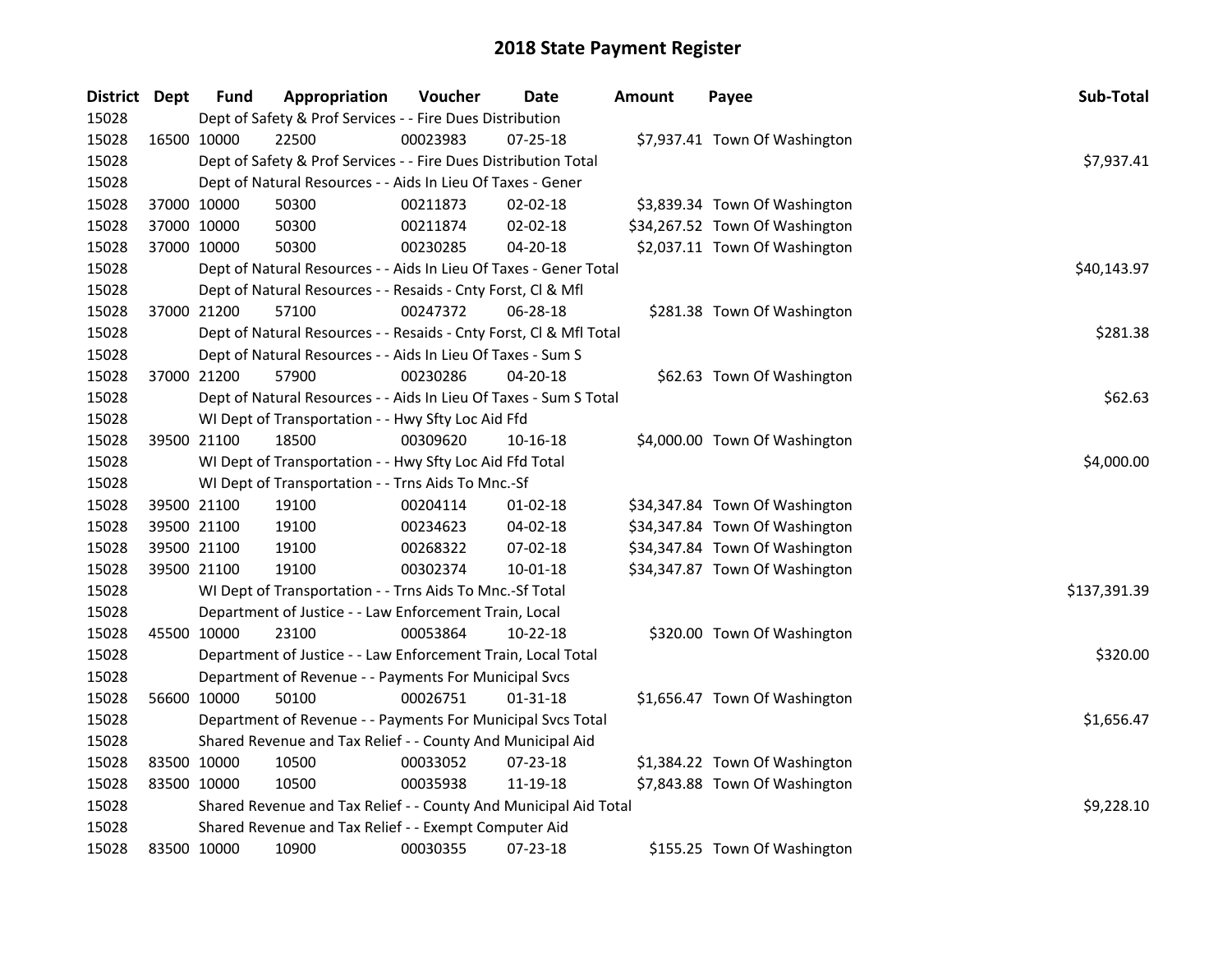| District Dept | <b>Fund</b> | Appropriation                                               | Voucher  | Date           | Amount | Pavee                         | Sub-Total    |
|---------------|-------------|-------------------------------------------------------------|----------|----------------|--------|-------------------------------|--------------|
| 15028         |             | Shared Revenue and Tax Relief - - Exempt Computer Aid Total |          |                |        |                               | \$155.25     |
| 15028         |             | Shared Revenue and Tax Relief - - Utility Aid               |          |                |        |                               |              |
| 15028         | 83500 10000 | 11000                                                       | 00033052 | $07 - 23 - 18$ |        | \$1,220.36 Town Of Washington |              |
| 15028         | 83500 10000 | 11000                                                       | 00035938 | 11-19-18       |        | \$7,236.35 Town Of Washington |              |
| 15028         |             | Shared Revenue and Tax Relief - - Utility Aid Total         |          |                |        |                               | \$8,456.71   |
| 15028 Total   |             |                                                             |          |                |        |                               | \$209,633.31 |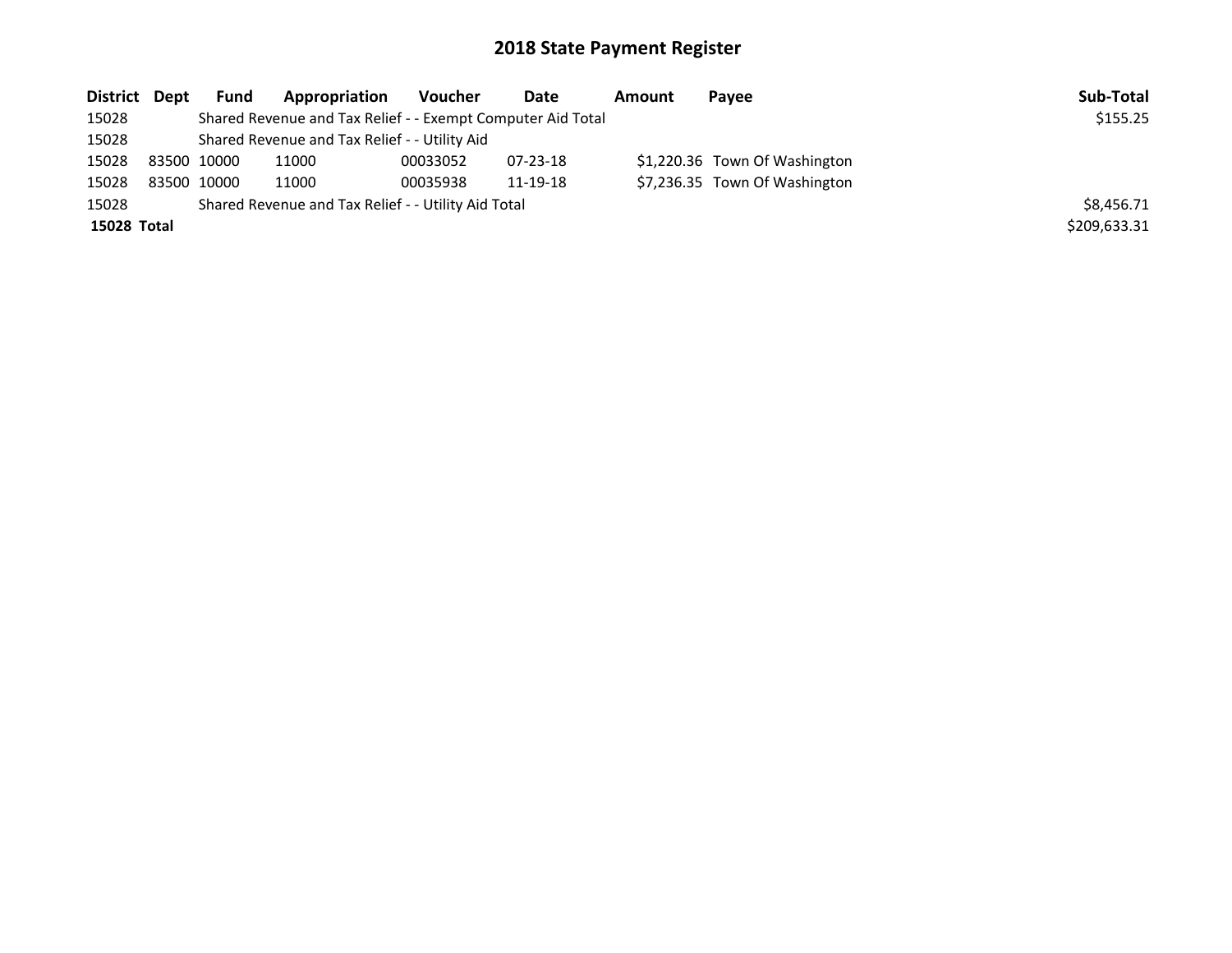| Dept | <b>Fund</b>                    | Appropriation                                                                                                                       | Voucher  | Date           | <b>Amount</b>                                                                                                                                                                                                                                                                                                                                                                                                                                                                                        | Payee                                                                                                                                  | Sub-Total                                                                                                                                                                                                                                                                                                                     |
|------|--------------------------------|-------------------------------------------------------------------------------------------------------------------------------------|----------|----------------|------------------------------------------------------------------------------------------------------------------------------------------------------------------------------------------------------------------------------------------------------------------------------------------------------------------------------------------------------------------------------------------------------------------------------------------------------------------------------------------------------|----------------------------------------------------------------------------------------------------------------------------------------|-------------------------------------------------------------------------------------------------------------------------------------------------------------------------------------------------------------------------------------------------------------------------------------------------------------------------------|
|      |                                |                                                                                                                                     |          |                |                                                                                                                                                                                                                                                                                                                                                                                                                                                                                                      |                                                                                                                                        |                                                                                                                                                                                                                                                                                                                               |
|      |                                | 22500                                                                                                                               | 00023984 | $07 - 25 - 18$ |                                                                                                                                                                                                                                                                                                                                                                                                                                                                                                      |                                                                                                                                        |                                                                                                                                                                                                                                                                                                                               |
|      |                                |                                                                                                                                     |          |                |                                                                                                                                                                                                                                                                                                                                                                                                                                                                                                      |                                                                                                                                        | \$11,719.15                                                                                                                                                                                                                                                                                                                   |
|      |                                |                                                                                                                                     |          |                |                                                                                                                                                                                                                                                                                                                                                                                                                                                                                                      |                                                                                                                                        |                                                                                                                                                                                                                                                                                                                               |
|      |                                | 57100                                                                                                                               | 00247373 | 06-28-18       |                                                                                                                                                                                                                                                                                                                                                                                                                                                                                                      |                                                                                                                                        |                                                                                                                                                                                                                                                                                                                               |
|      |                                |                                                                                                                                     | \$9.47   |                |                                                                                                                                                                                                                                                                                                                                                                                                                                                                                                      |                                                                                                                                        |                                                                                                                                                                                                                                                                                                                               |
|      |                                |                                                                                                                                     |          |                |                                                                                                                                                                                                                                                                                                                                                                                                                                                                                                      |                                                                                                                                        |                                                                                                                                                                                                                                                                                                                               |
|      |                                | 19100                                                                                                                               | 00204115 | $01 - 02 - 18$ |                                                                                                                                                                                                                                                                                                                                                                                                                                                                                                      |                                                                                                                                        |                                                                                                                                                                                                                                                                                                                               |
|      |                                | 19100                                                                                                                               | 00234624 | 04-02-18       |                                                                                                                                                                                                                                                                                                                                                                                                                                                                                                      |                                                                                                                                        |                                                                                                                                                                                                                                                                                                                               |
|      |                                | 19100                                                                                                                               | 00268323 | 07-02-18       |                                                                                                                                                                                                                                                                                                                                                                                                                                                                                                      |                                                                                                                                        |                                                                                                                                                                                                                                                                                                                               |
|      |                                | 19100                                                                                                                               | 00302375 | 10-01-18       |                                                                                                                                                                                                                                                                                                                                                                                                                                                                                                      |                                                                                                                                        |                                                                                                                                                                                                                                                                                                                               |
|      |                                |                                                                                                                                     |          |                |                                                                                                                                                                                                                                                                                                                                                                                                                                                                                                      |                                                                                                                                        | \$51,933.29                                                                                                                                                                                                                                                                                                                   |
|      |                                |                                                                                                                                     |          |                |                                                                                                                                                                                                                                                                                                                                                                                                                                                                                                      |                                                                                                                                        |                                                                                                                                                                                                                                                                                                                               |
|      |                                | 10500                                                                                                                               | 00033053 | 07-23-18       |                                                                                                                                                                                                                                                                                                                                                                                                                                                                                                      |                                                                                                                                        |                                                                                                                                                                                                                                                                                                                               |
|      |                                | 10500                                                                                                                               | 00035939 | 11-19-18       |                                                                                                                                                                                                                                                                                                                                                                                                                                                                                                      |                                                                                                                                        |                                                                                                                                                                                                                                                                                                                               |
|      |                                |                                                                                                                                     |          |                |                                                                                                                                                                                                                                                                                                                                                                                                                                                                                                      |                                                                                                                                        | \$3,445.00                                                                                                                                                                                                                                                                                                                    |
|      |                                |                                                                                                                                     |          |                |                                                                                                                                                                                                                                                                                                                                                                                                                                                                                                      |                                                                                                                                        |                                                                                                                                                                                                                                                                                                                               |
|      |                                | 10900                                                                                                                               | 00030356 | $07 - 23 - 18$ |                                                                                                                                                                                                                                                                                                                                                                                                                                                                                                      |                                                                                                                                        |                                                                                                                                                                                                                                                                                                                               |
|      |                                | \$338.91                                                                                                                            |          |                |                                                                                                                                                                                                                                                                                                                                                                                                                                                                                                      |                                                                                                                                        |                                                                                                                                                                                                                                                                                                                               |
|      |                                |                                                                                                                                     |          |                |                                                                                                                                                                                                                                                                                                                                                                                                                                                                                                      |                                                                                                                                        | \$67,445.82                                                                                                                                                                                                                                                                                                                   |
|      | District<br><b>15118 Total</b> | 16500 10000<br>37000 21200<br>39500 21100<br>39500 21100<br>39500 21100<br>39500 21100<br>83500 10000<br>83500 10000<br>83500 10000 |          |                | Dept of Safety & Prof Services - - Fire Dues Distribution<br>Dept of Safety & Prof Services - - Fire Dues Distribution Total<br>Dept of Natural Resources - - Resaids - Cnty Forst, CI & Mfl<br>WI Dept of Transportation - - Trns Aids To Mnc.-Sf<br>WI Dept of Transportation - - Trns Aids To Mnc.-Sf Total<br>Shared Revenue and Tax Relief - - County And Municipal Aid<br>Shared Revenue and Tax Relief - - Exempt Computer Aid<br>Shared Revenue and Tax Relief - - Exempt Computer Aid Total | Dept of Natural Resources - - Resaids - Cnty Forst, CI & Mfl Total<br>Shared Revenue and Tax Relief - - County And Municipal Aid Total | \$11,719.15 Village Of Egg Harbor<br>\$9.47 Village Of Egg Harbor<br>\$12,983.32 Village Of Egg Harbor<br>\$12,983.32 Village Of Egg Harbor<br>\$12,983.32 Village Of Egg Harbor<br>\$12,983.33 Village Of Egg Harbor<br>\$516.75 Village Of Egg Harbor<br>\$2,928.25 Village Of Egg Harbor<br>\$338.91 Village Of Egg Harbor |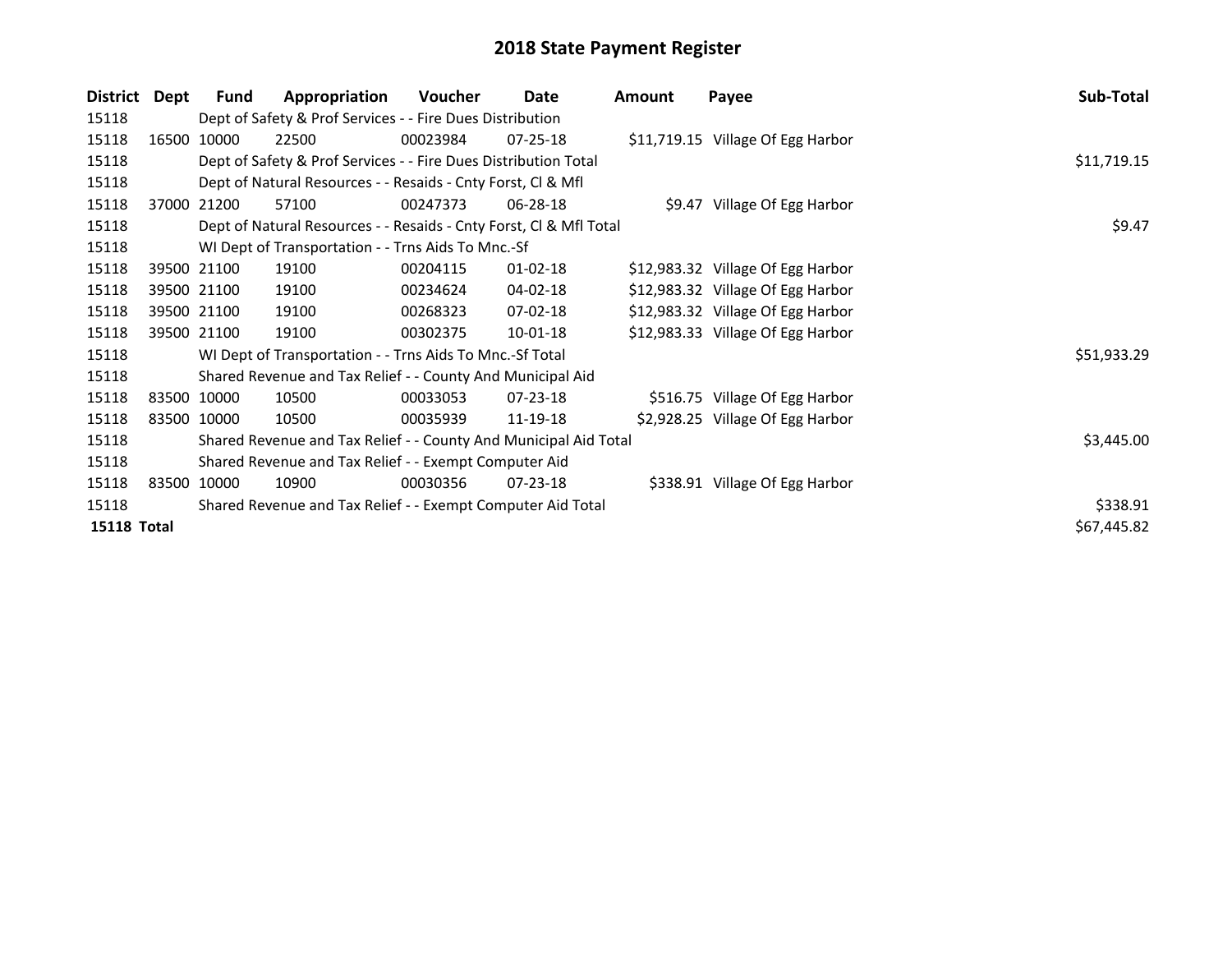| District    | Dept        | <b>Fund</b> | Appropriation                                                      | <b>Voucher</b> | Date           | <b>Amount</b> | Payee                          | Sub-Total   |
|-------------|-------------|-------------|--------------------------------------------------------------------|----------------|----------------|---------------|--------------------------------|-------------|
| 15121       |             |             | Dept of Safety & Prof Services - - Fire Dues Distribution          |                |                |               |                                |             |
| 15121       | 16500 10000 |             | 22500                                                              | 00023985       | 07-25-18       |               | \$10,042.66 Village Of Ephraim |             |
| 15121       |             |             | Dept of Safety & Prof Services - - Fire Dues Distribution Total    |                |                |               |                                | \$10,042.66 |
| 15121       |             |             | Dept of Natural Resources - - Aids In Lieu Of Taxes - Gener        |                |                |               |                                |             |
| 15121       |             | 37000 10000 | 50300                                                              | 00211571       | $02 - 02 - 18$ |               | \$5,231.90 Village Of Ephraim  |             |
| 15121       |             |             | Dept of Natural Resources - - Aids In Lieu Of Taxes - Gener Total  |                |                |               |                                | \$5,231.90  |
| 15121       |             |             | Dept of Natural Resources - - Gen Program Ops-State Funds          |                |                |               |                                |             |
| 15121       |             | 37000 21200 | 16100                                                              | 00244987       | 06-29-18       |               | \$75.00 Village Of Ephraim     |             |
| 15121       | 37000 21200 |             | 16100                                                              | 00283817       | 12-07-18       |               | \$75.00 Village Of Ephraim     |             |
| 15121       |             |             | Dept of Natural Resources - - Gen Program Ops-State Funds Total    | \$150.00       |                |               |                                |             |
| 15121       |             |             | Dept of Natural Resources - - Resaids - Cnty Forst, Cl & Mfl       |                |                |               |                                |             |
| 15121       |             | 37000 21200 | 57100                                                              | 00247374       | 06-28-18       |               | \$10.30 Village Of Ephraim     |             |
| 15121       |             |             | Dept of Natural Resources - - Resaids - Cnty Forst, Cl & Mfl Total |                |                |               |                                | \$10.30     |
| 15121       |             |             | Dept of Natural Resources - - Rec & Resource Aids, Fed             |                |                |               |                                |             |
| 15121       | 37000 21200 |             | 58300                                                              | 00261892       | $08 - 24 - 18$ |               | \$994.30 Village Of Ephraim    |             |
| 15121       |             |             | Dept of Natural Resources - - Rec & Resource Aids, Fed Total       |                |                |               |                                | \$994.30    |
| 15121       |             |             | WI Dept of Transportation - - Trns Aids To Mnc.-Sf                 |                |                |               |                                |             |
| 15121       |             | 39500 21100 | 19100                                                              | 00204116       | $01 - 02 - 18$ |               | \$8,686.10 Village Of Ephraim  |             |
| 15121       |             | 39500 21100 | 19100                                                              | 00234625       | 04-02-18       |               | \$8,686.10 Village Of Ephraim  |             |
| 15121       |             | 39500 21100 | 19100                                                              | 00268324       | 07-02-18       |               | \$8,686.10 Village Of Ephraim  |             |
| 15121       | 39500 21100 |             | 19100                                                              | 00302376       | 10-01-18       |               | \$8,686.13 Village Of Ephraim  |             |
| 15121       |             |             | WI Dept of Transportation - - Trns Aids To Mnc.-Sf Total           |                |                |               |                                | \$34,744.43 |
| 15121       |             |             | Shared Revenue and Tax Relief - - County And Municipal Aid         |                |                |               |                                |             |
| 15121       |             | 83500 10000 | 10500                                                              | 00033054       | 07-23-18       |               | \$584.34 Village Of Ephraim    |             |
| 15121       | 83500 10000 |             | 10500                                                              | 00035940       | 11-19-18       |               | \$3,311.29 Village Of Ephraim  |             |
| 15121       |             |             | Shared Revenue and Tax Relief - - County And Municipal Aid Total   | \$3,895.63     |                |               |                                |             |
| 15121       |             |             | Shared Revenue and Tax Relief - - Exempt Computer Aid              |                |                |               |                                |             |
| 15121       |             | 83500 10000 | 10900                                                              | 00030357       | $07 - 23 - 18$ |               | \$139.01 Village Of Ephraim    |             |
| 15121       |             |             | Shared Revenue and Tax Relief - - Exempt Computer Aid Total        | \$139.01       |                |               |                                |             |
| 15121 Total |             |             |                                                                    |                |                |               |                                | \$55,208.23 |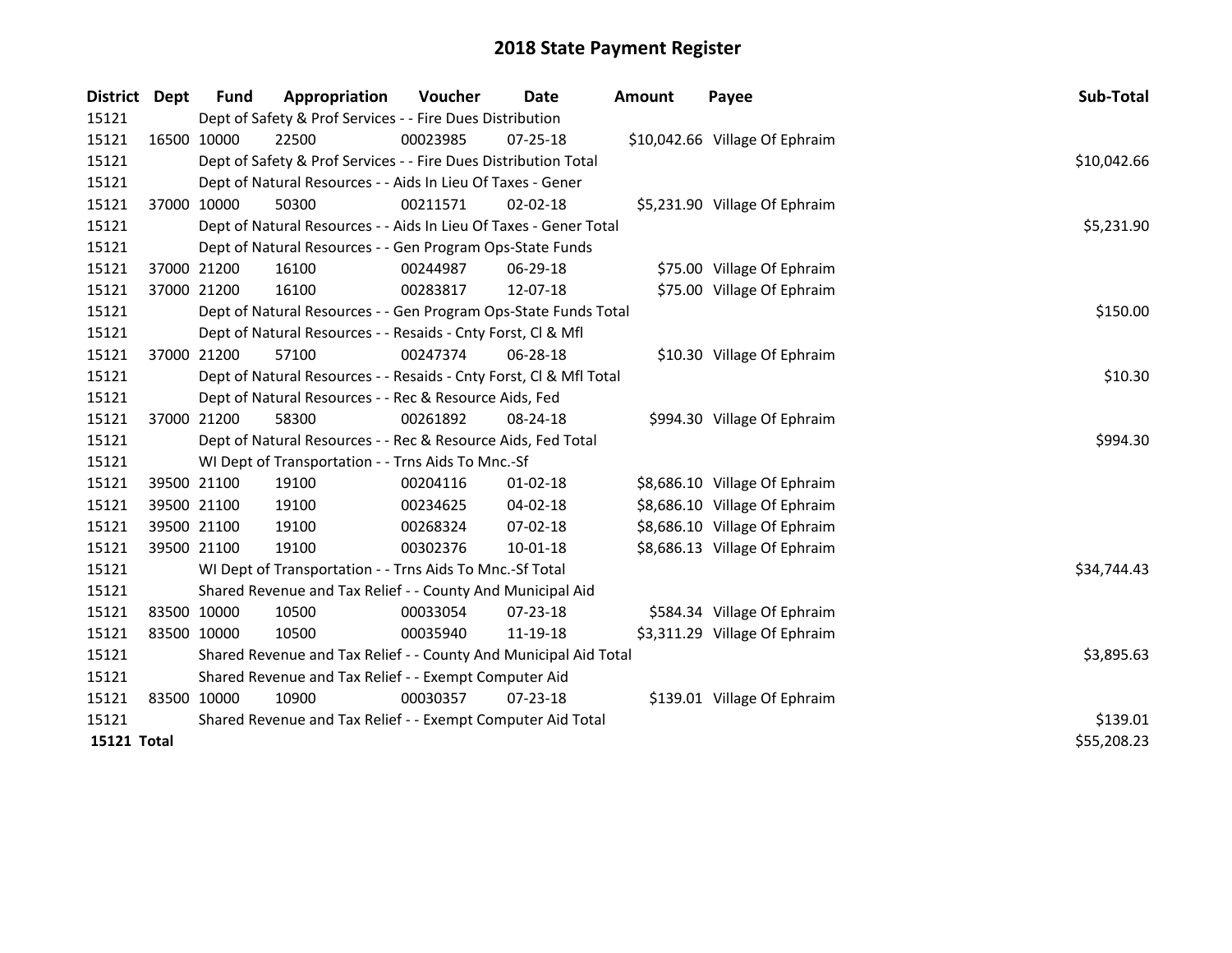| District    | Dept | Fund                                                        | Appropriation                                                      | <b>Voucher</b> | Date           | Amount | Payee                              | Sub-Total   |  |
|-------------|------|-------------------------------------------------------------|--------------------------------------------------------------------|----------------|----------------|--------|------------------------------------|-------------|--|
| 15127       |      |                                                             | Dept of Safety & Prof Services - - Fire Dues Distribution          |                |                |        |                                    |             |  |
| 15127       |      | 16500 10000                                                 | 22500                                                              | 00023986       | $07 - 26 - 18$ |        | \$1,003.96 Village Of Forestville  |             |  |
| 15127       |      |                                                             | Dept of Safety & Prof Services - - Fire Dues Distribution Total    |                |                |        |                                    | \$1,003.96  |  |
| 15127       |      |                                                             | Dept of Natural Resources - - Resaids - Cnty Forst, Cl & Mfl       |                |                |        |                                    |             |  |
| 15127       |      | 37000 21200                                                 | 57100                                                              | 00247375       | $06 - 28 - 18$ |        | \$3.60 Village Of Forestville      |             |  |
| 15127       |      |                                                             | Dept of Natural Resources - - Resaids - Cnty Forst, CI & Mfl Total |                |                |        |                                    | \$3.60      |  |
| 15127       |      |                                                             | WI Dept of Transportation - - Trns Aids To Mnc.-Sf                 |                |                |        |                                    |             |  |
| 15127       |      | 39500 21100                                                 | 19100                                                              | 00204117       | $01 - 02 - 18$ |        | \$1,983.40 Village Of Forestville  |             |  |
| 15127       |      | 39500 21100                                                 | 19100                                                              | 00234626       | 04-02-18       |        | \$1,983.40 Village Of Forestville  |             |  |
| 15127       |      | 39500 21100                                                 | 19100                                                              | 00268325       | 07-02-18       |        | \$1,983.40 Village Of Forestville  |             |  |
| 15127       |      | 39500 21100                                                 | 19100                                                              | 00302377       | 10-01-18       |        | \$1,983.43 Village Of Forestville  |             |  |
| 15127       |      |                                                             | WI Dept of Transportation - - Trns Aids To Mnc.-Sf Total           |                |                |        |                                    | \$7,933.63  |  |
| 15127       |      |                                                             | Shared Revenue and Tax Relief - - County And Municipal Aid         |                |                |        |                                    |             |  |
| 15127       |      | 83500 10000                                                 | 10500                                                              | 00033055       | 07-23-18       |        | \$9,180.09 Village Of Forestville  |             |  |
| 15127       |      | 83500 10000                                                 | 10500                                                              | 00035941       | 11-19-18       |        | \$52,205.31 Village Of Forestville |             |  |
| 15127       |      |                                                             | Shared Revenue and Tax Relief - - County And Municipal Aid Total   |                |                |        |                                    | \$61,385.40 |  |
| 15127       |      |                                                             | Shared Revenue and Tax Relief - - Exempt Computer Aid              |                |                |        |                                    |             |  |
| 15127       |      | 83500 10000                                                 | 10900                                                              | 00030358       | $07 - 23 - 18$ |        | \$11.16 Village Of Forestville     |             |  |
| 15127       |      | Shared Revenue and Tax Relief - - Exempt Computer Aid Total |                                                                    |                |                |        |                                    |             |  |
| 15127 Total |      |                                                             |                                                                    |                |                |        |                                    | \$70,337.75 |  |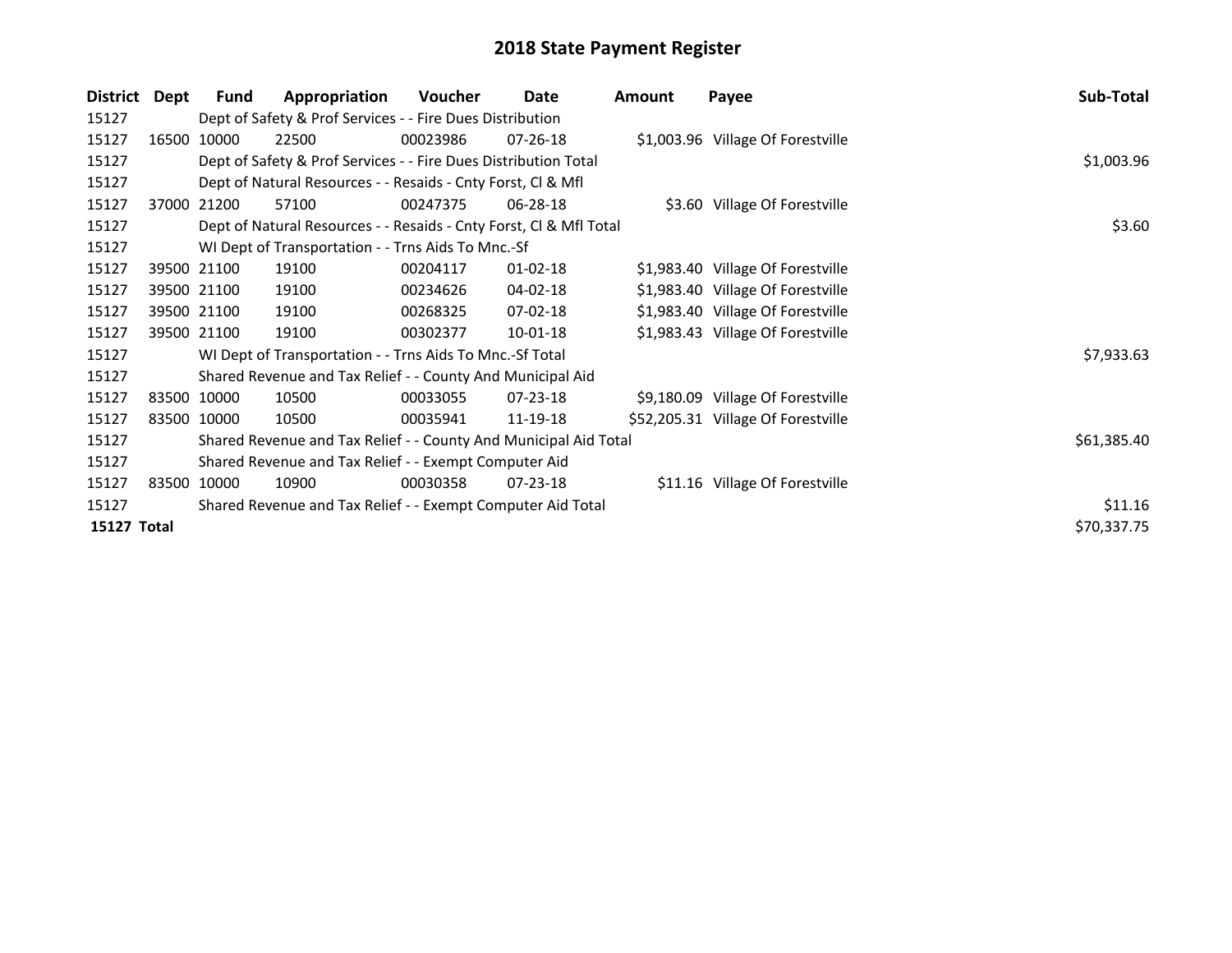| <b>District</b> | Dept        | <b>Fund</b>                                                      | Appropriation                                                      | <b>Voucher</b> | Date           | <b>Amount</b> | Payee                             | Sub-Total    |  |  |
|-----------------|-------------|------------------------------------------------------------------|--------------------------------------------------------------------|----------------|----------------|---------------|-----------------------------------|--------------|--|--|
| 15181           |             | Dept of Safety & Prof Services - - Fire Dues Distribution        |                                                                    |                |                |               |                                   |              |  |  |
| 15181           |             | 16500 10000                                                      | 22500                                                              | 00023987       | $07 - 26 - 18$ |               | \$14,505.97 Village Of Sister Bay |              |  |  |
| 15181           |             |                                                                  | Dept of Safety & Prof Services - - Fire Dues Distribution Total    |                |                |               |                                   | \$14,505.97  |  |  |
| 15181           |             |                                                                  | Dept of Natural Resources - - Resaids - Cnty Forst, CI & Mfl       |                |                |               |                                   |              |  |  |
| 15181           |             | 37000 21200                                                      | 57100                                                              | 00247376       | 06-28-18       |               | \$4.00 Village Of Sister Bay      |              |  |  |
| 15181           |             |                                                                  | Dept of Natural Resources - - Resaids - Cnty Forst, Cl & Mfl Total |                |                |               |                                   | \$4.00       |  |  |
| 15181           |             |                                                                  | Dept of Natural Resources - - Land Acquisition                     |                |                |               |                                   |              |  |  |
| 15181           |             | 37000 36300                                                      | <b>TA100</b>                                                       | 00272205       | $10-12-18$     |               | \$31,091.25 Village Of Sister Bay |              |  |  |
| 15181           |             |                                                                  | Dept of Natural Resources - - Land Acquisition Total               |                |                |               |                                   | \$31,091.25  |  |  |
| 15181           |             |                                                                  | WI Dept of Transportation - - Trns Aids To Mnc.-Sf                 |                |                |               |                                   |              |  |  |
| 15181           |             | 39500 21100                                                      | 19100                                                              | 00204118       | $01 - 02 - 18$ |               | \$19,180.03 Village Of Sister Bay |              |  |  |
| 15181           |             | 39500 21100                                                      | 19100                                                              | 00234627       | $04 - 02 - 18$ |               | \$19,180.03 Village Of Sister Bay |              |  |  |
| 15181           |             | 39500 21100                                                      | 19100                                                              | 00268326       | $07 - 02 - 18$ |               | \$19,180.03 Village Of Sister Bay |              |  |  |
| 15181           |             | 39500 21100                                                      | 19100                                                              | 00302378       | 10-01-18       |               | \$19,180.04 Village Of Sister Bay |              |  |  |
| 15181           |             |                                                                  | WI Dept of Transportation - - Trns Aids To Mnc.-Sf Total           | \$76,720.13    |                |               |                                   |              |  |  |
| 15181           |             |                                                                  | Shared Revenue and Tax Relief - - County And Municipal Aid         |                |                |               |                                   |              |  |  |
| 15181           |             | 83500 10000                                                      | 10500                                                              | 00033056       | $07 - 23 - 18$ |               | \$1,355.46 Village Of Sister Bay  |              |  |  |
| 15181           | 83500 10000 |                                                                  | 10500                                                              | 00035942       | 11-19-18       |               | \$7,680.94 Village Of Sister Bay  |              |  |  |
| 15181           |             | Shared Revenue and Tax Relief - - County And Municipal Aid Total | \$9,036.40                                                         |                |                |               |                                   |              |  |  |
| 15181           |             |                                                                  | Shared Revenue and Tax Relief - - Exempt Computer Aid              |                |                |               |                                   |              |  |  |
| 15181           |             | 83500 10000                                                      | 10900                                                              | 00030359       | 07-23-18       |               | \$769.14 Village Of Sister Bay    |              |  |  |
| 15181           | 83500 10000 |                                                                  | 10900                                                              | 00032306       | 07-23-18       |               | \$1,062.51 Village Of Sister Bay  |              |  |  |
| 15181           |             |                                                                  | Shared Revenue and Tax Relief - - Exempt Computer Aid Total        |                |                |               |                                   | \$1,831.65   |  |  |
| 15181 Total     |             |                                                                  |                                                                    |                |                |               |                                   | \$133,189.40 |  |  |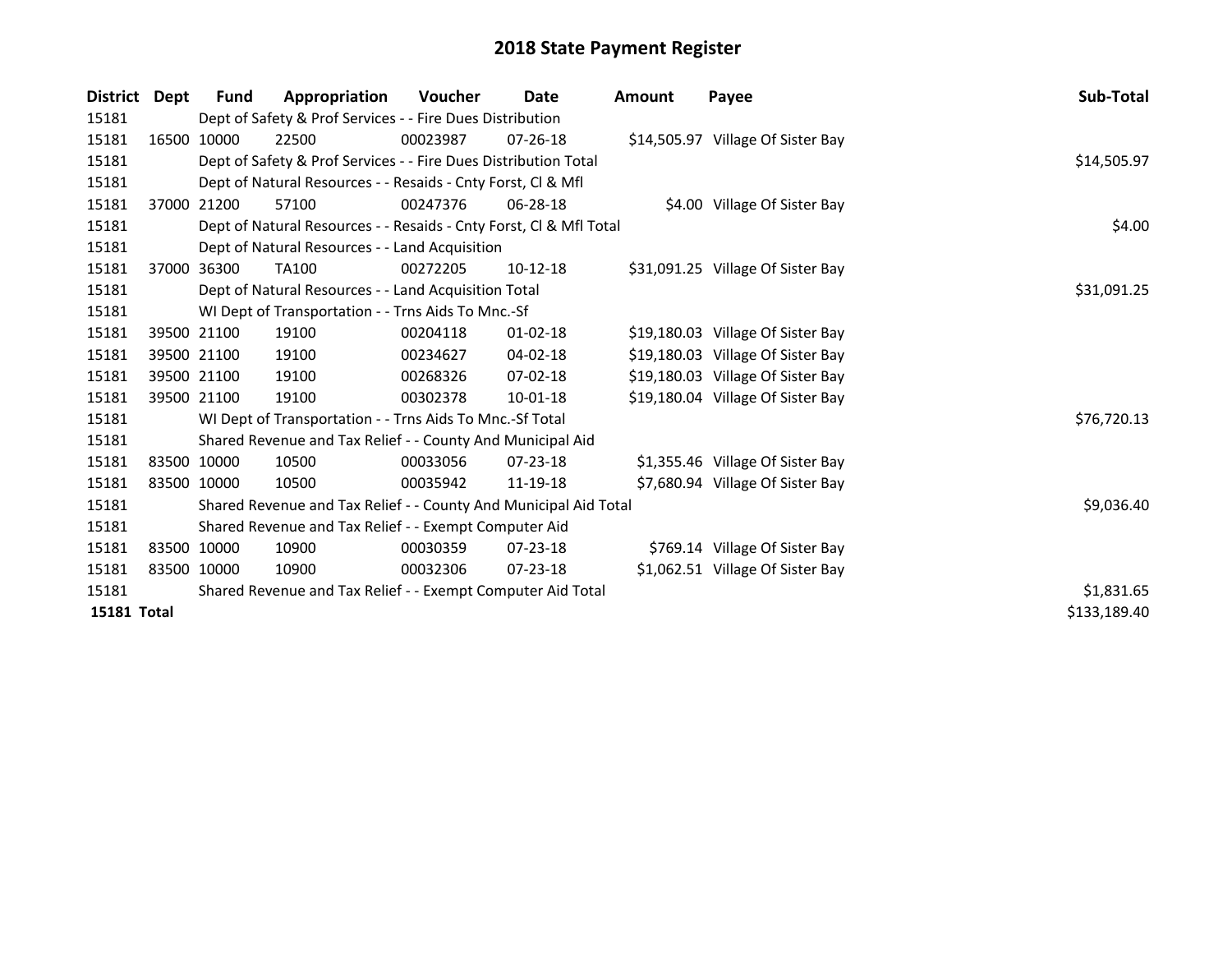| District Dept |             | <b>Fund</b>                                                        | Appropriation                                                     | Voucher      | <b>Date</b>    | <b>Amount</b> | Payee                             | Sub-Total  |
|---------------|-------------|--------------------------------------------------------------------|-------------------------------------------------------------------|--------------|----------------|---------------|-----------------------------------|------------|
| 15281         |             | Dept of Safety & Prof Services - - Fire Dues Distribution          |                                                                   |              |                |               |                                   |            |
| 15281         | 16500 10000 |                                                                    | 22500                                                             | 00023988     | 07-26-18       |               | \$34,710.69 City Of Sturgeon Bay  |            |
| 15281         |             | Dept of Safety & Prof Services - - Fire Dues Distribution Total    |                                                                   | \$34,710.69  |                |               |                                   |            |
| 15281         |             | Dept of Natural Resources - - Aids In Lieu Of Taxes - Gener        |                                                                   |              |                |               |                                   |            |
| 15281         |             | 37000 10000                                                        | 50300                                                             | 00211732     | 02-02-18       |               | \$2,431.85 City Of Sturgeon Bay   |            |
| 15281         |             | 37000 10000                                                        | 50300                                                             | 00211733     | 02-02-18       |               | \$2,555.74 City Of Sturgeon Bay   |            |
| 15281         |             | 37000 10000                                                        | 50300                                                             | 00229832     | 04-20-18       |               | \$189.78 City Of Sturgeon Bay     |            |
| 15281         | 37000 10000 |                                                                    | 50300                                                             | 00229833     | 04-20-18       |               | \$9.26 City Of Sturgeon Bay       |            |
| 15281         |             |                                                                    | Dept of Natural Resources - - Aids In Lieu Of Taxes - Gener Total |              |                |               |                                   | \$5,186.63 |
| 15281         |             |                                                                    | Dept of Natural Resources - - Gpo -Federal Funds                  |              |                |               |                                   |            |
| 15281         | 37000 21200 |                                                                    | 38100                                                             | 00222267     | 03-23-18       |               | \$1,448.30 City Of Sturgeon Bay   |            |
| 15281         |             |                                                                    | Dept of Natural Resources - - Gpo -Federal Funds Total            |              |                |               |                                   | \$1,448.30 |
| 15281         |             |                                                                    | Dept of Natural Resources - - Enf A - Boating Enforcement         |              |                |               |                                   |            |
| 15281         |             | 37000 21200                                                        | 55000                                                             | 00222267     | $03 - 23 - 18$ |               | \$3,177.69 City Of Sturgeon Bay   |            |
| 15281         |             |                                                                    | Dept of Natural Resources - - Enf A - Boating Enforcement Total   |              |                |               |                                   | \$3,177.69 |
| 15281         |             | Dept of Natural Resources - - Resaids - Cnty Forst, Cl & Mfl       |                                                                   |              |                |               |                                   |            |
| 15281         |             | 37000 21200                                                        | 57100                                                             | 00247377     | 06-28-18       |               | \$10.60 City Of Sturgeon Bay      |            |
| 15281         |             | Dept of Natural Resources - - Resaids - Cnty Forst, Cl & Mfl Total |                                                                   | \$10.60      |                |               |                                   |            |
| 15281         |             |                                                                    | Dept of Natural Resources - - Ra- Rec Boat & Other Projects       |              |                |               |                                   |            |
| 15281         |             | 37000 21200                                                        | 57300                                                             | 00244976     | 07-05-18       |               | \$4,840.00 City Of Sturgeon Bay   |            |
| 15281         |             | Dept of Natural Resources - - Ra- Rec Boat & Other Projects Total  |                                                                   | \$4,840.00   |                |               |                                   |            |
| 15281         |             | Dept of Natural Resources - - Wildlife Abat & Control Grants       |                                                                   |              |                |               |                                   |            |
| 15281         | 37000 21200 |                                                                    | 58000                                                             | 00213409     | $02 - 12 - 18$ |               | \$1,874.75 City Of Sturgeon Bay   |            |
| 15281         |             | Dept of Natural Resources - - Wildlife Abat & Control Grants Total |                                                                   | \$1,874.75   |                |               |                                   |            |
| 15281         |             | Dept of Natural Resources - - Land Acquisition                     |                                                                   |              |                |               |                                   |            |
| 15281         | 37000 36300 |                                                                    | <b>TA100</b>                                                      | 00210329     | 01-29-18       |               | \$31,125.50 City Of Sturgeon Bay  |            |
| 15281         | 37000 36300 |                                                                    | <b>TA100</b>                                                      | 00275570     | 11-01-18       |               | \$29,410.50 City Of Sturgeon Bay  |            |
| 15281         |             | Dept of Natural Resources - - Land Acquisition Total               |                                                                   | \$60,536.00  |                |               |                                   |            |
| 15281         |             | WI Dept of Transportation - - Trns Aids To Mnc.-Sf                 |                                                                   |              |                |               |                                   |            |
| 15281         |             | 39500 21100                                                        | 19100                                                             | 00204119     | $01-02-18$     |               | \$129,272.31 City Of Sturgeon Bay |            |
| 15281         |             | 39500 21100                                                        | 19100                                                             | 00234628     | 04-02-18       |               | \$129,272.31 City Of Sturgeon Bay |            |
| 15281         | 39500 21100 |                                                                    | 19100                                                             | 00268327     | 07-02-18       |               | \$129,272.31 City Of Sturgeon Bay |            |
| 15281         | 39500 21100 |                                                                    | 19100                                                             | 00302379     | 10-01-18       |               | \$129,272.34 City Of Sturgeon Bay |            |
| 15281         |             | WI Dept of Transportation - - Trns Aids To Mnc.-Sf Total           |                                                                   | \$517,089.27 |                |               |                                   |            |
| 15281         |             | Department of Justice - - Law Enforcement Train, Local             |                                                                   |              |                |               |                                   |            |